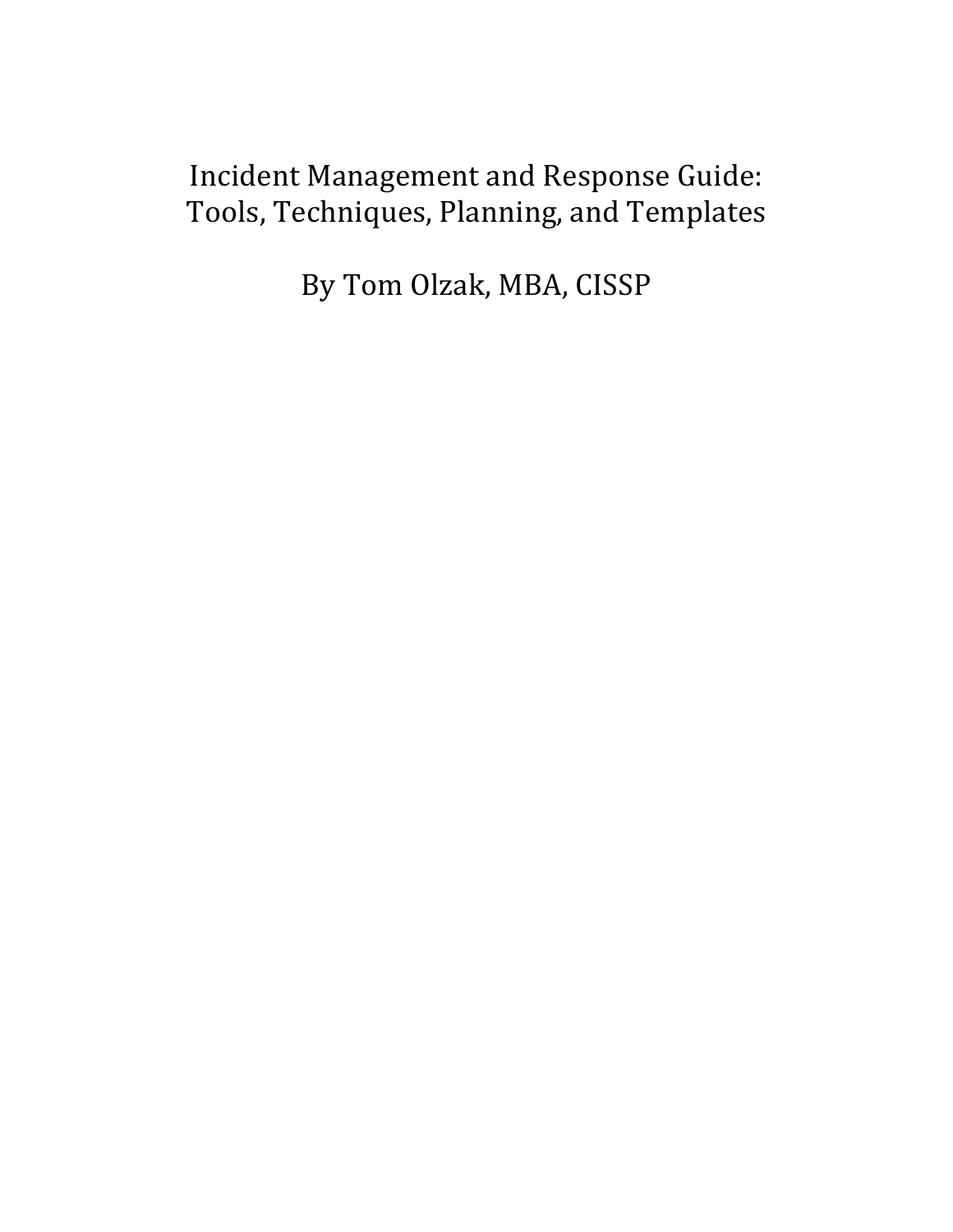$© 2017 by Thomas W. Olzak$ This work is licensed under the Creative Commons Attribution-NonCommercial-NoDerivatives 4.0 International License. To view a copy of this license, visit http://creativecommons.org/licenses/by-nc-nd/4.0/.

Published by Erudio Security, LLC

Phone: 419-377-6844 Email: Tom.Olzak@v-cso.com

Web: v-cso.com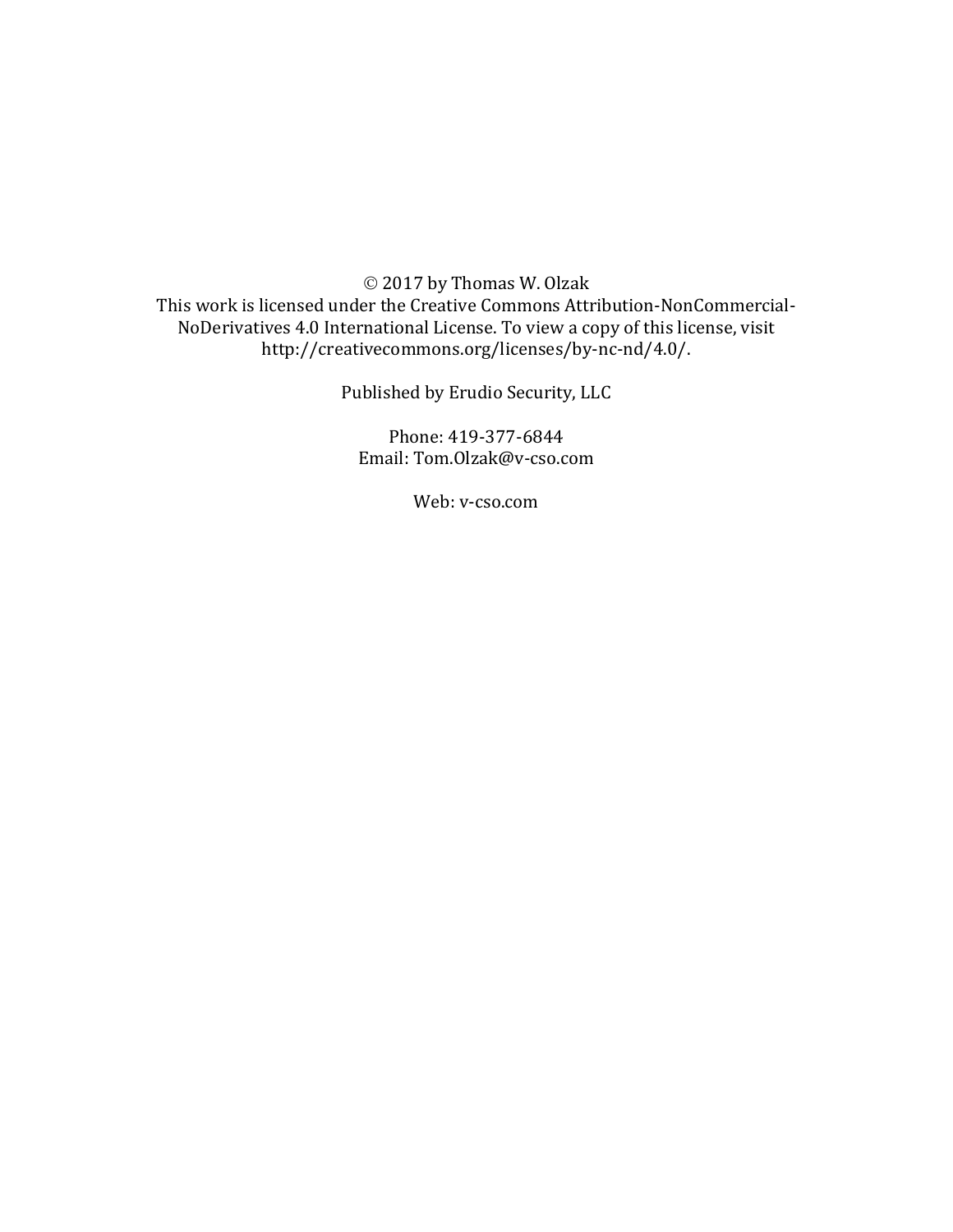#### **Section 1. Prepare**

#### **Section 1.01 Policy, Procedures, and Team**

#### **Section 1.02** Strategic Threat Intelligence

#### **Section 1.03 Vulnerability Management**

- (a) Unsecure Configuration and Coding
- (b) Training and Awareness
- (c) Access Control
- (d) Vulnerability Identification

#### **Section 1.04 Section Summary**

#### **Section 2. Risk Management**

### **Section 2.01 Risk Assessments**

- (a) System Definition
- (b) Identify Existing Controls
- (c) Business Impact Analysis (BIA) and Calculating Risk
- (d) Risk Management Recommendations
- (e) Results Documentation and Presentation

**Section 2.02 Section Summary**

#### **Section 3. Team Creation and Planning**

#### **Section 3.01 The Team**

- (a) Computer Security Incident Response Team (CSIRT) Membership
- (b) CSIRT Responsibilities
- (c) CSIRT Response Tools and Resources

#### **Section 3.02 The Plan**

- (a) Step 1: Begin documentation and potential evidence preservation
- (b) Step 2: Determine if incident has occurred
- (c) Step 3: Prioritize the incident
- (d) Step 4: Report incident as specified in the incident response communications plan
- (e) Step 5: Obtain management decision about forensics preservation and collection
- (f) Step 6: Acquire, preserve, and document evidence as directed in Step 5
- (g) Step 7: Contain the incident
- (h) Steps  $8 \& 9$ : Eradicate the Incident and Recover
- (i) Step 10: Root Cause Analysis and Action Plan

**Section 3.03 Section Summary**

#### **Section 4. Response**

**Section 4.01 Step 1: Begin documentation and potential evidence preservation** 

- **Section 4.02** Step 2: Determine if incident has occurred
- **Section 4.03** Step 3: Prioritize the incident and establish situational awareness
- **Section 4.04** Step 4: Report incident as specified in communications plan
- **Section 4.05** Step 5: Obtain management forensics evidence collection decision
- **Section 4.06** Step 6: Acquire, preserve, and protect evidence
- **Section 4.07 Step 7: Contain the incident**
- **Section 4.08 Step 8: Eradicate the incident**
- **Section 4.09 Step 9: Recover**
- **Section 4.10 Step 10: Root cause analysis and reporting**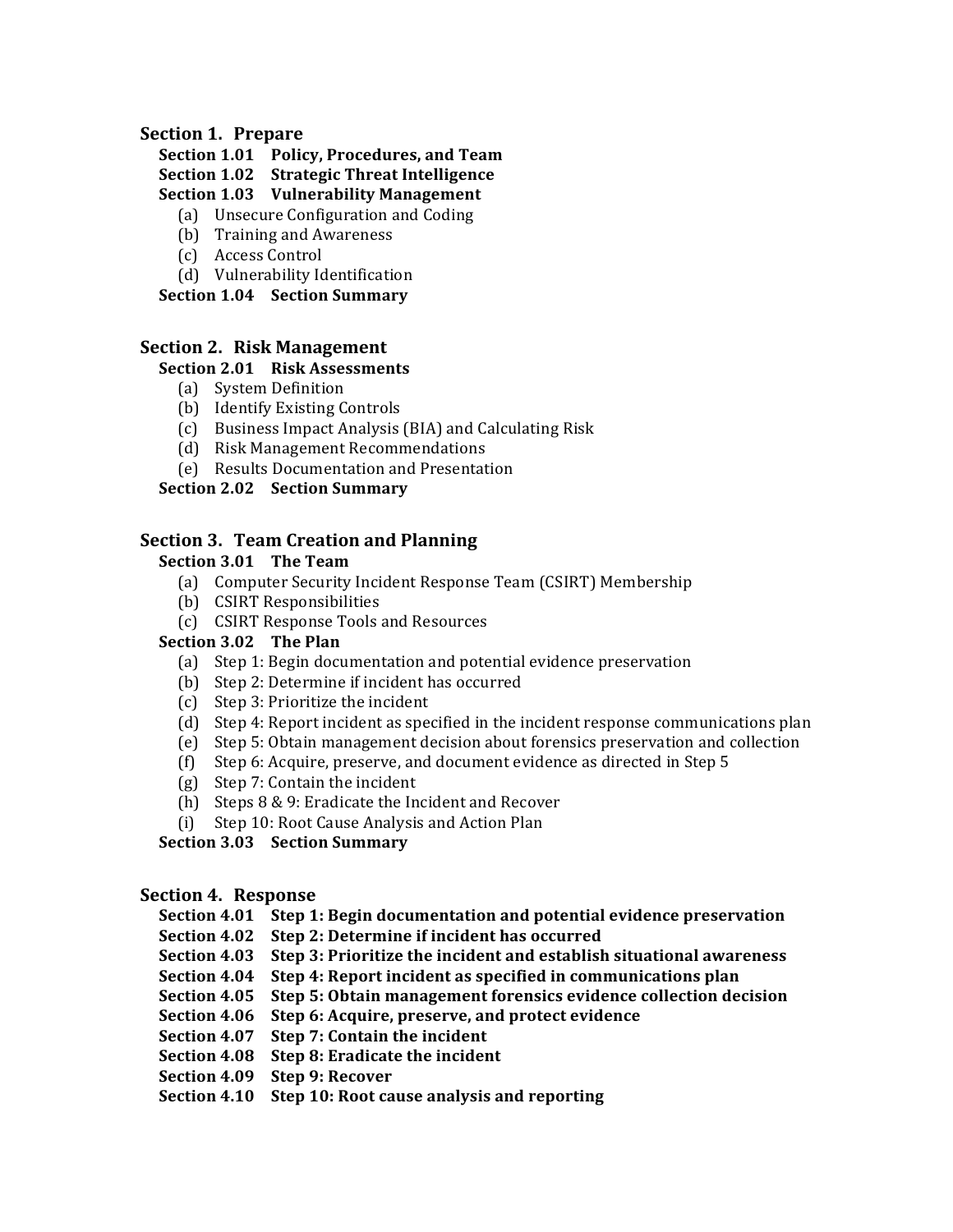**Section 4.11 Section Summary**

**Section 5. Initial Response Forensics**

**Section 5.01 Forensics Overview**

**Section 5.02** Protecting Digital Evidence

**Section 5.03 Securing a Potential Crime Scene** 

**Section 5.04 Section Summary**

#### **Section 6. Works Cited**

Figure 1: Risk Model

Figure 2: Attack Surface

Figure 3: Access Rights

Figure 4: Attack Tree

Figure 5: Controls Matrix

Figure 6: Qualitative Risk Calculator

Figure 7: Incident Handling Checklist

Figure 8: External Communication

Figure 9: VLAN Segmentation (Olzak, 2012(April))

Figure 10: Maximum Period of Tolerable Downtime

Figure 11: Dependent Processes

Figure 12: Root Cause Chain of Events

Figure 13: Five Whys

Figure 14: Incident Response Checklist

Figure 15: Digital Forensics

Figure 16: Initial Response Team Checklist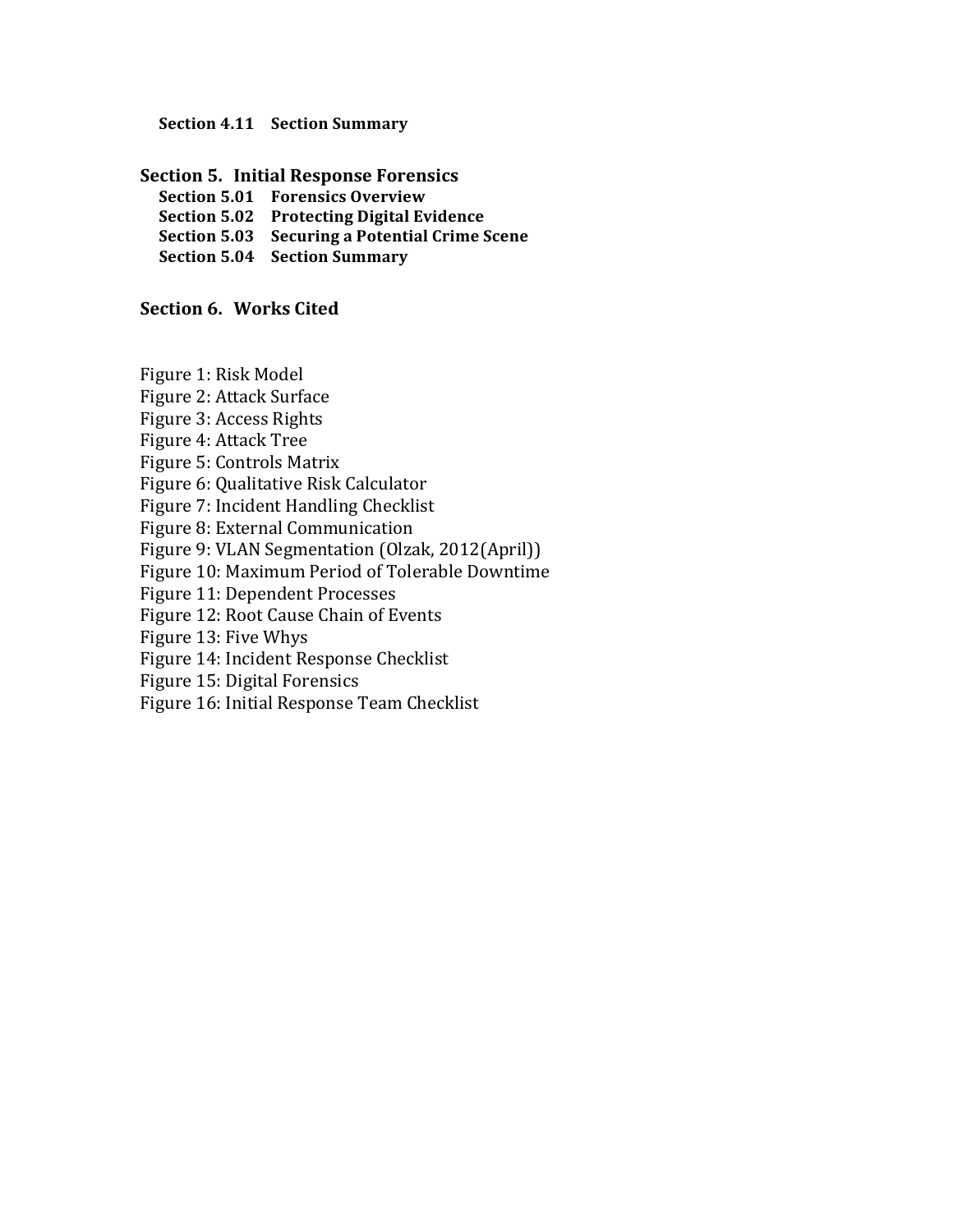## Section 1. Prepare

Incidents happen to us every day. We forget our password. One of our kids forgets their lunch. Our computer decides not to print. These are all small events that hinder our ability to move forward in our day. Security incidents are the same but usually have a greater impact.

A security incident is defined differently by various organizations. NIST defines an incident as "A violation or imminent threat of violation of computer security policies, acceptable use policies, or standard security practices" (Cichonski, Millar, Grance, & Scarfone, 2012, p. 6). I find this too narrow.

In my experience, a security incident is an event, intentional or unintentional, that occurs outside what is expected in daily operations that can negatively affect business operation (processes), customers, investors, and employees. This expands the NIST definition by including anything that violates policy, regulations, laws, or ethics.

In other words, an incident is anything that can compromise the confidentiality, integrity, or availability (CIA) of data or the systems that support business processes. Confidentiality allows only authorized individuals or applications access to sensitive information. Integrity is the measure of the data's accuracy and authenticity. Availability ensures information is available to authorized entities when and where needed for business operation.

Incident response is a subset of an overall incident management program. The purpose of incident management is to prepare for various types of incidents and then respond when they occur. Incident management has four goals:

- 1. Development and management of an incident management policy and supporting procedures (details in Section 3)
- 2. Creation, training, and management of an incident response team (details in Section 4)
- 3. Preparation
	- a. Strategic Threat intelligence
	- b. Vulnerability management
	- c. Risk management (details in Section 2)
- 4. Incident response to reduce or prevent business impact (details in Section 5)

#### Section 1.01 Policy, Procedures, and Team

The incident management policy forms the foundation for your organization's ability to prepare for and respond to the unwanted and unexpected.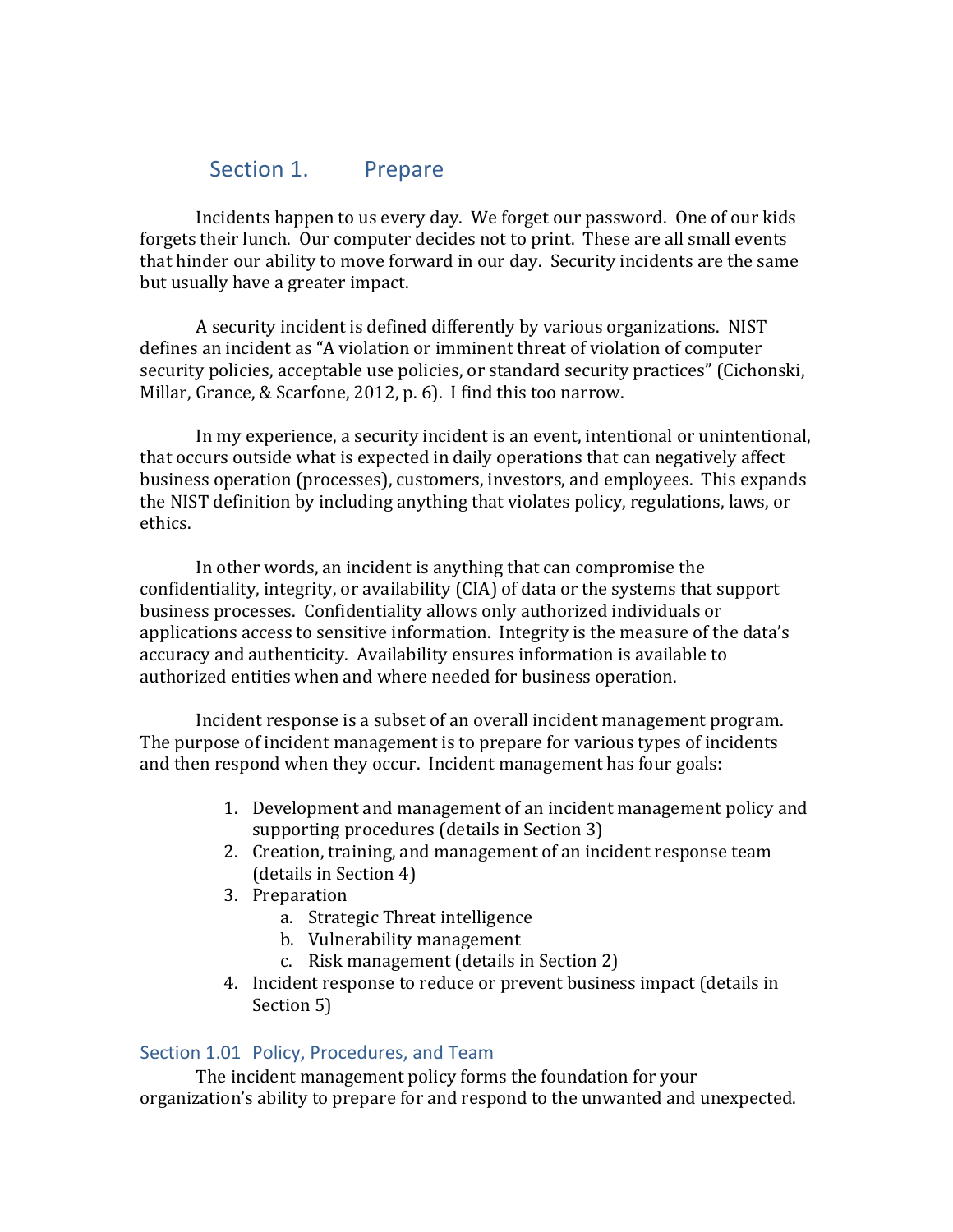An incident management policy template is available for download at http://bit.ly/2tTSKsg. The policy should create an incident management program and assign responsibilities for incident management and response.

In Section 3, I address creating the incident response team, plan, and procedures. For now, it is enough to understand the need for documented and upto-date incident response procedures. You never want to face an incident without a clear approach to mitigating or preventing negative business impact.

## Section 1.02 Strategic Threat Intelligence

Strategic threat intelligence (STI) provides your organization with information about probable threats and associated tools and techniques used by the threat agents. A threat agent is a specific incident of a threat. For example, a threat is potential for the theft of customer payment information by exploiting vulnerabilities. A threat agent would be a specific cybercriminal using certain tools and techniques to exploit weaknesses in your network to steal the information.

Without understanding how you might be attacked, it is impossible to perform comprehensive risk assessments. Information about potential threats and threat agents is available from

- Government and public sources
	- o US-CERT Alerts (http://bit.ly/2pUj5oY)
	- $\circ$  The CyberWire (https://thecyberwire.com/)
	- o Threat brief (http://threatbrief.com/)
	- $\circ$  Twitter feeds of top security professionals (http://bit.ly/2pWCG7u)
- Your vendors
	- o IPS vendor
	- o SIEM vendor
	- $\circ$  Threat analytics vendor
	- o Microsoft
	- o Apple

## Section 1.03 Vulnerability Management

Managing vulnerabilities is ongoing. It allows us to identify and assess risk when associated with relevant threat agents. For example, we discover missing a patch during a vulnerability scan for Microsoft Windows that is currently exploited by one or more threat agents. Another example might be failing to block all nonessential SQL Server<sup>®</sup> traffic passing through a firewall or by unsecure configuration of VLAN access control lists. Vulnerabilities are usually caused by

- Unsecure configuration of operating systems, network devices, and applications
- Unsecure coding practices or developer mistakes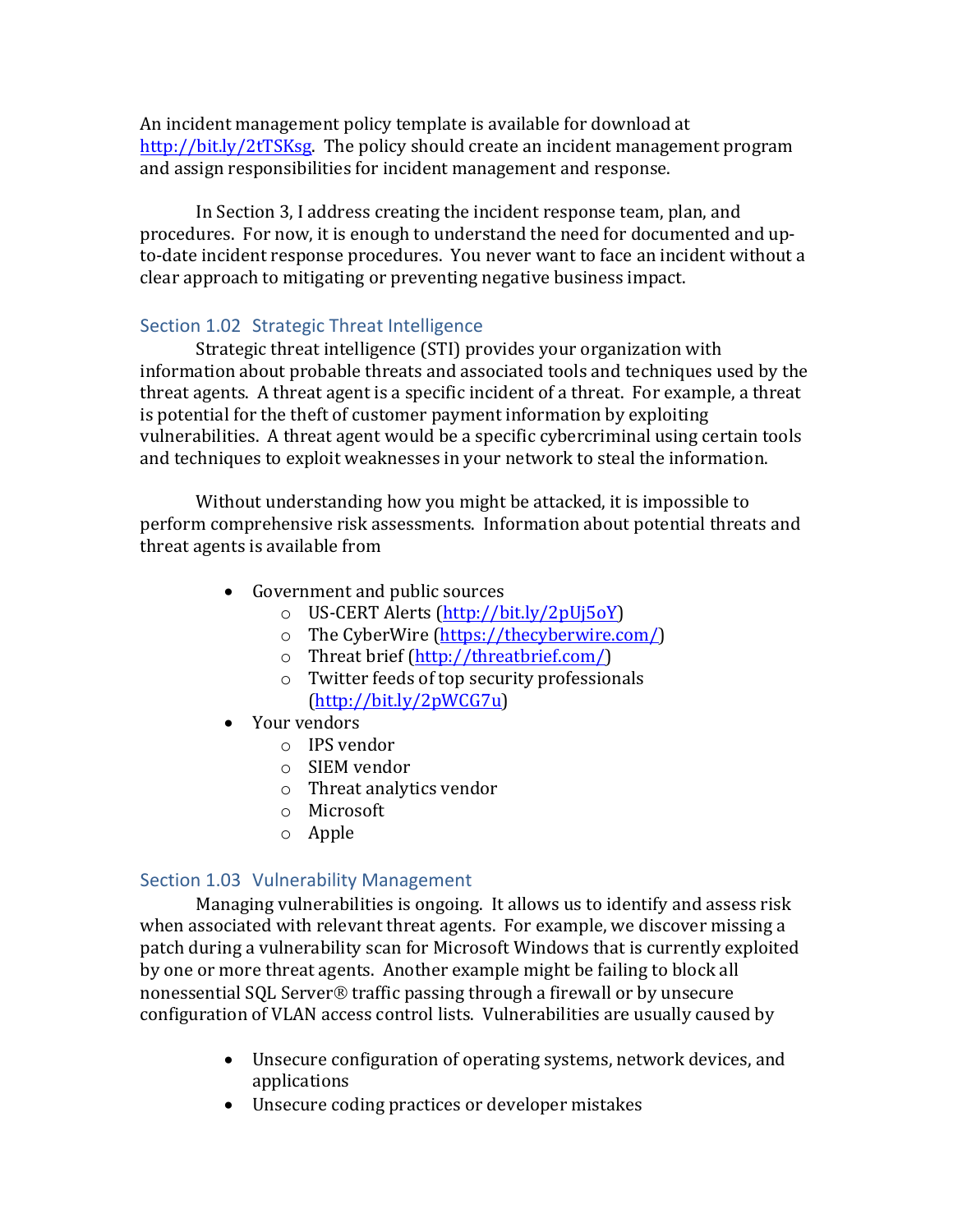- Lack of user training and awareness
- Insufficient attention to authentication, authorization, and accountability in access controls

#### (a) Unsecure Configuration and Coding

Operating systems, such as Windows<sup>®</sup> and Windows Server<sup>®</sup>, have security baselines provided by Microsoft (http://bit.ly/2vcW6ML). Following these baselines is a good start. Network device vendors also provide guidance on how to securely configure their products. This guidance is also supported by security best practices, such as blocking everything on a firewall and opening only what is necessary for business operation. Cisco provides detailed information about hardening IOS devices at https://www.cisco.com/c/en/us/support/index.html.

Securely configuring applications and reviewing coding practices should not cause major concerns, if the System/Software Development Life Cycle (SDLC) minimally includes risk assessments and security requirements testing. For detailed information about integrating security into the SDLC, see *NIST SP 800-64 R2 Security Considerations in the System Development Life Cycle* (http://bit.ly/2kxni2y).

#### (b) Training and Awareness

Humans are the biggest vulnerability you face. Relying on user behavior to maintain confidentiality, integrity, and availability is a control of last resort: a control on which you should rely only when reasonable and appropriate technology controls leave gaps. Training and awareness activities, starting with a strong and communicated Acceptable Use Policy (download policy template from  $\frac{http://bitly/2pUtdOx)}{http://bitly/2pUtdOx)}$ , help to manage human vulnerabilities. For detailed information about developing and managing security training and awareness in your organization, see NIST SP 800-50 *Building an Information Technology Security Awareness and Training Program* (http://bit.ly/2qNzgII).

#### (c) Access Control

Controlling access to information resources is not easy. It requires reasonable and appropriate verification of any person or application attempting to access a resource (authentication). (The entity attempting to access a resource is called the subject, and the resource being accessed is called the object.) This is followed by authorization based on analysis of user roles to properly apply segregation of duties, need-to-know, and least privilege.

Segregation of duties prevents any single person from performing all tasks associated with a business process. Need-to-know ensures a person assigned a business role only can see the information necessary to perform related tasks. Least privilege limits what users in a role can do with data they access. Here is an example…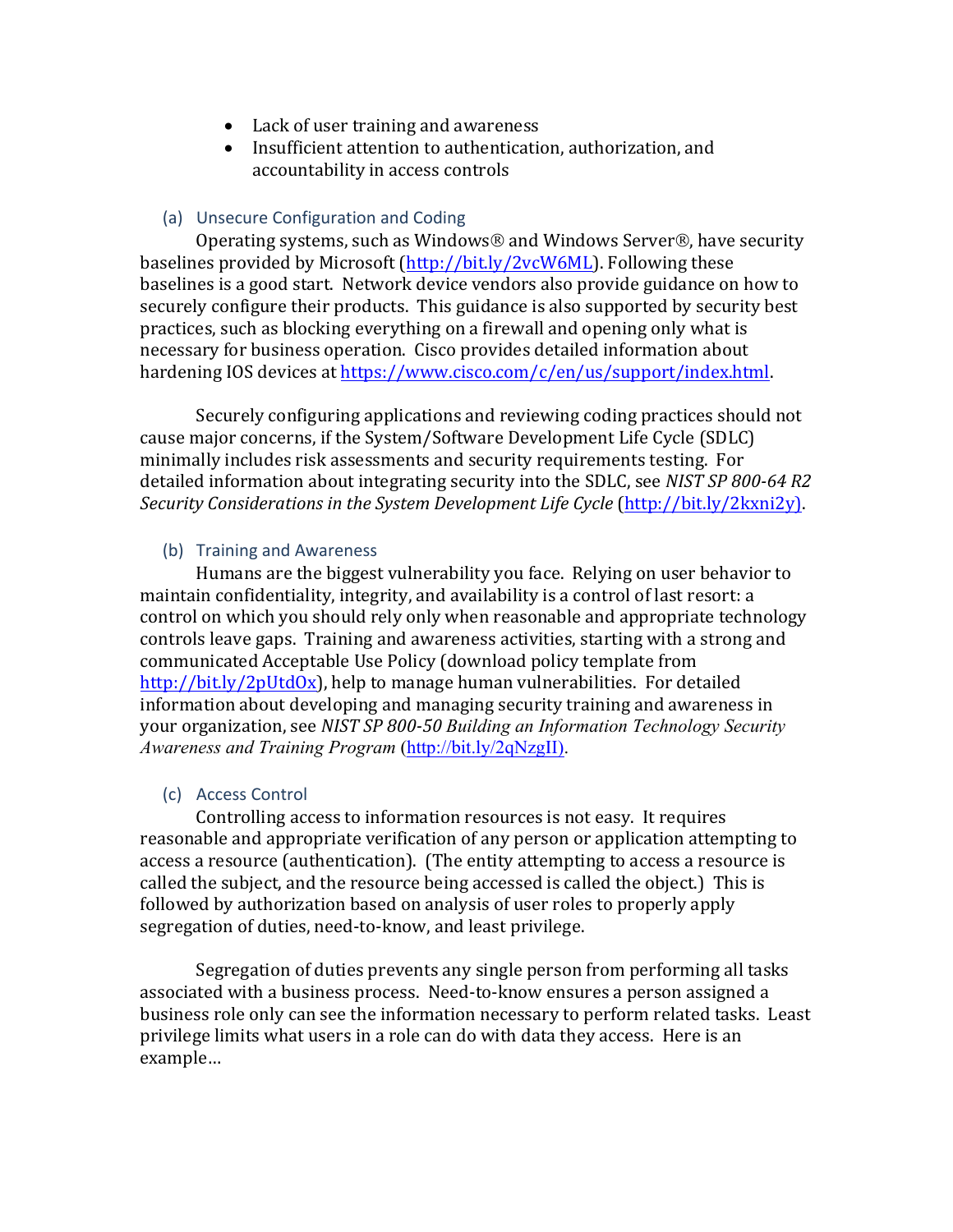- 1. A user logs into the network and his/her identity is established (authentication)
- 2. The user is granted access to the payroll system because of his/her role (course authorization)
- 3. The user is granted access to specific tasks or data within the application, based on his/her role in the organization (fine authorization based on segregation of duties)
- 4. Once the user selects a specific task, he or she is only allowed to perform specific actions on the data (least privilege)
- 5. Database limits what the user sees to only what is necessary to perform an assigned task (need-to-know)

The final component of access control is accountability. Accountability ensures you understand what subject accessed an object, what was done to the object, and when the action happened. Collection of logs and log auditing is the foundation of accountability.

The strength of access control depends on the sensitivity of the resource protected: the resource's classification. We classify data based on its value to the organization and the negative impact on the organization if the CIA of that data is compromised. For example, we might classify data as

- **Public**: anyone can access and see the information with no negative impact on the business
- **Confidential**: moderate damage to the organization will occur if the data's confidentiality, integrity, or availability is compromised
- **Restricted**: severe damage to the organization will occur if the data's confidentiality, integrity, or availability is compromised

Any device through which data passes, is stored, or is processed is given the classification associated with the most sensitive classification of data involved. If, for example, a server contains restricted and public data (which is never a good idea), the server is classified as restricted. You should consider strong access control (multifactor authentication and encryption) for critical resources.

For a detailed discussion of access control, see *Identity Management and* Access Control (http://bit.ly/2q0unas). Download the University System of Georgia segregation of duties matrix template from  $http://bitly/2pXCeGF$  as sample tool for planning roles.

## (d) Vulnerability Identification

You must know if you are open to attack. One of the best ways to do this is with regular vulnerability scanning. Nessus, for example, is an up-to-date tool widely used to scan networks for known vulnerabilities. A vulnerability management program also includes penetration testing and third-party security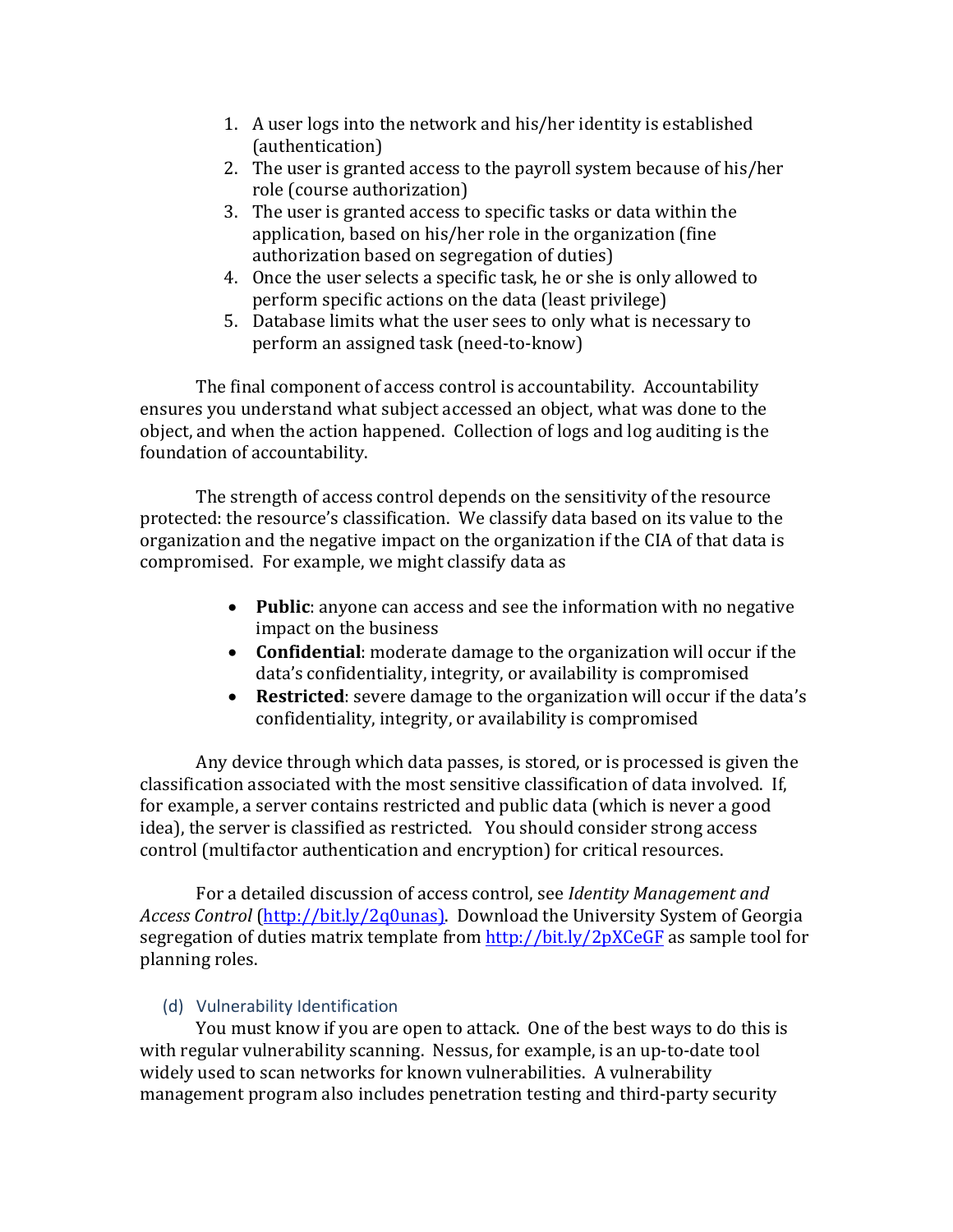program reviews. All of this begins with a vulnerability management policy and associated procedures (download policy template from http://bit.ly/2rjaikx).

A valuable tool for knowing what vulnerabilities you potentially have in house is the National Vulnerability Database (https://nvd.nist.gov/).

### Section 1.04 Section Summary

The purpose of incident management is to prepare for various types of incidents and then to respond when they occur. Incident management has four goals:

- 1. Development and management of an incident management policy and supporting procedures
- 2. Creation, training, and management of an incident response team
- 3. Preparation
- 4. Incident response to reduce or prevent business impact

A security incident is an event, intentional or unintentional, that occurs outside what is expected in daily operations that can negatively affect business processes, customers, investors, and employees. It is anything that can compromise the confidentiality, integrity, or availability of data or systems that support business processes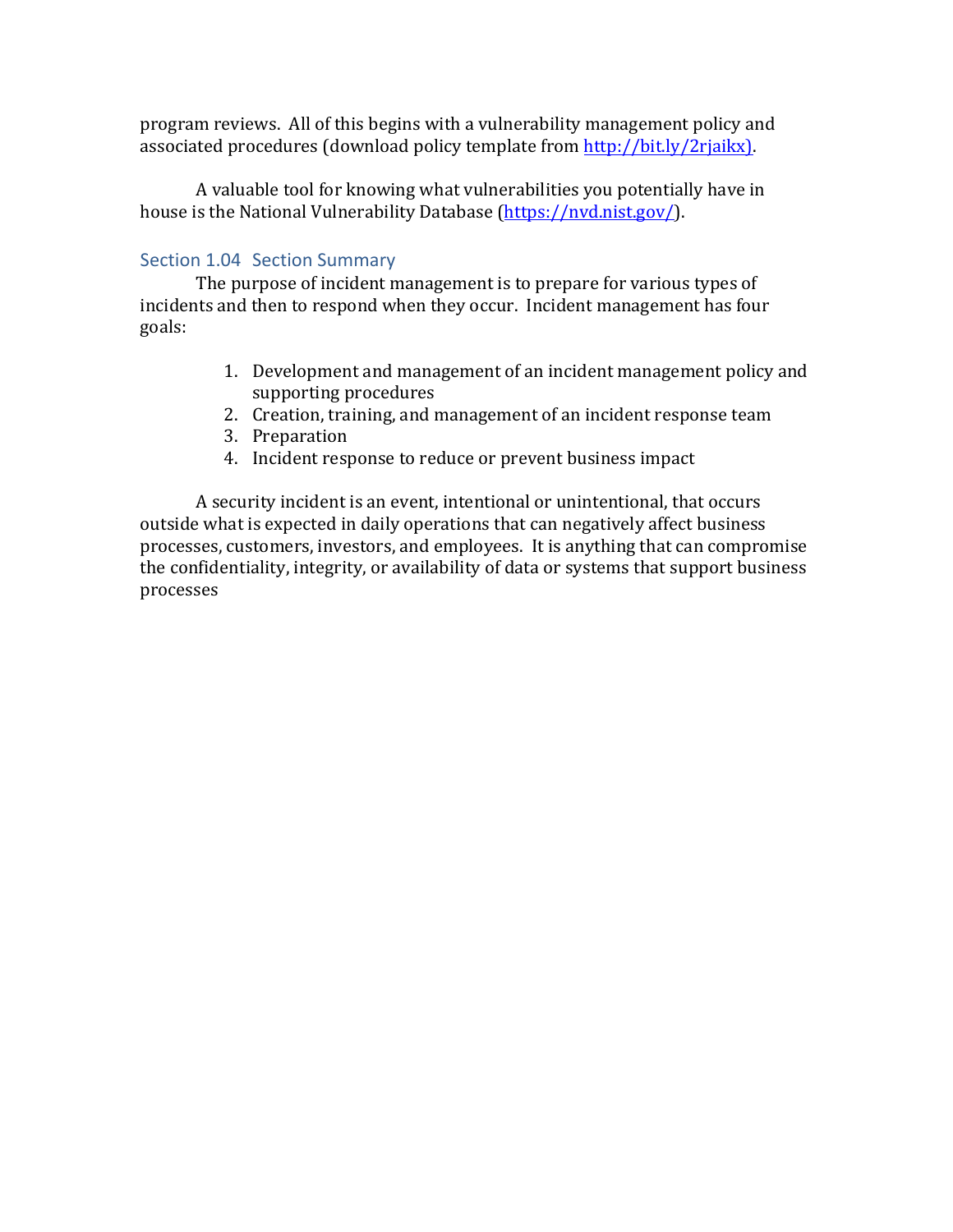## Section 2. Risk Management

Managing risk is the first step in information assurance, and it is a critical piece of incident management. In both cases, risk assessments and subsequent risk acceptance, avoidance, transference, or mitigation are the foundation of preventing and responding to threats agents. If the incident response team does not run the organization's information risk management program, its members should at least be involved in every risk assessment. The formulaic risk model I use for our discussion of incident management related to human attacks is shown in Figure 1.



Section 1 explains threats and vulnerabilities. In Figure 1, the set of vulnerabilities available to enable an attack are categorized as opportunity. The probability that a threat agent can or will successfully take advantage of an opportunity to reach its objective is a key component of risk. Means are the skills necessary to successfully reach the intended target. A human threat agent is usually motivated by the financial, political, or other value of the attack target. Natural disasters need no motivation.

As the strength and tested effectiveness of controls increase, means and motivation must also increase. This serves to shrink the number of possible threat agents; probability of occurrence for human attacks tends to decrease. This decrease is caused by the increased effort (cost) to reach the target and the decrease in return on investment for the threat agent. Decrease in probability is also related to the difficulty something like a worm would have spreading across your organization and affecting availability, for example. If a threat agent's motivation is high, and she is highly skilled, a lower but still present probability of successful vulnerability exploits exists.

Once a threat agent gains entry to your network or one of your systems, potential for negative business impact arises. According to Gartner (2017), business impact includes "...the potential effects (financial, life/safety, regulatory, legal/contractual, reputation and so forth) of natural and man-made events on business operations" (para. 1)

How quickly we detect, contain, and manage an attack affects the extent of the impact. This is the purpose of incident response. If your organization has a documented incident response plan and a trained incident response team, you can prevent serious harm when the inevitable intrusion occurs.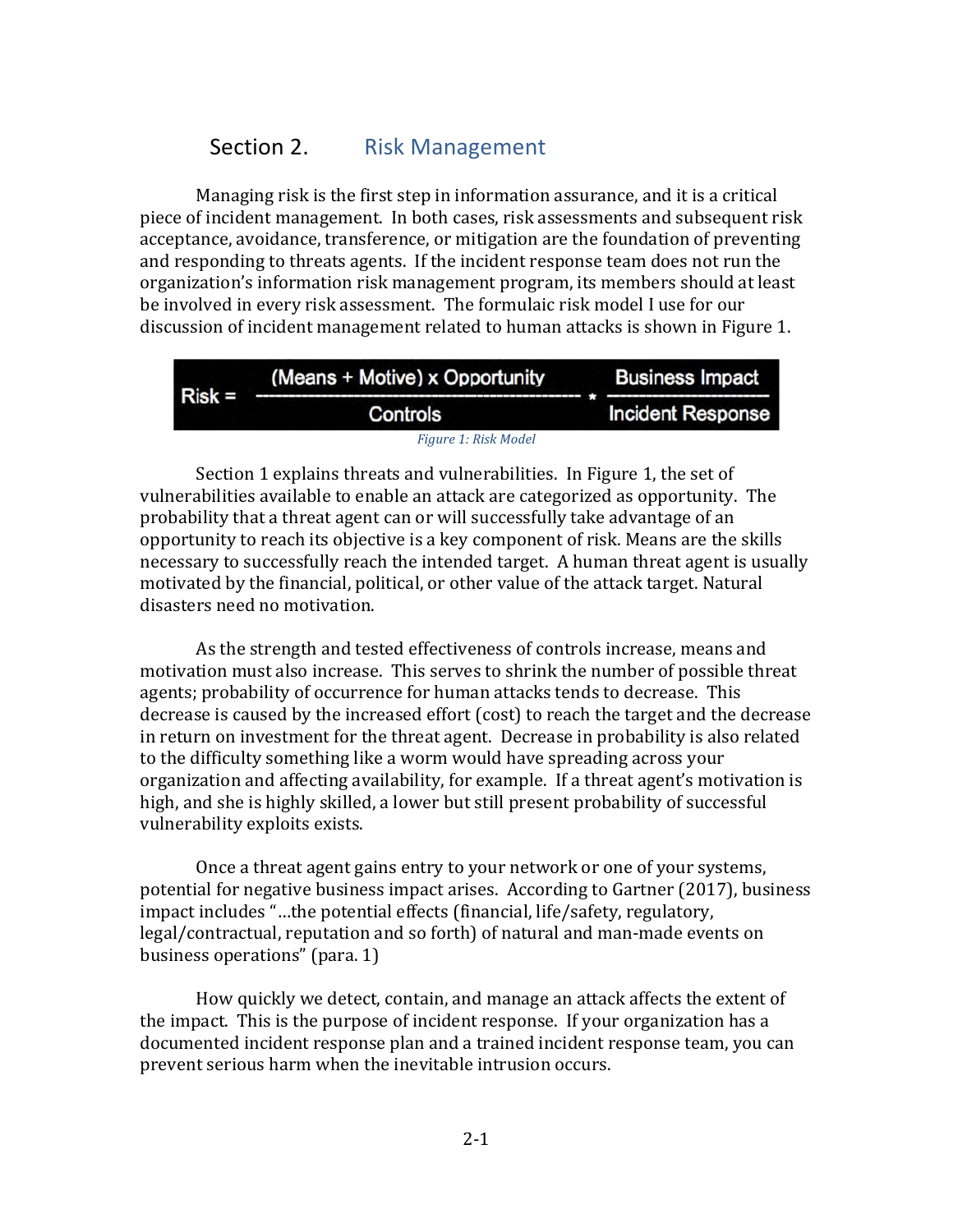As with all security activities, risk management begins with a management approved and supported policy. Shon Harris provides a great article about what goes into a risk management policy at http://bit.ly/2q9BgHB.

## Section 2.01 Risk Assessments

Risk management helps prevent and prepare for incidents. The most valuable tool in this process is the risk assessment. A risk assessment looks closely at each system, the your network, and other organizations where your data is stored or processed. Perform risk assessments

- During the initiation and development/acquisition phases of the SDLC (http://bit.ly/2kxni2y)
- When deemed necessary by a Change Advisory Board (http://bit.ly/2f20um5)
- When new vulnerabilities are discovered in your systems or network, or when announced by a third-party
- When threat intelligence reveals a new threat, threat agent, or tools and techniques
- At least once per year for systems touching highly sensitive data or supporting critical business processes

An assessment consists of 10 steps divided into two phases:

## Phase I: Assess

- 1. System definition
- 2. Threat identification
- 3. Vulnerability identification
- 4. Attack path controls assessment
- 5. Business impact analysis
- 6. Risk determination
- 7. Controls Recommendations

Phase II: Manage

- 8. Action plan and proposal creation and presentation
- 9. Implement approved controls or transfer risk
- 10. Measure to ensure steps taken work as expected and adjust where necessary

## (a) System Definition

System definition begins with system decomposition. System decomposition breaks down a system into the various components of its attack surface (Olzak, 2011). A system is the collection of devices and media used to access, process, store, and move information for a related set of business processes. For example, the infrastructure supporting payroll processes is the payroll system. In some cases, you might want to assess only parts of the system. However, you should assess complete systems at least annually.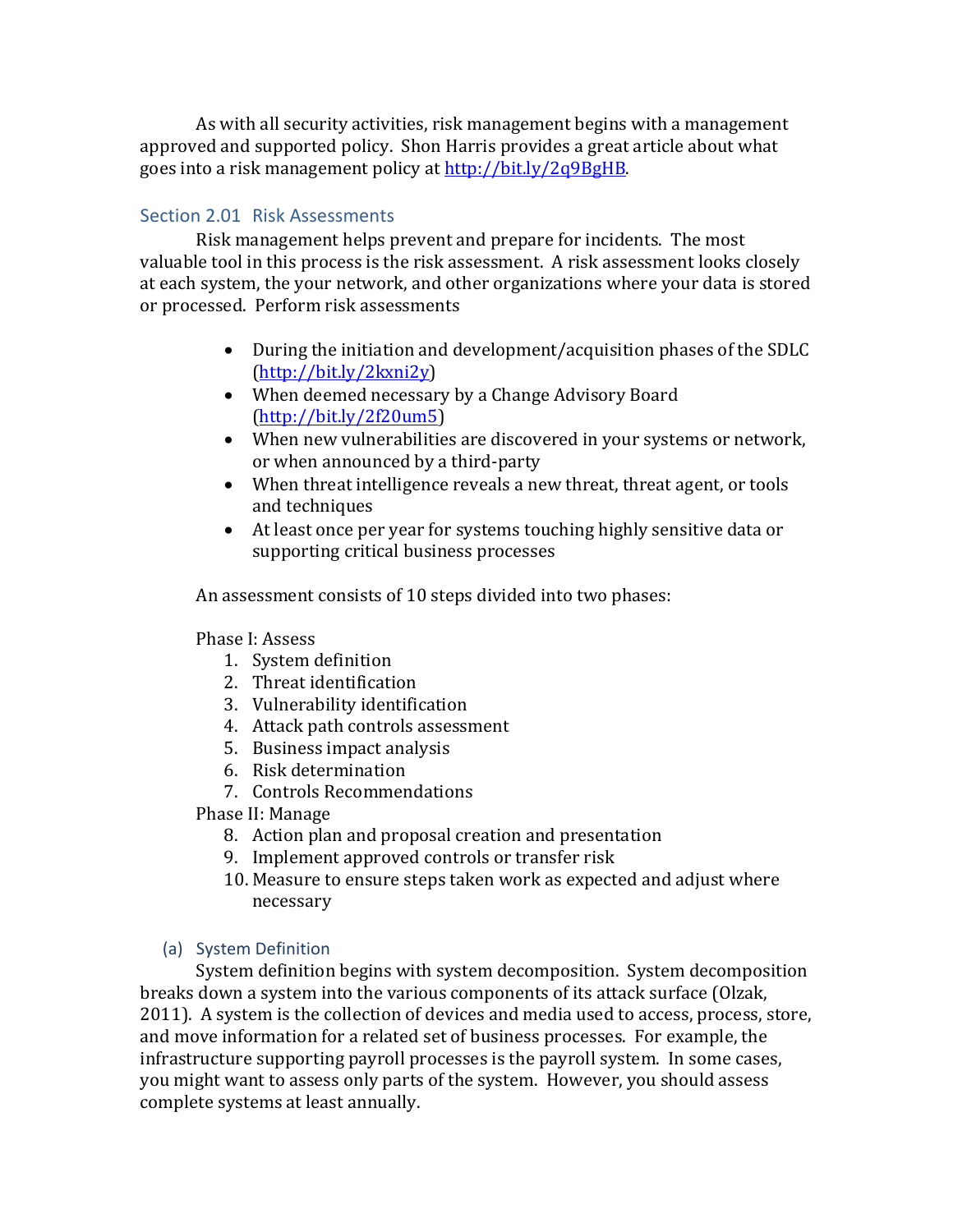A system's attack surface is not a single piece. Instead, it is an aggregate of multiple attack surfaces. Figure 2 shows a very simple model. In this model, the network attack surface can be further broken down into each network device (switches, routers, firewalls, etc.) and cabling. The device attack surface includes the operating system and applications it hosts. I placed the device attack surface over the network attack surface because today's most popular and destructive attacks target users and their devices.





When assessing attack surfaces, consider the following  $(Olzak, 2017)$ 

- Entry points where the system receives information.
- Exit points where the system provides information to other systems:
	- $\circ$  Direct exit points exchange information with external systems.
	- $\circ$  Indirect exit points provide information to direct exit points.
- Data channels, protocol-enabled pathways over which information travels.
- Untrusted data items, persistent entities attackers use to control systems or extract data. Examples include cookies, files, malicious database records, and registry entries. Attackers cause exit points to read from untrusted data items or use entry points to write into untrusted data items (Manadhata, Karabulat, & Wing, n.d.). They are used by threat agents to own a device or system.

Protecting information transit points and channels; and defending against untrusted data items requires strong access rights between subjects and objects. See Figure 3.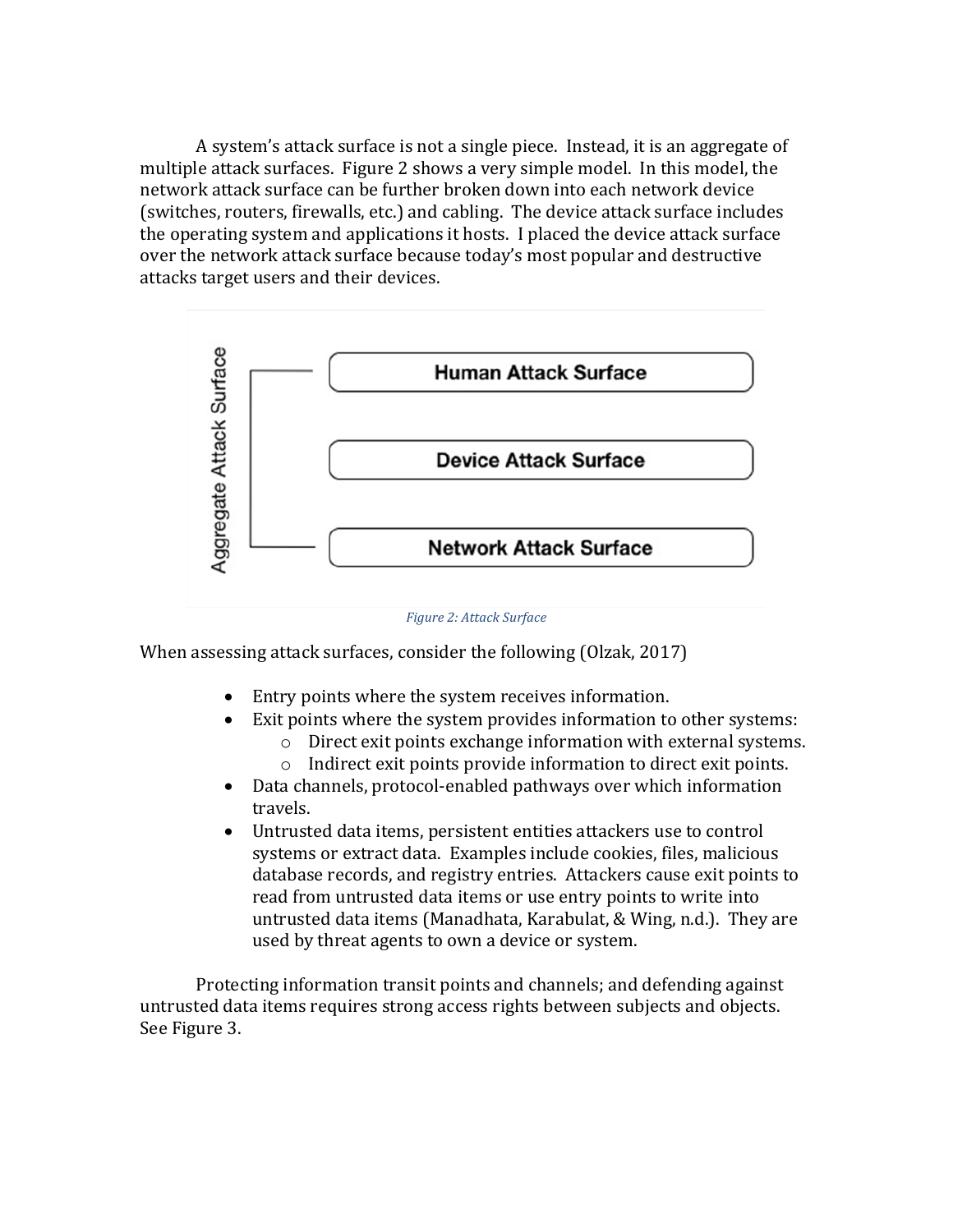

*Figure 3: Access Rights*

Any access between an object and a subject should be controlled with consistent rights management. "Access rights identify subjects, the objects they can access, and what they can do after access is granted" (Olzak, 2017). This does not just apply to users and the resources they access; it also applies to applications, services, protocols, and anything else that attempts to access an object for any reason.

Information about the system or network assessed can come from several sources:

- **Existing documentation**
- **Interviews**
- Questionnaires
- Network scans

#### (b) Identify Existing Controls

Identify existing controls and potential vulnerabilities by walking through probable attack paths using network and data flow diagrams to create attack trees. An attack tree helps visualize how a threat agent might gain access to an intended target. Figure 4 shows an attack tree with a database server as the target. This example does not show all possible attack paths. For a detailed description of how to use an attack tree, including addressing probability of successful attacks, see *Risk Management* (http://bit.ly/2rCPNM7).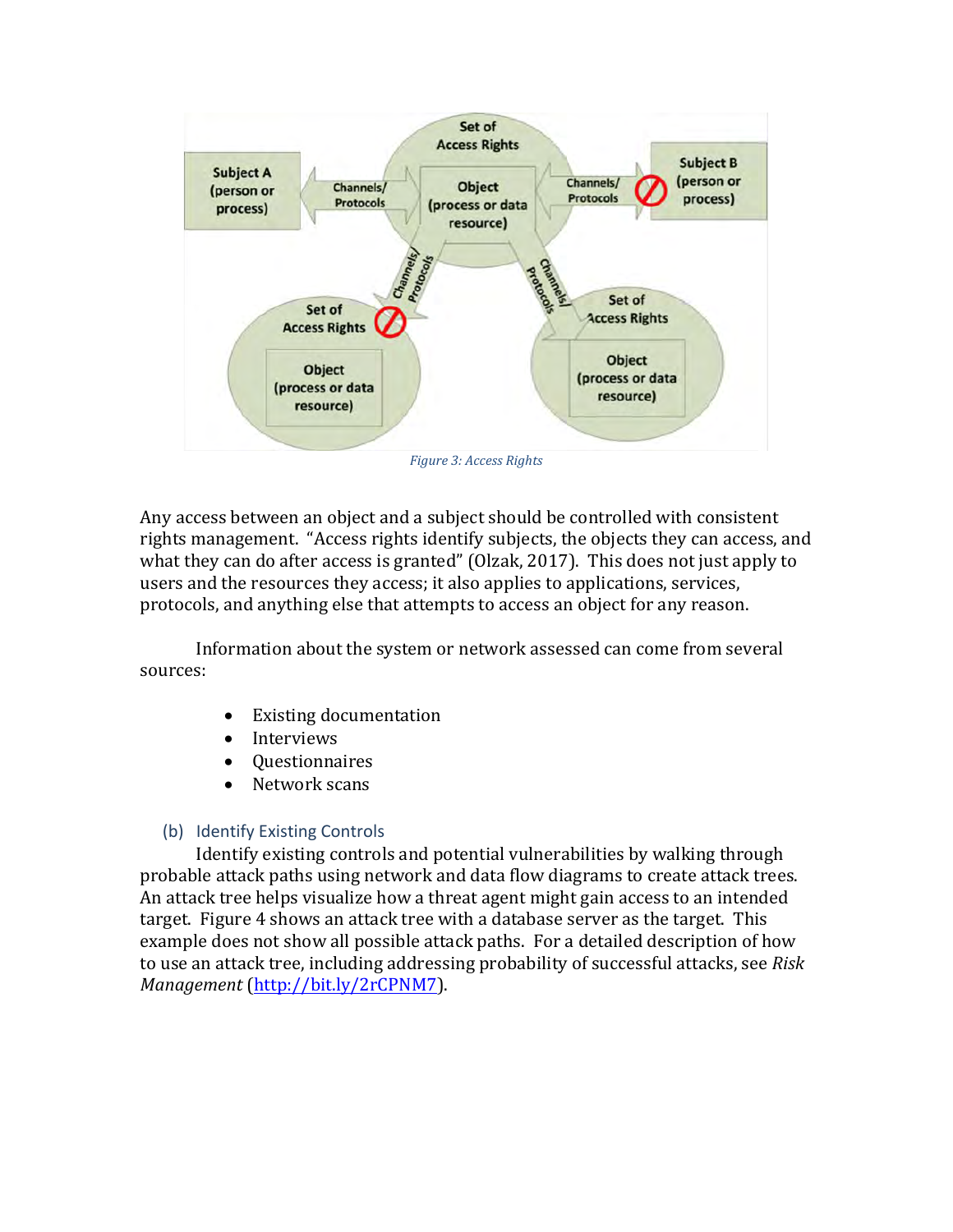

In addition to attack trees, I recommend creating a controls matrix. A controls matrix lists all controls implemented, how they are configured, and what they protect. Figure 5 is a screen shot of a controls matrix template you can download from http://bit.ly/2pVWAV3. See *Use a security controls matrix to justify controls and reduce costs* (http://tek.io/2pWwnFA) for a detailed explanation on how to use the matrix.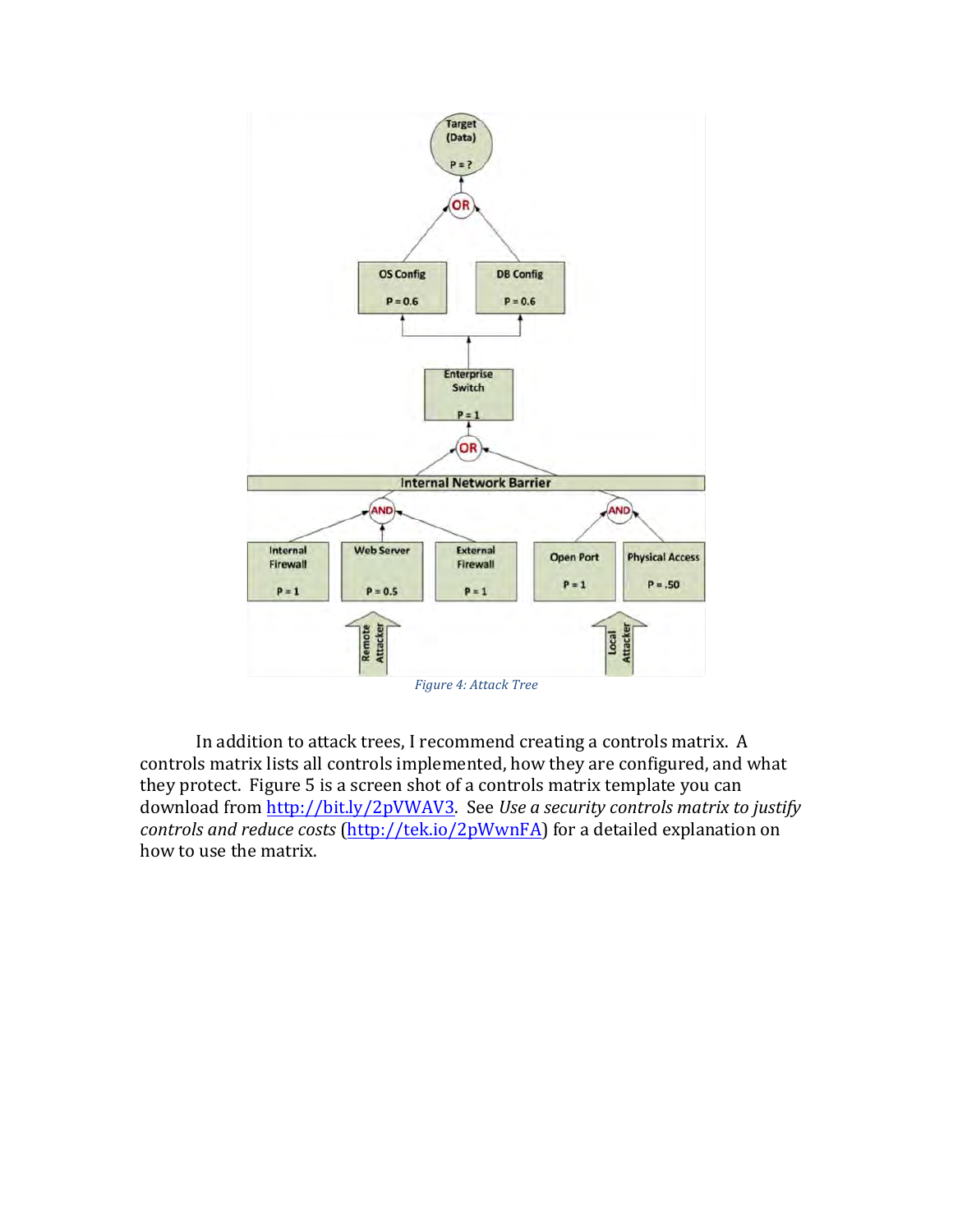

## (c) Business Impact Analysis (BIA) and Calculating Risk

Use a BIA to determine the severity of the negative impact on a business if an incident occurs. Many variables affect business impact, including (Olzak, 2012)

- Maximum tolerable downtime (http://tek.io/2rDmgC5)
- Impact on employees
- Impact on investors
- Impact on customers
- Impact on current and future earnings potential
- Sanctions due to non-compliance with regulatory requirements

A BIA can be qualitative or quantitative. How you approach the BIA affects how you approach an overall risk assessment. A quantitative assessment uses actual dollar amounts to estimate business impact. A qualitative assessment uses some type of scale to estimate damage. Hybrid analysis is a combination of the quantitative and qualitative approaches. A qualitative risk calculator, downloadable from  $http://bit.ly/2pYNh6r$ , is shown in Figure 6. This calculator is just one approach to qualitative assessments, which are educated guesses based on experience and collaboration. For a detailed discussion of risk assessments, see Risk *Management* (http://bit.ly/2rCPNM7).

If you choose to download the calculator, the *System Sensitivity* cells are linked to a worksheet that calculates this value. The yellow column also contains a formula. Other worksheets provide guidelines for scoring the other columns. Change these to conform to your business operations, security framework, and management's appetite for risk. And remember, a threat agent usually must bypass two or more vulnerabilities to reach the target.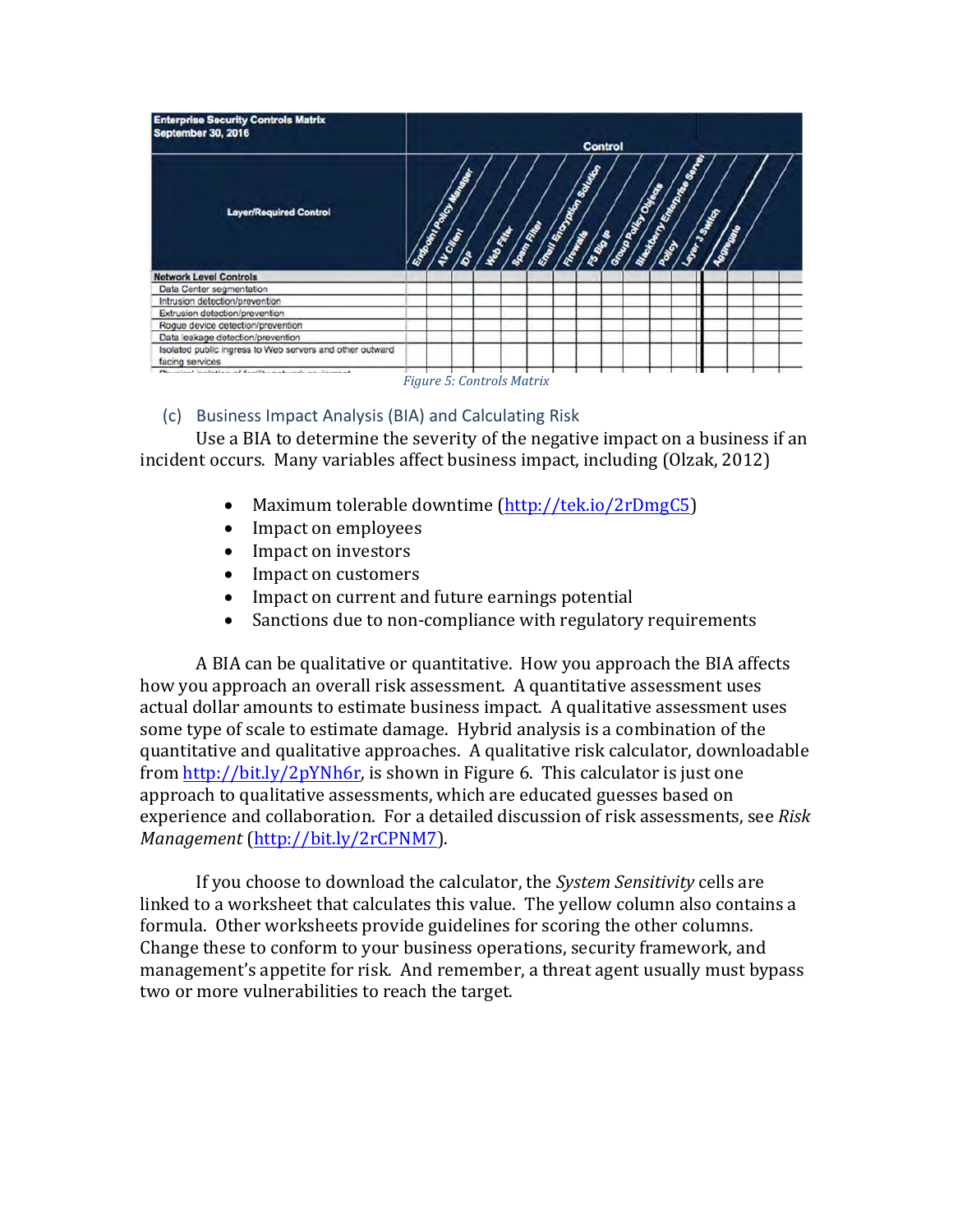| <b>System Risk Calculator</b>        |                      |                      |               | Date:                               |                          |                               |             |
|--------------------------------------|----------------------|----------------------|---------------|-------------------------------------|--------------------------|-------------------------------|-------------|
| System: [Enter system/resource name] |                      | <b>Team Members:</b> |               |                                     |                          |                               |             |
|                                      |                      | Likelihood           |               | <b>Business Impact</b>              |                          |                               |             |
| <b>Threat Agent</b>                  | <b>Vulnerability</b> | <b>Means</b>         | <b>Motive</b> | <b>System</b><br><b>Sensitivity</b> | Vuln.<br><b>Severity</b> | Controls &<br><b>Response</b> | <b>Risk</b> |
|                                      |                      |                      |               | $\circ$                             |                          |                               |             |
|                                      |                      |                      |               | $\mathbf{O}$                        |                          |                               |             |
|                                      |                      |                      |               | $\Omega$                            |                          |                               |             |
|                                      |                      |                      |               | $\bf{0}$                            |                          |                               |             |
|                                      |                      |                      |               | $\mathbf{0}$                        |                          |                               |             |
|                                      |                      |                      |               | $\mathbf{0}$                        |                          |                               |             |
|                                      |                      |                      |               | $\mathbf{0}$                        |                          |                               |             |
|                                      |                      |                      |               | $\mathbf{0}$                        |                          |                               |             |
|                                      |                      |                      |               | $\mathbf{0}$                        |                          |                               |             |
|                                      |                      |                      |               | $\mathbf{0}$                        |                          |                               |             |
|                                      |                      |                      |               | $\sim$                              |                          |                               |             |
|                                      |                      |                      |               | U                                   |                          |                               |             |
|                                      |                      |                      |               | $\mathbf{0}$                        |                          |                               |             |
|                                      |                      |                      |               | $\mathbf{0}$                        |                          |                               |             |
|                                      |                      |                      |               |                                     |                          | <b>System Risk Value</b>      |             |

*Figure 6: Qualitative Risk Calculator*

Approaches to performing a BIA differ between organizations. However, we must always focus on the same things regardless of how our procedures look. According to Ross (2010), avoid the following 10 BIA mistakes:

- 1. Considering the impact of interrupted applications, not business **processes**. Remember, the impact is to business operations if a system is not available due to compromise or failure. Unavailability impacts business processes that feed and use the failed system. If you take your order entry system offline because of an attack, for example, no product ships. Customers are not happy, and revenue is lost.
- 2. **Considering applications in isolation**. Again, few applications operate in isolation. Most share information with other applications that enable multiple business processes. When performing a BIA for a system or a network device, look at all affected systems and related processes.
- 3. Paying too little attention to financial impact. Financial impact is a measure of how an incident affects your organization's bottom line on a profit and loss statement. This includes all costs, including
	- a. Loss of short term revenue
	- b. Regulatory fines
	- c. Civil action by customers, shareholders, etc.
	- d. Identity theft management
	- e. Cost of recovery
	- f. etc.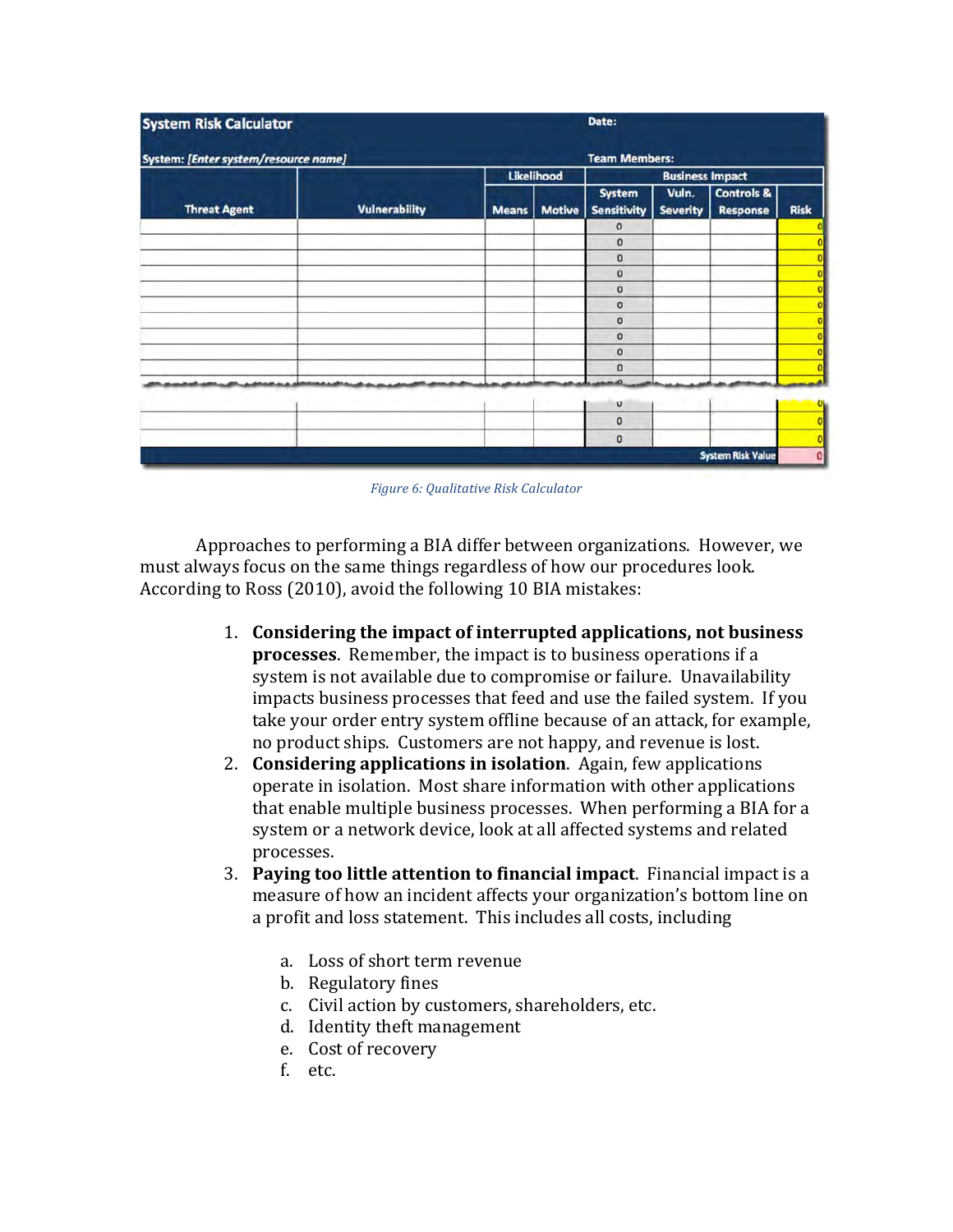Costs associated with an incident must be calculated with the help of all affected areas of the business. This is necessary even if you use a qualitative or hybrid approach to your analysis.

- **4.** Paying too much attention to financial impact. In addition to hard dollar costs, other costs affect the long-term health of a business following an incident, including loss of reputation and customer confidence; and loss of competitive advantage, especially when intellectual property is involved.
- **5. Failing to distinguish enterprise applications.** Applications that serve the entire organization fall into this category. Examples include legal and document management systems.
- **6.** Failing to recognize data center applications. Systems/solutions only used by IT are often ignored during risk assessments. Be sure you include these in your assessments.
- **7. Confusing a risk assessment with a BIA.** A BIA is a subset of a risk assessment, but it can stand on its own. Even if you have no idea what might cause the unavailability of a system or business process, a BIA is something to consider: at least to establish value to the organization.
- **8.** Confusing risk acceptance with a business impact analysis. Do not allow business managers to simply accept risk because they do not want to spend the time working with you to create a BIA. This is one more instance where support of C-level management for incident management is irreplaceable.
- **9. Pre-determining BIA results.** Ross writes that a business manager can correctly estimate loss without a formal BIA about 80 percent of the time. This is the same as saying that one in five business processes or applications is inaccurately analyzed. Even when pursuing a qualitative analysis, it is important to take time to walk through estimated costs.
- **10. Backing into a BIA result.** Sometimes, managers choose to understate the financial, reputational, and operational impact of an incident because the perceived impact is too high. This undermines the ability to effectively prepare for and manage incidents.

## (d) Risk Management Recommendations

How you manage risk is largely determined by management's risk appetite: the level of risk managers are willing to assume to achieve business objectives. Part of creating an incident management program is meeting with the organization's business risk management team or senior management to understand acceptable levels of risk. This helps provide workable recommendations at this point in the risk assessment. 

Once we know the risk, recommend one of the following: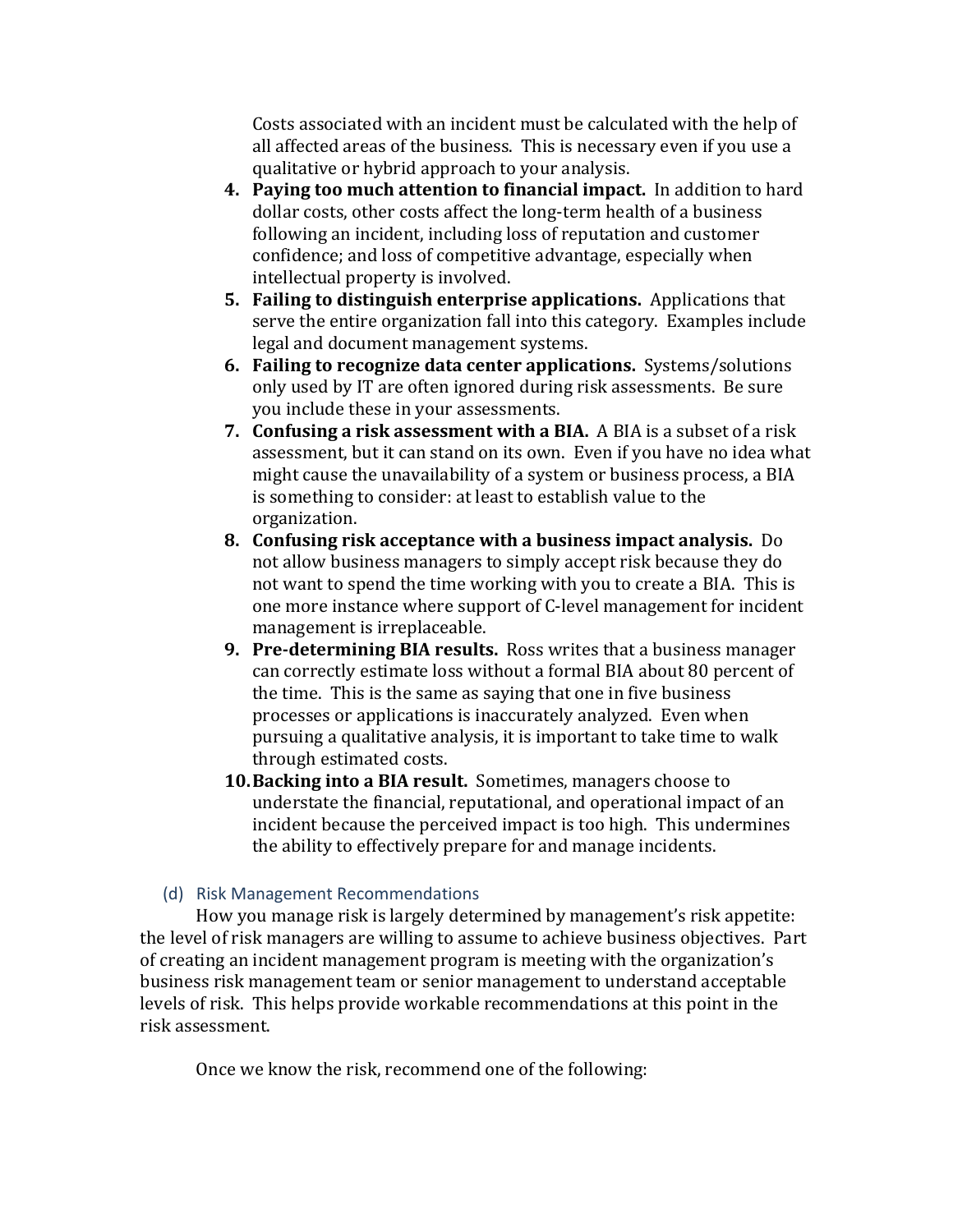- **Accept the risk.** If the cost of the risk is lower than any mitigation or transfer solutions available, we usually recommend risk acceptance.
- Mitigate the risk. If the cost of risk is higher than the cost of mitigation solutions, we usually recommend mitigation. Recommending mitigation requires a detailed analysis of our existing controls to determine if they can be reconfigured to reduce risk. It also requires analysis regarding how we might use fewer new controls by integrating them into the existing framework. In other words, never simply throw new controls at risk without a thorough analysis of what you have and what you need. Finally, any controls we recommend should be reasonable and appropriate for business operation.
- **Transfer the risk.** Transferring risk typically means purchasing incident loss insurance. Many insurance carriers now offer this. Purchasing insurance might be something done in addition to mitigation. For example, you might purchase insurance to cover costs associated with customer identity theft protection in addition to implementing additional technical controls. Together, transference and mitigation work to reduce risk to acceptable levels.
- **Avoid the risk.** Sometimes, risk is avoided by simply not doing something by removing existing procedures/technology or by not implementing a new solution. In my years as a director of security, management chose to avoid risk only once. Never count on avoidance. Our job as security professionals is to find ways to safely enable solutions that management deems necessary to reach the organization's objectives.

#### (e) Results Documentation and Presentation

Provide detailed documentation for how you conducted the assessment and your results. The details help the risk mitigation team be more effective. The NIST *Risk Management Guide for Information Technology Systems*, SP 800-30 (http://bit.ly/2rLdVf) provides an excellent template. However, details are something management usually does not care about. They only want to see the risks and what you believe needs to be done to manage the risks.

In addition to a detailed assessment document and a technical presentation, create a presentation for management. This presentation provides a high-level explanation of what you did and the risks discovered. At the opening of the presentation, let the attendees know you want them to decide on your recommendations. Be clear about how your recommendations are financially and operationally reasonable and appropriate.

The final document resulting from an assessment is the action plan. The action plan is the result of management's approval of your recommendations. It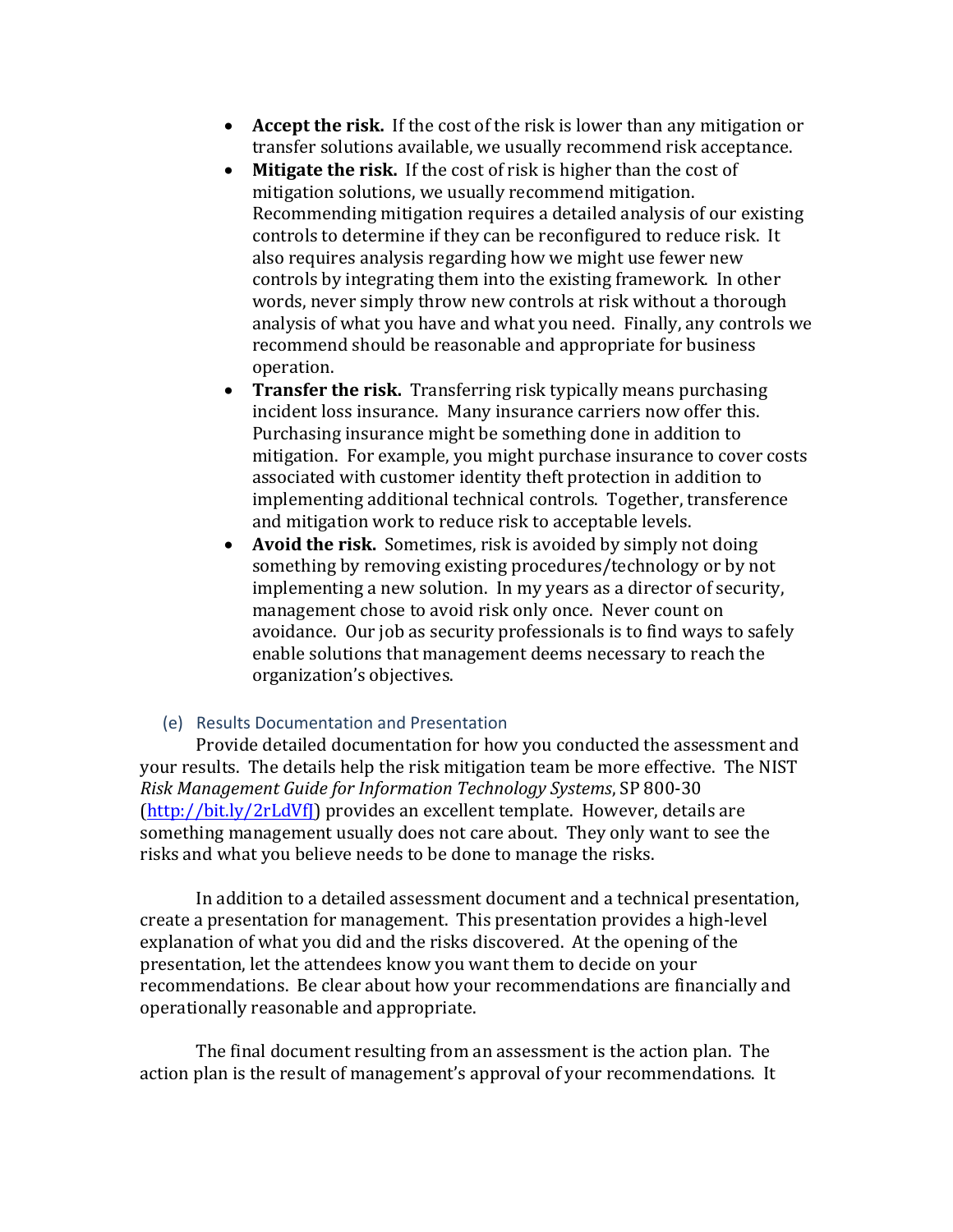includes what is to be done, who is responsible, and status. You can download from http://bit.ly/2rtKAtT the template I use.

#### Section 2.02 Section Summary

Incident management is inseparable from risk management. In addition to creating and practicing a response plan, the incident management team should be involved in every risk assessment. In my opinion, the team should manage the assessments as part of their day-to-day operations.

Risk is assessed by first understanding the system or network analyzed and then walking through all potential threat paths. This should occur when a new threat emerges or when new vulnerabilities are discovered. In any case, risk assessments for critical systems and sensitive data should happen at least annually.

Your risk management recommendations must be reasonable and appropriate for the organization's budget and operations. Management must see the short- and long-term financial and non-financial impact of simply accepting risk: or worse, doing nothing.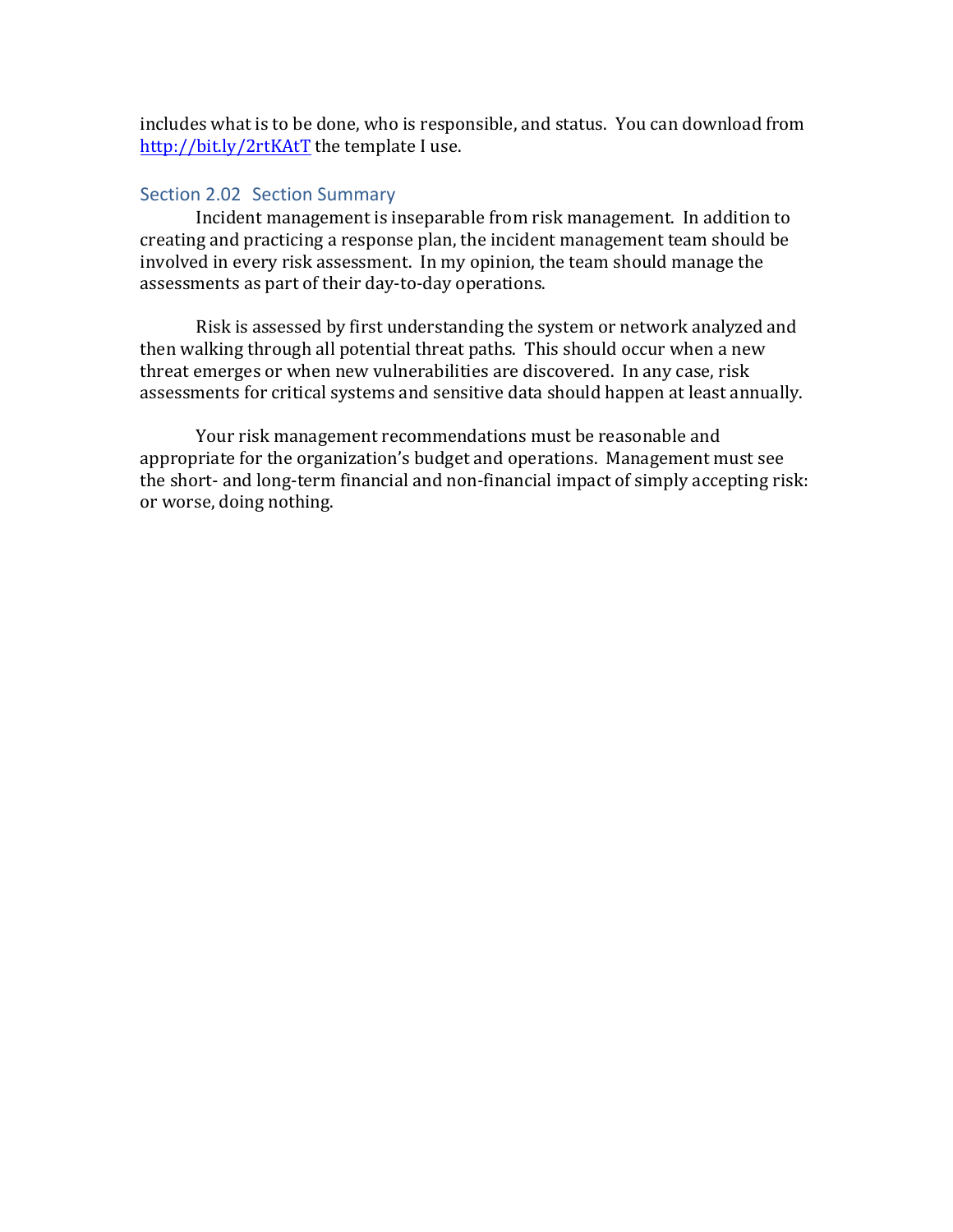## Section 3. Team Creation and Planning

In this section, I walk through details of creating and managing an incident response team and plan. The purpose of the plan is to

- Rapidly detect anomalous network, system, or device behavior (situational awareness)
- Minimize loss and destruction
- Mitigate exploited weaknesses
- Restore services
- $\bullet$  Gather forensic evidence when reasonable and appropriate

Carnegie Mellon's incident response plan is a good start for any organization. It is available for download at http://bit.ly/2s7fCEn.

## Section 3.01 The Team

Before planning starts, you need an incident response team. As I wrote in Section 2, this team is responsible for more than simply responding to incidents. It has a role in all risk management, incident prevention, and incident preparation activities. Consequently, the team makeup must include representatives from all technical teams, organization operations teams, and other relevant stakeholders.

## (a) Computer Security Incident Response Team (CSIRT) Membership

The following list of team members is general and only a start. Each organization is unique, and the makeup of the team depends on whom must be involved to ensure effective incident management.

- Incident manager
- Security analyst
- Computer forensics investigator
- Server engineer
- Network engineer
- Server administrator
- Network administrator
- Business analyst for each department/line of business
- Software developer
- Data center operator
- Inside legal counsel
- Human resources
- Public relations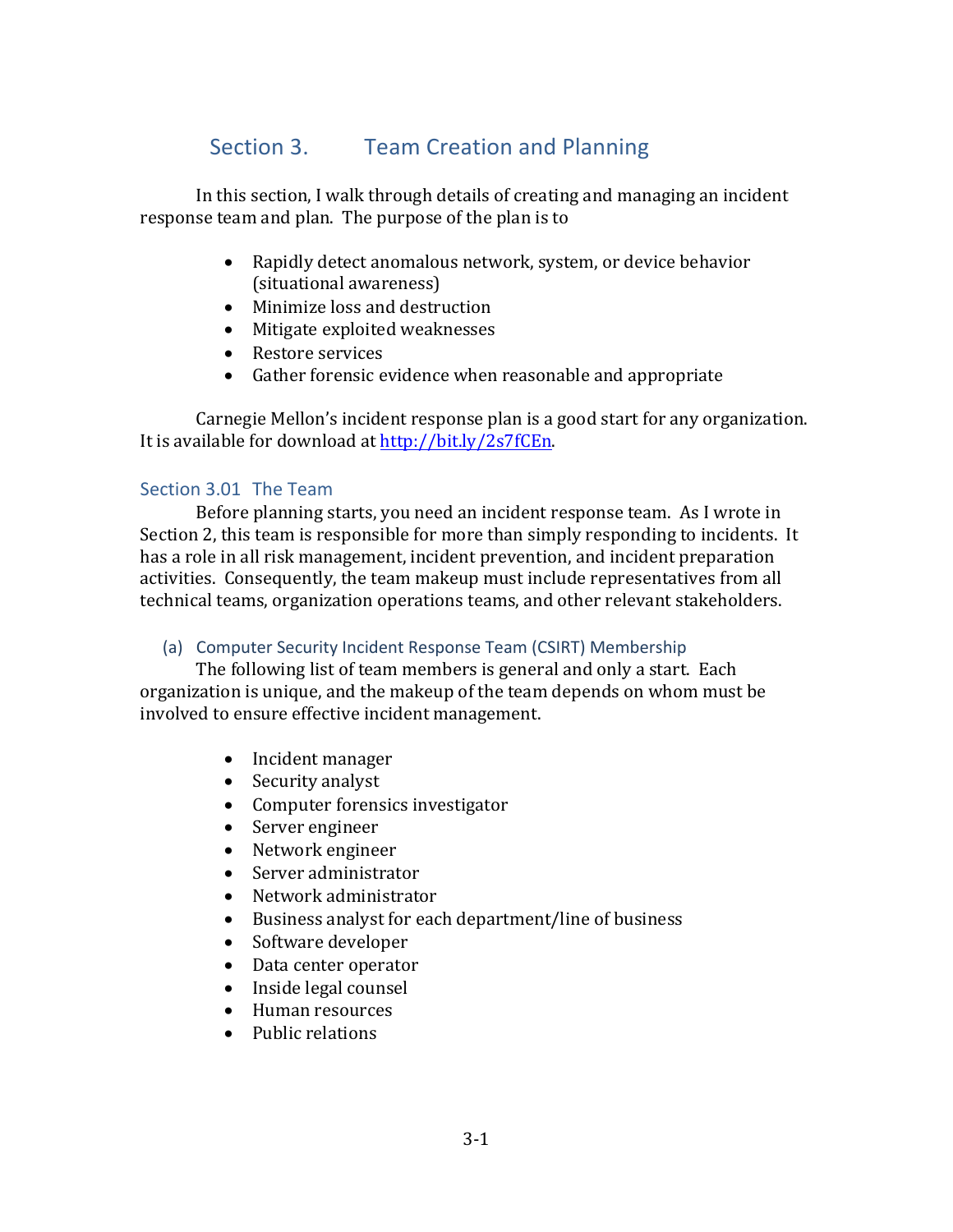Depending on the organization, some of these members might be outside support vendors. All CSIRT members should participate in preparation and planning. 

These team members serve as team leads in their respective areas. When an incident occurs, you will likely need more than one network engineer, for example. Also, consider training two individuals for each team role: a primary and a secondary. The primary might not always be available during an incident.

Identify a subset of the team as your initial responders. The initial response team, including an on-call responder, perform the first response steps as described later in this section and in Section 5.

One set of members, the business analysts, act as bridges between the CSIRT and the business departments and lines of business. In larger organizations, these positions already exist, providing day-to-day project and IT support functions to ensure technology effectively supports each department, lines of business, and overall tactical and strategic objectives. Business analysis are often missing in smaller organizations. In such cases, a representative from each department and each line of business is a necessary alternative. The business analyst or business representative is the point of communication between the CSIRT and the business. This is an irreplaceable and critical part of planning, preparation, and response.

Once an incident response policy creates the CSIRT, the team begins creating plans and procedures to meet its responsibilities.

#### (b) CSIRT Responsibilities

Many people believe the CSIRT sits around waiting for the next incident. Not true. The incident response team is responsible for

- Risk management. As shown in Section 2, the CSIRT is either directly responsible for managing information resource risk or provides support for those who are.
- Incident prevention and preparation. Conducting or participating in penetration tests and vulnerability management is a good start. The CSIRT should also be involved in the change management process. This ensures the risk management controls and procedures identified in the SDLC and risk assessments are maintained in a way that supports incident management.
- New threat and vulnerability advisory distribution. Threat intelligence and vulnerability research daily reveal new ways attackers try to attack your organization. The CSIRT is responsible for identifying new threats and vulnerabilities, performing analysis to determine associated risk to the organization, and distributing this information to appropriate IT and business teams**.**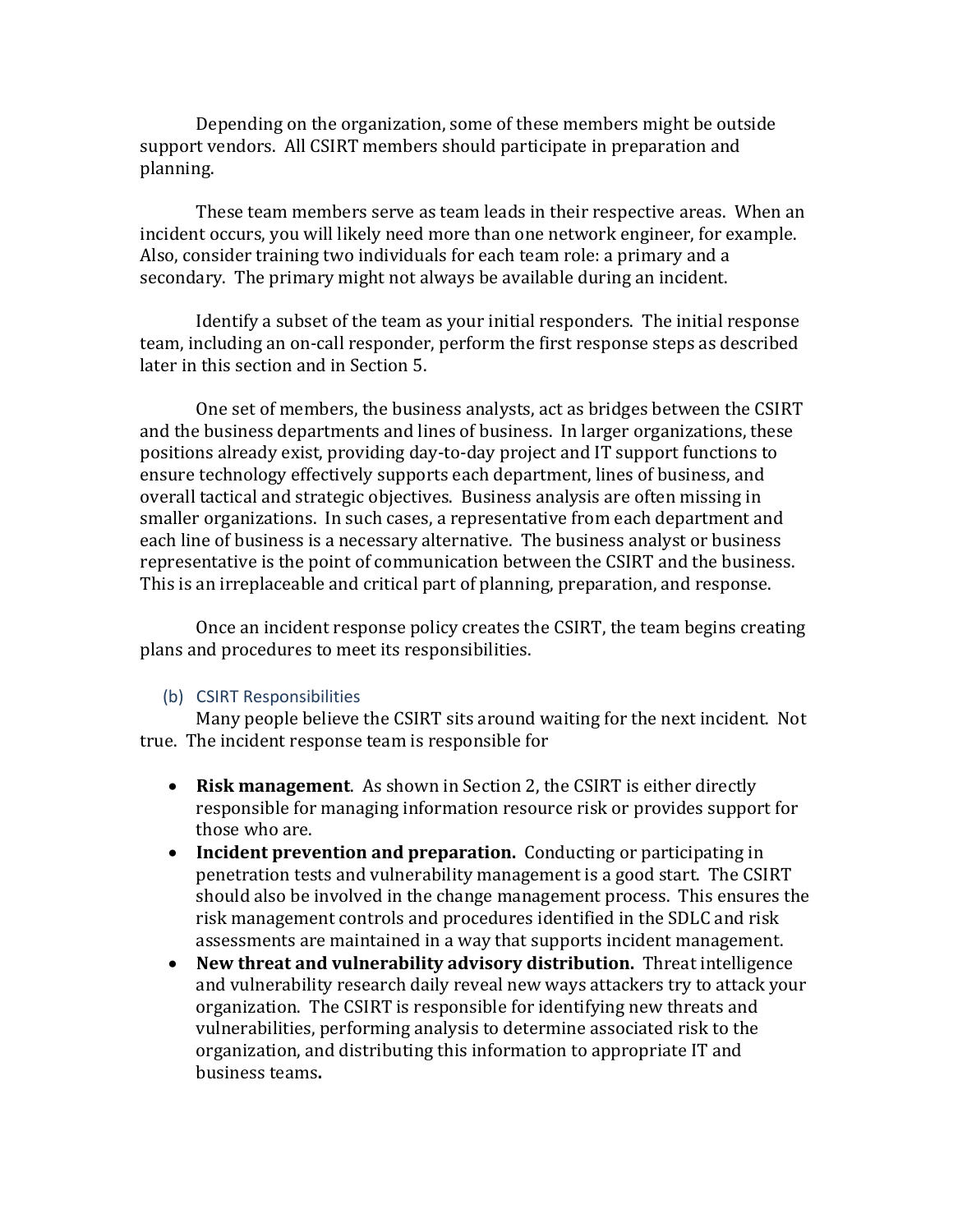- Incident detection and response. The CSIRT is responsible for monitoring for and assessing anomalous behavior of systems, devices, networks, and users. The CSIRT declares incidents when appropriate and executes the incident response plan.
- Education and awareness. Educating employees about the importance of safe use of information resources, policy compliance, and regulatory compliance should already be happening within your organization. However, many organizations do not address in training sessions what business employees, IT staff, and managers should do if they suspect an incident or if notified of one. This is a big miss. The CSIRT should manage security training and awareness or be directly involved in content and delivery, including how to report anomalous behavior.
- **Information sharing.** Whether an attack is successful or not, consider sharing all information gathered during initial and incident response analysis with both internal and external entities, including
	- o Stakeholders
	- $\circ$  Regional and state law enforcement agencies
	- $\circ$  Federal agencies
	- $\circ$  Interest and industry groups

In addition to incident information, share incident management findings about threats, risks, and other incident related. This allows a broad defense against threat agents.

## (c) CSIRT Response Tools and Resources

Part of planning and preparing is putting together a set of tools and supporting resources that enable the CSIRT when an incident occurs, including a command center; jump kit; forensics lab (commonly outsourced); incident response forms with documented procedures and checklists; and external resource contacts.

## *(i) Command center*

When an incident occurs requiring more than quick eradication and recovery, the CSIRT will gather in a central location for analysis, information sharing, and leadership. This command center is usually a previously designated conference room or training facility with minimally

- Whiteboards and markers
- Speaker phones
- Multiple tables for team and sub-team coordination and information sharing
- $\bullet$  Hardwired connection to the internal network
- Isolated access path to the Internet for research, support, and reporting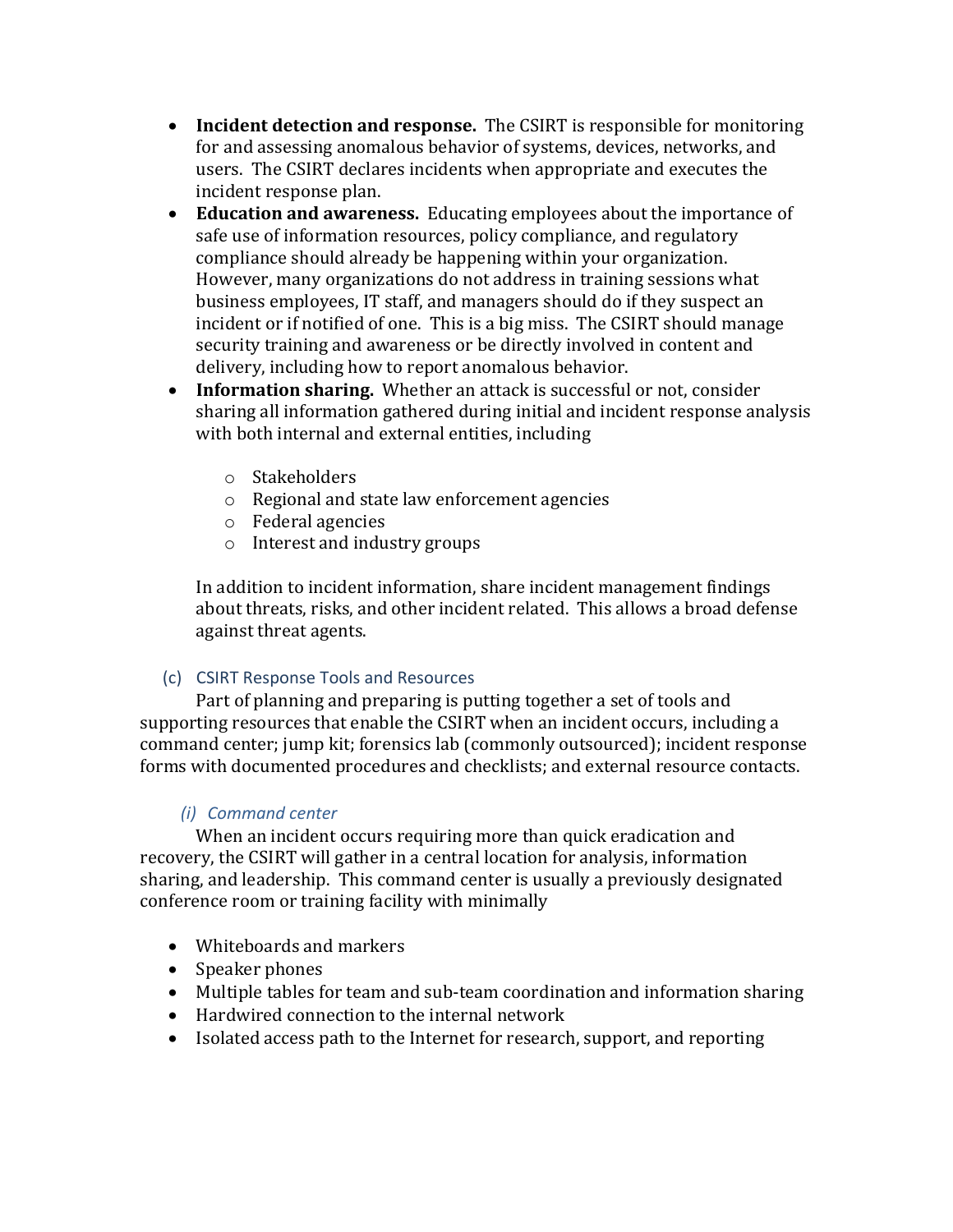The command center is the central point of response communication and operations. It is where the team and others will find the incident manager. It is also where all incident activity coordination and logging take place.

## *(ii) Jump kit*

A jump kit is a forensics bag of tools a responder can quickly grab and head out the door. It should contain everything necessary for at least initial response evidence preservation, as described in Section 5, including

- 1. Journal for taking notes (who, what, when, where, how, and why) about every facet of the incident, including physical access
- 2. Contact list for all CSIRT members and external support
- 3. Up-to-date antimalware on USB drive or CD
- 4. Crime scene tape (http://amzn.to/2qgV1Nu)
- 5. Duct tape or other adhesive
- 6. Evidence bags (http://amzn.to/2rUBqTE)
- 7. Faraday bags for immediate collection of cell phones, tablets, and other wireless mobile devices (http://amzn.to/2qkFuuZ)
- 8. Evidence tags (http://amzn.to/2rAhwAK)
- 9. Chain of custody forms (http://bit.ly/2qkzr9K)
- 10. Digital camera with extra batteries
- 11. Sketch book with pencils and pencil sharpener
- 12. A laptop with an industry and judicially acceptable (stands up in court) forensics solution, such as EnCase (http://bit.ly/1SRrdxM)
- 13. Hard drive duplicator with write-block capabilities (http://amzn.to/2rAAJSX)
- 14. Miscellaneous cables, connectors, adaptors, etc.

The contents of your jump kit will vary from this list depending on whether your in-house team performs detailed forensics activities or whether you outsource them. At the very least, your kit should contain items 1 through 11 in the list above.

## *(iii)* Forensics lab

Not every organization needs a forensics lab. I worked for a large organization, and we did not have one. Instead, we outsourced forensics analysis when needed. However, I provide a description of what a lab should include for those organizations deciding to retain this function in house. You can also use this list when assessing the credibility and effectiveness of a potential forensics vendor.

- Strong access control to the lab that minimally includes logging authorized personnel who enter and when
- A server for organizing and retaining investigation results (not connected to the Internet)
- A lab network isolated (preferably air gapped) from the organization's network with an Internet connection separate from the rest of the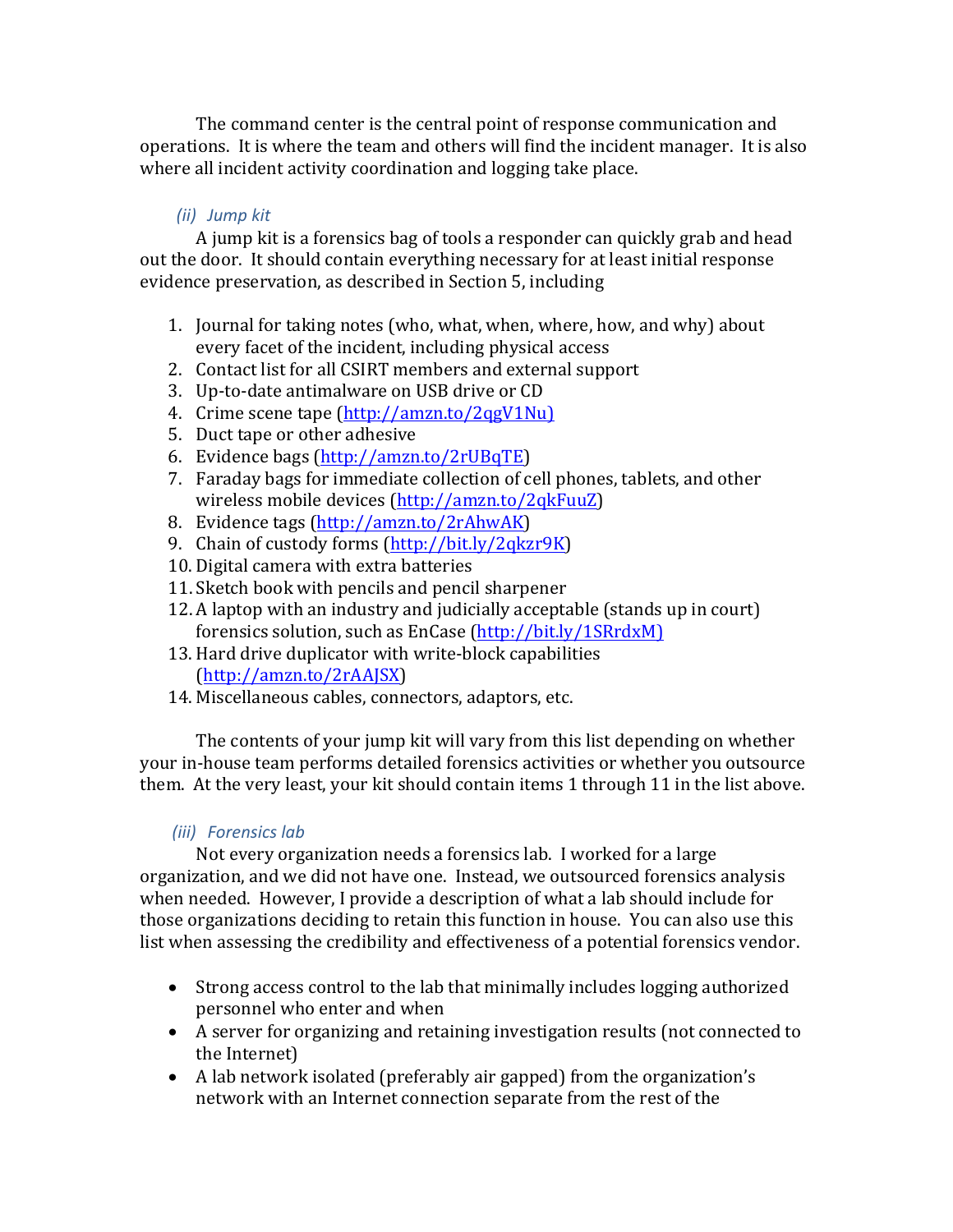organization and the lab administrative network (Internet connection should be only for administrative systems, never for systems used for evidence analysis or that are evidence themselves)

- Administrative systems for Internet access and lab management functions, connected to a network isolated from analysis systems
- Systems for analysis (virtual is a good idea) running various operating systems:
	- o Windows desktop
	- o Windows Server
	- $O$  Mac OS
	- o Linux
- Drive duplicators with write blockers
- Readers for various types of media (e.g., SIMs and flash memory)
- Media wiping equipment
- Assortment of drive cables
- Miscellaneous cables and adapters
- Variety of drives of different types
- Accepted forensics software, such as EnCase and Forensics Tool Kit  $(http://bitly/2qnSYX6)$  running on non-admin lab systems
- Securable physical storage for separating and maintaining evidence chain of custody
- Video or audio equipment for recording findings, evidence, etc.
- Jump Kit (see *Jump kit* above)
- Certified computer forensics investigators

## *(iv)* Procedures and checklists

Specific procedure content is unique to your organization, so I do not go into much detail. However, I provide an incident checklist (Figure 7) with recommendations for how to prepare for each line item. You can download the checklist from  $\frac{http://bit.ly/2qfUZtk.}$  This checklist forms the basis for your response plan.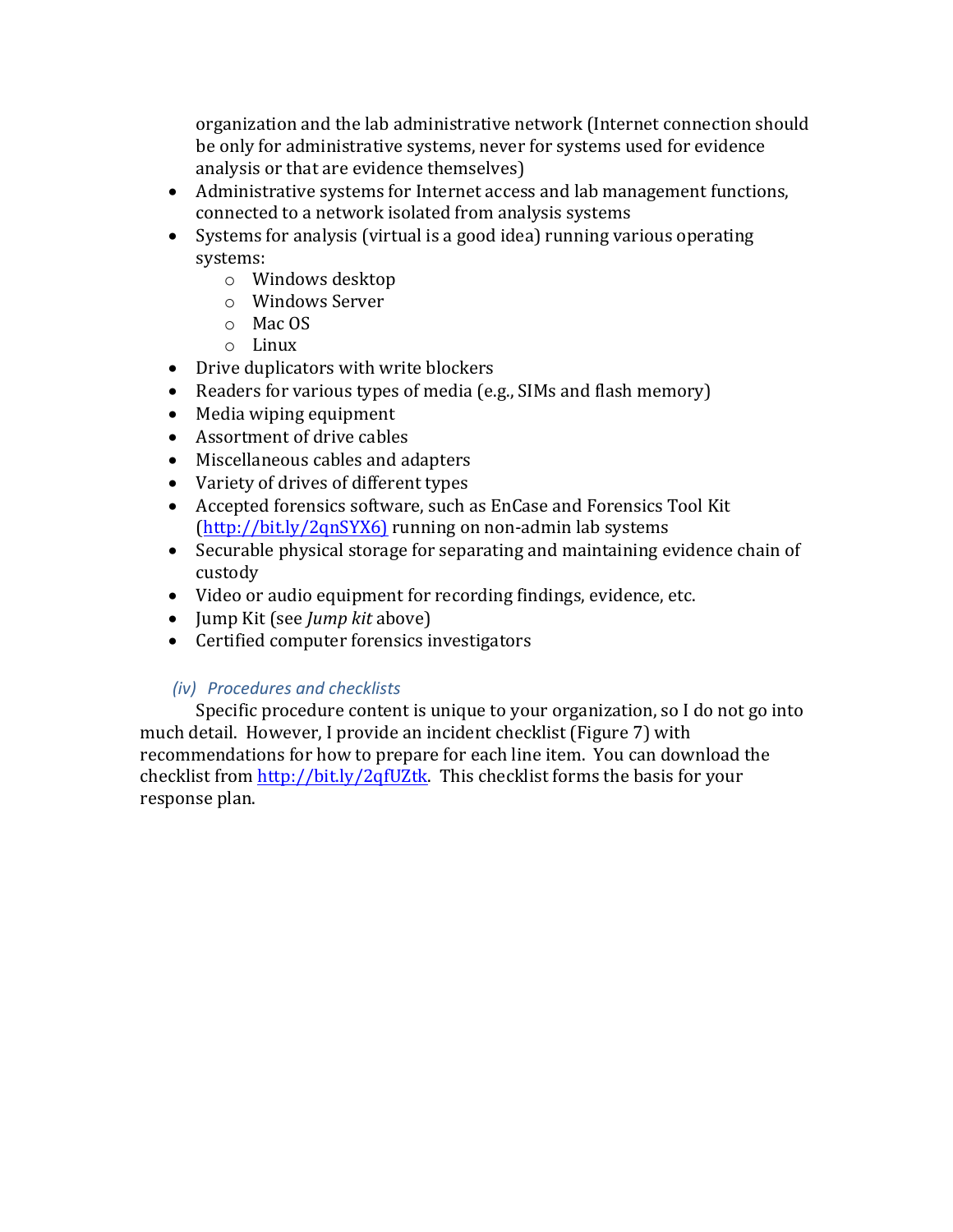| <b>Step</b>     | <b>Action</b>                                                                                                                       | <b>Completed</b> | <b>Responsible Person</b> |  |  |  |
|-----------------|-------------------------------------------------------------------------------------------------------------------------------------|------------------|---------------------------|--|--|--|
|                 | <b>Detection and Analysis</b>                                                                                                       |                  |                           |  |  |  |
|                 | Begin Documentation and potential evidence preservation                                                                             |                  |                           |  |  |  |
|                 | Determine if incident has occurred                                                                                                  |                  |                           |  |  |  |
| 2.1             | Analyze precursors and indicators                                                                                                   |                  |                           |  |  |  |
| 2.2             | Look for correlating information                                                                                                    |                  |                           |  |  |  |
| 2.3             | Perform research (e.g., search engines, knowledgebase                                                                               |                  |                           |  |  |  |
| 3               | Prioritize the incident (functional impact, information impact, recovery<br>effort, etc.) and establish situational awareness       |                  |                           |  |  |  |
|                 | Report incident as specified in communications plan                                                                                 |                  |                           |  |  |  |
|                 | Obtain management decision about forensics preservation and collection                                                              |                  |                           |  |  |  |
|                 | <b>Containment, Eradication, and Recovery</b>                                                                                       |                  |                           |  |  |  |
|                 | Acquire, preserve, and document evidence as directed in Step 5                                                                      |                  |                           |  |  |  |
|                 | Contain the incident                                                                                                                |                  |                           |  |  |  |
|                 | <b>Eradicate the incident</b>                                                                                                       |                  |                           |  |  |  |
| 8.1             | Identify and mitigate critical exploited vulnerabilities                                                                            |                  |                           |  |  |  |
| 8.2             | Remove malware, inappropriate materials, untrusted data items, and<br>other components across all affected devices, databases, etc. |                  |                           |  |  |  |
| 9               | Recover                                                                                                                             |                  |                           |  |  |  |
| 9.1             | Return affected systems to normal operation                                                                                         |                  |                           |  |  |  |
| 9.2             | Confirm normal system operation and business process execution                                                                      |                  |                           |  |  |  |
| 9.3             | Monitor to ensure eradication was complete and critical vulnerabilities<br>eliminated (continue situational awareness)              |                  |                           |  |  |  |
|                 | <b>Post-Incident Activity</b>                                                                                                       |                  |                           |  |  |  |
| 10 <sup>1</sup> | Root cause analysis and create action report                                                                                        |                  |                           |  |  |  |



## Section 3.02 The Plan

Planning begins by working with all stakeholders to develop an overall approach to preparing for and responding to an incident. The discussion that follows is a general overview. Your plans should include various attack scenarios that affect how you approach planning and preparedness. Appendix A of the *NIST Computer Security Incident Handling Guide SP 800-61 r2* (http://bit.ly/1MYR74v) provides a good set of scenarios.

I approach planning by preparing to execute each of the 10 steps in the matrix in Figure 7. This ensures every step is thought through, documented, and practiced. 

## (a) Step 1: Begin documentation and potential evidence preservation

Provide the on-call responder with the means to immediately begin creating an incident log. This might be a document, spreadsheet, or other template already prepared and ready for use. Further, procedures and an associated contact list is necessary to begin preserving evidence in the data center, in the office, or at remote locations. Initial response evidence preservation requires training for business managers and IT personnel. You do not want the on-call responder to take time detailing preservation steps.

#### (b) Step 2: Determine if incident has occurred

Tools should be in place to enable immediate review of precursors and indicators. Precursors are log or other events that occur before an incident. They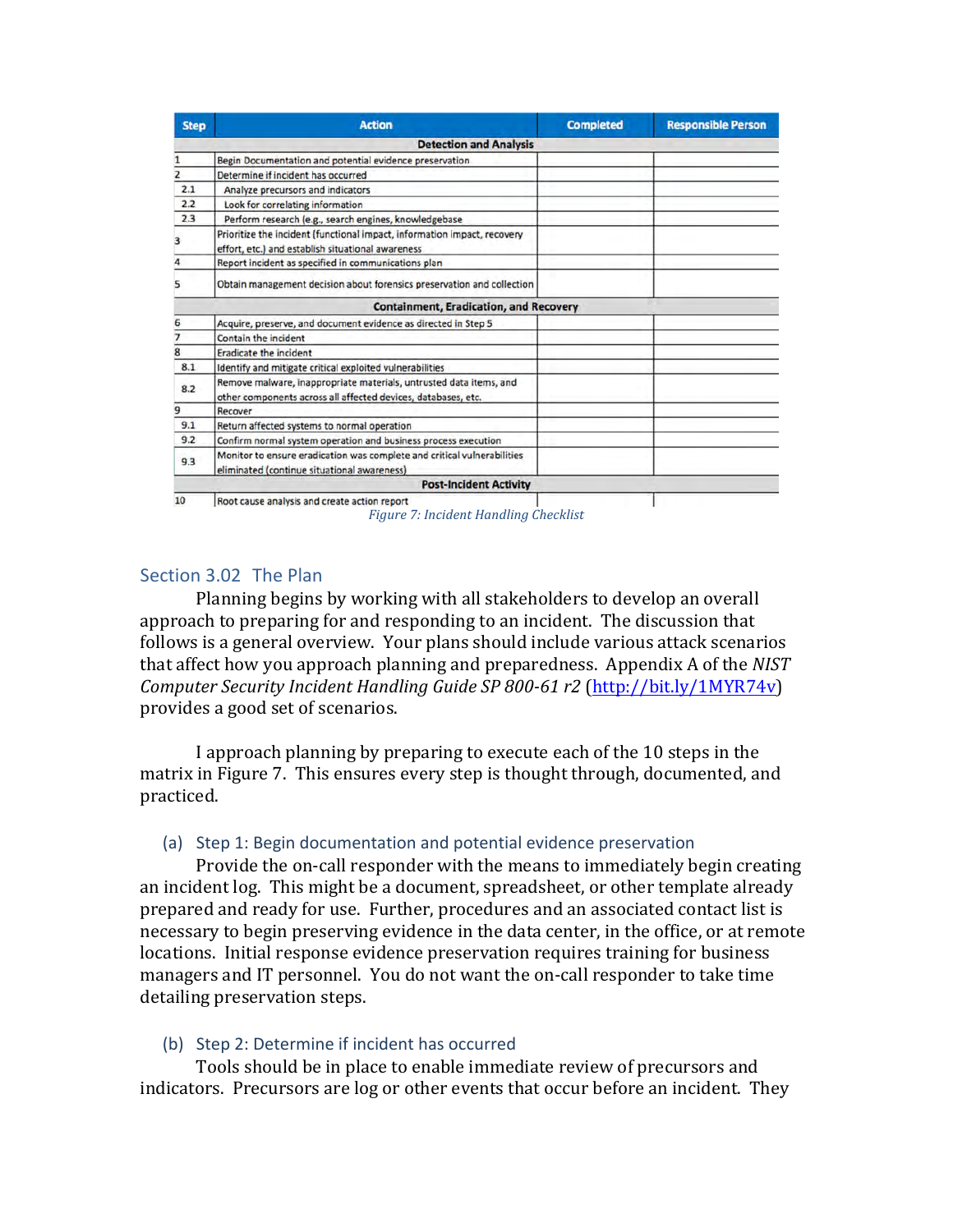provide insight into the potential for an attack. These might include social engineering attempts, phishing emails, unusual network or system activity, etc.

Indicators are evidence that an attack is in progress. Correlated log entries are a good way to identify indicator patterns of certain types of attacks, including unexpected movement of data, unexpected user access to resources, unauthorized log modifications, unusual/specific activity at the firewall or IPS, etc.

Crest provides a great document for how to configure and manage incident management logging at http://bit.ly/2qj0P7p. CrowdStrike provides a detailed look at indicators at http://bit.ly/2rUDYC8.

Once the responder gathers the precursors and indicators, he should research his findings using a knowledgebase or the Internet. Research sites should already be identified for quick access. This research provides insight into what is happening and next steps. Resources include

- Your antimalware, IPS, and SIEM vendors
- US-CERT (https://www.us-cert.gov/ncas)
- SANS Internet Storm Center (https://isc.sans.edu/dashboard.html)
- Fee-based cyberattack intelligence services

This step should be completed in minutes. The longer it takes to declare an incident, the larger the impact.

## (c) Step 3: Prioritize the incident

Not all incidents are the same. Some might be remediated in minutes. Others might take days, and the potential impact across incidents differs. How to respond to each incident, or to multiple incidents at the same time, requires prioritization. Prioritization affects who is contacted and how response is initiated.

Your plan must include a quick guide for how to prioritize incidents. The oncall responder and initial response team must quickly assess the seriousness of the incident and, again, decide within minutes how to proceed.

Using a prioritization matrix is one approach. Use of a matrix begins with prioritizing the urgency and impact of the incident. Table 1 below is a template showing what this might look like (Wikipedia, 2017). This approach prioritizes an incident based on overall impact on the organization and how fast that impact might occur. You can download this template and the templates for Tables 2 and 3 from http://bit.ly/2qWEqkU.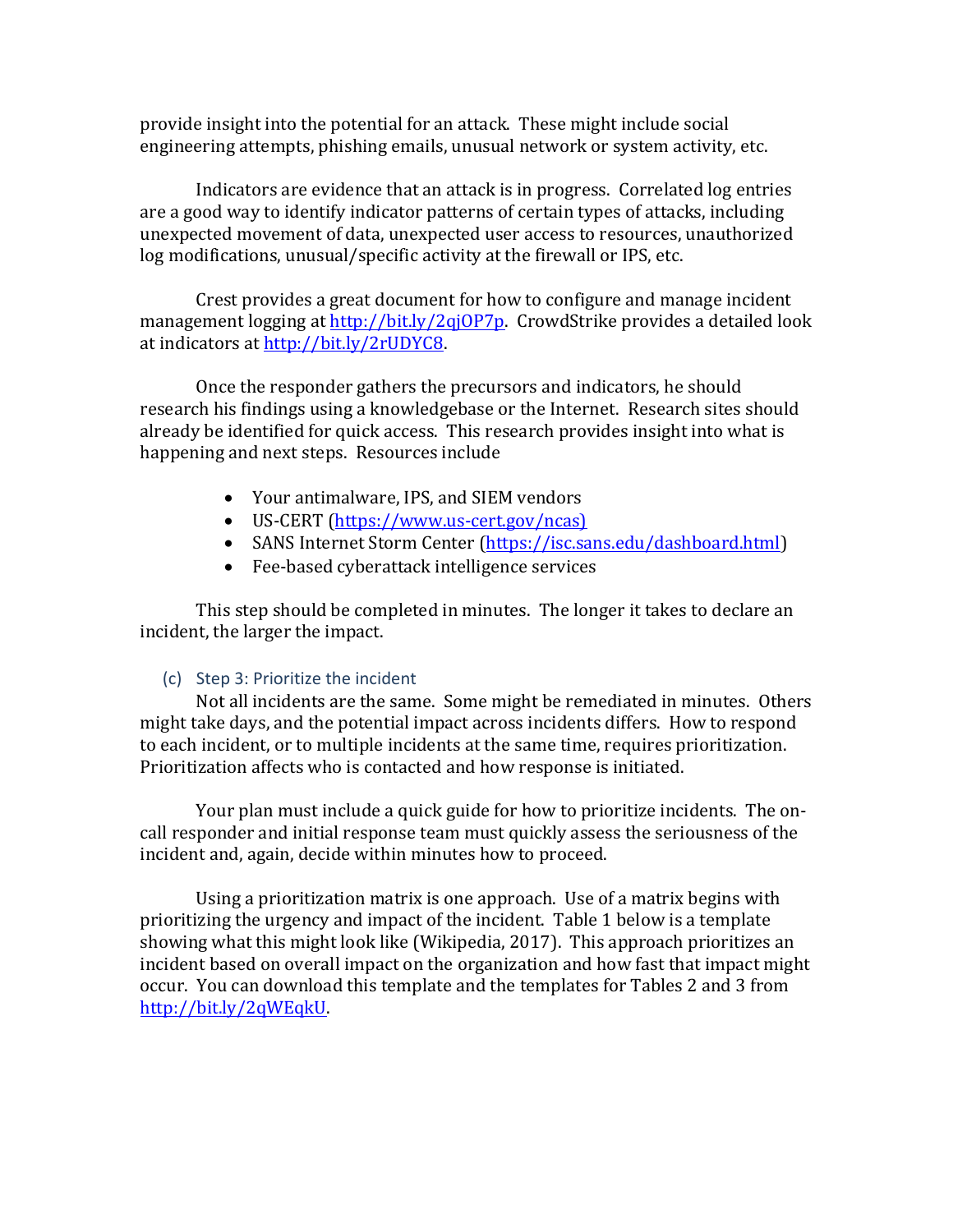#### *Table 1: Prioritization Categories*

|                                                                                                                                                                                          | <b>Incident Urgency</b>                                                                                                                                                                                                                                                                                                                             |  |  |  |  |
|------------------------------------------------------------------------------------------------------------------------------------------------------------------------------------------|-----------------------------------------------------------------------------------------------------------------------------------------------------------------------------------------------------------------------------------------------------------------------------------------------------------------------------------------------------|--|--|--|--|
| <b>Category</b>                                                                                                                                                                          | <b>Description</b>                                                                                                                                                                                                                                                                                                                                  |  |  |  |  |
| High<br>(H)                                                                                                                                                                              | - The damage caused by the incident increases rapidly<br>- A minor incident can be prevented from becoming a major<br>incident by acting immediately<br>- Work that cannot be completed by staff will cause immediate<br>harm to the organization                                                                                                   |  |  |  |  |
| Medium<br>(M)                                                                                                                                                                            | - The damage caused by the incident increases considerably over<br>time<br>- Work that cannot be completed by staff will cause moderate<br>harm to the organization                                                                                                                                                                                 |  |  |  |  |
| - The damage caused by the incident only marginally increases<br>over time<br>Low<br>- Work that cannot be completed by staff will cause little or no<br>(L)<br>harm to the organization |                                                                                                                                                                                                                                                                                                                                                     |  |  |  |  |
|                                                                                                                                                                                          | <b>Incident Impact</b>                                                                                                                                                                                                                                                                                                                              |  |  |  |  |
| <b>Category</b>                                                                                                                                                                          | <b>Description</b>                                                                                                                                                                                                                                                                                                                                  |  |  |  |  |
| <b>High</b><br>(H)                                                                                                                                                                       | - A large number of staff are affected or not able to do their jobs<br>- A large number of customers are affected or acutely<br>disadvantaged in some way<br>- The financial impact of the incident is likely to exceed \$9999999<br>- The damage to the reputation of the business is likely to be high<br>- Someone has been injured              |  |  |  |  |
| Medium<br>(M)                                                                                                                                                                            | - A moderate number of staff are affected or not able to do their<br>jobs<br>- A moderate number of customers are affected or acutely<br>disadvantaged in some way<br>- The financial impact of the incident is likely to reach \$9999999<br>but not exceed \$9999999<br>- The damage to the reputation of the business is likely to be<br>moderate |  |  |  |  |
| Low<br>(L)                                                                                                                                                                               | - Few or no staff are affected or not able to do their jobs<br>- Few or no customers are affected or acutely disadvantaged in<br>some way<br>- The financial impact of the incident is not likely to reach<br>\$9999999<br>- Little or no damage to the organization's reputation                                                                   |  |  |  |  |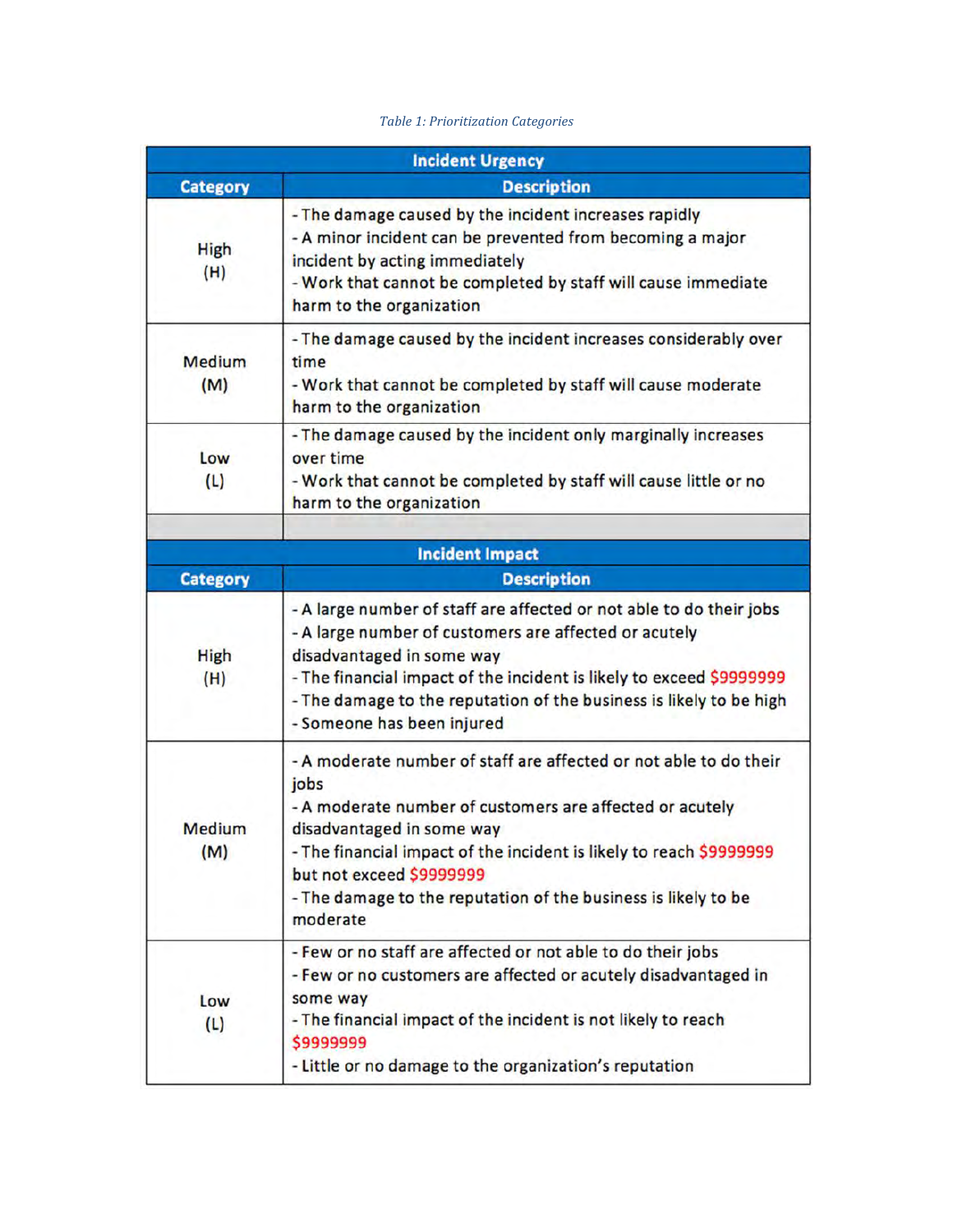Table 2 is the actual matrix used to determine the priority of the incident. Table 3 provides guidance on how quickly to respond and the expected recovery period. None of this information is likely to be a perfect fit for your organization. Adjusting the downloadable tables is the first step in integrating this into your response plan. The adjustment process requires close collaboration with business representatives and IT to ensure reasonable and appropriate response expectations.

|                |   | <b>Impact</b> |   |  |  |
|----------------|---|---------------|---|--|--|
|                |   |               | м |  |  |
| <b>Urgency</b> |   |               |   |  |  |
|                | м |               |   |  |  |
|                |   |               |   |  |  |

*Table 2: Incident Prioritization Matrix*

#### *Table 3: Incident Priorities*

| <b>Priority</b><br><b>Code</b> | <b>Description</b> | <b>Target</b><br><b>Response Time</b> | <b>Target</b><br><b>Resolution</b><br><b>Time</b> |  |
|--------------------------------|--------------------|---------------------------------------|---------------------------------------------------|--|
| 1                              | Critical           | Immediate                             | 1 hour                                            |  |
| $\overline{2}$                 | High               | 10 minutes                            | 4 hours                                           |  |
| 3                              | Medium             | 1 hour                                | 8 hours                                           |  |
| 4                              | Low                | 4 hours                               | 24 hours                                          |  |
| 5                              | <b>Very Low</b>    | 1 day                                 | 1 week                                            |  |

Finally, the matrix is a good general approach, but you will not always need it if certain types of incidents occur. Working closely with the business during response planning, you should quickly know when a response is critical because of the business services or processes affected. One or both of the following conditions will usually result in a high priority response (Wikipedia, 2017):

• Certain (groups of) business-critical services, applications or infrastructure components are unavailable and the estimated time for recovery is unknown or exceedingly long (*specify services, applications or infrastructure components, e.g., the customer facing order entry website is down*)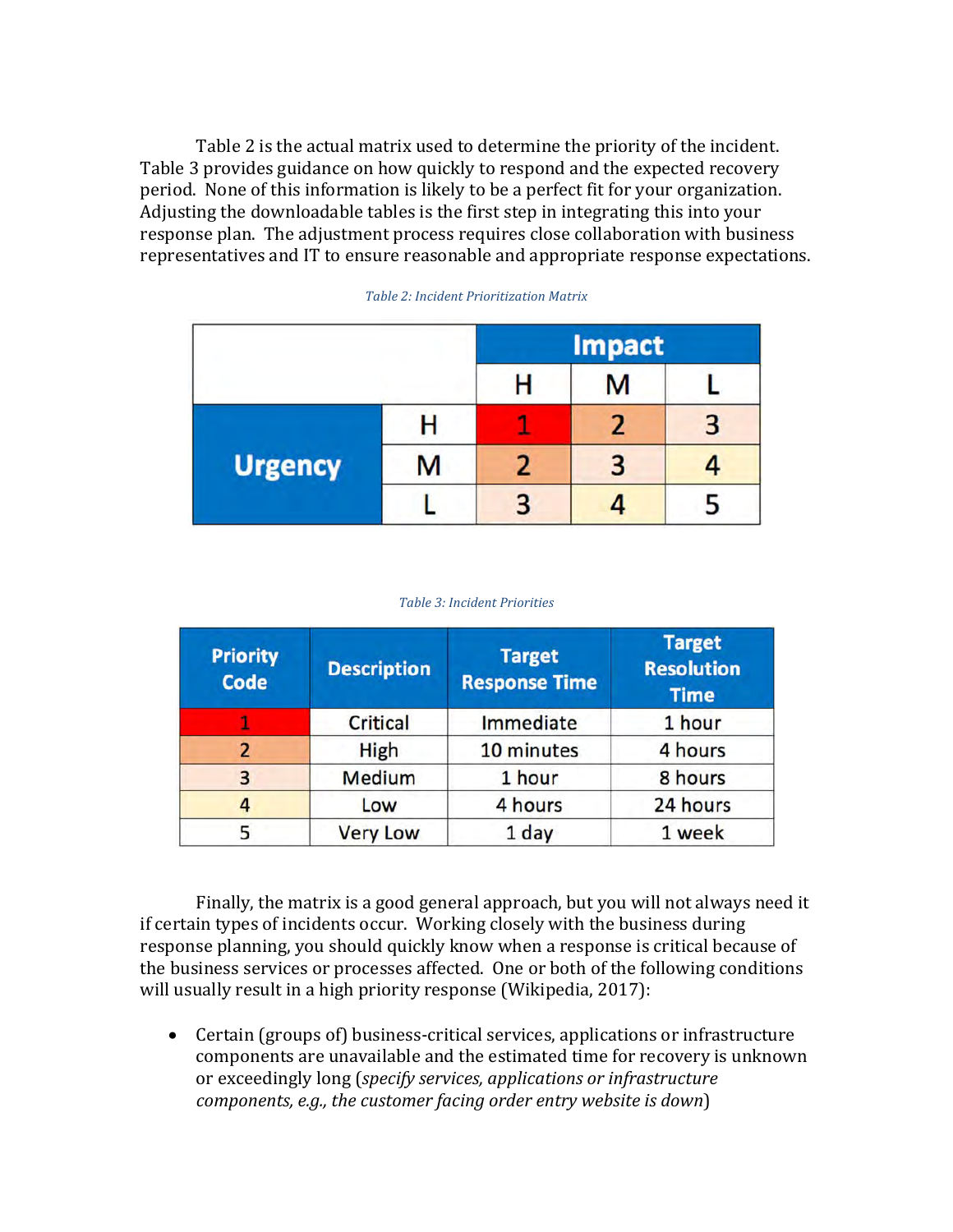• Certain (groups of) Vital Business Functions (business-critical processes) are affected and the estimated time for restoring these processes to full operating status is unknown or exceedingly long (*specify business-critical processes, e.g. payroll during a payroll cycle*)

As part of this step, begin aggressive situational awareness activities. Situational awareness (SA) is the ability to understand the current state of a system and what has changed. SA is a continuous process supported by solutions like security information and event management  $\frac{http://bitly/2qHKiyh)}{$  and identity governance and administration (http://bit.ly/2qa1cCR). Without SA, you can never quickly detect unwanted behavior and respond before your organization suffers serious damage, nor can you effectively manage an incident in progress.

(d) Step 4: Report incident as specified in the incident response communications plan 

Once you determine an incident is in progress or has occurred, communicating what you know and what you are doing about it to the right people is important. Communication includes the rest of the CSIRT, previously identified managers, and external support organizations. Figure 8 (Cichonski, Millar, Grance, & Scarfone, 2012) depicts external entities normally included in a communication plan.

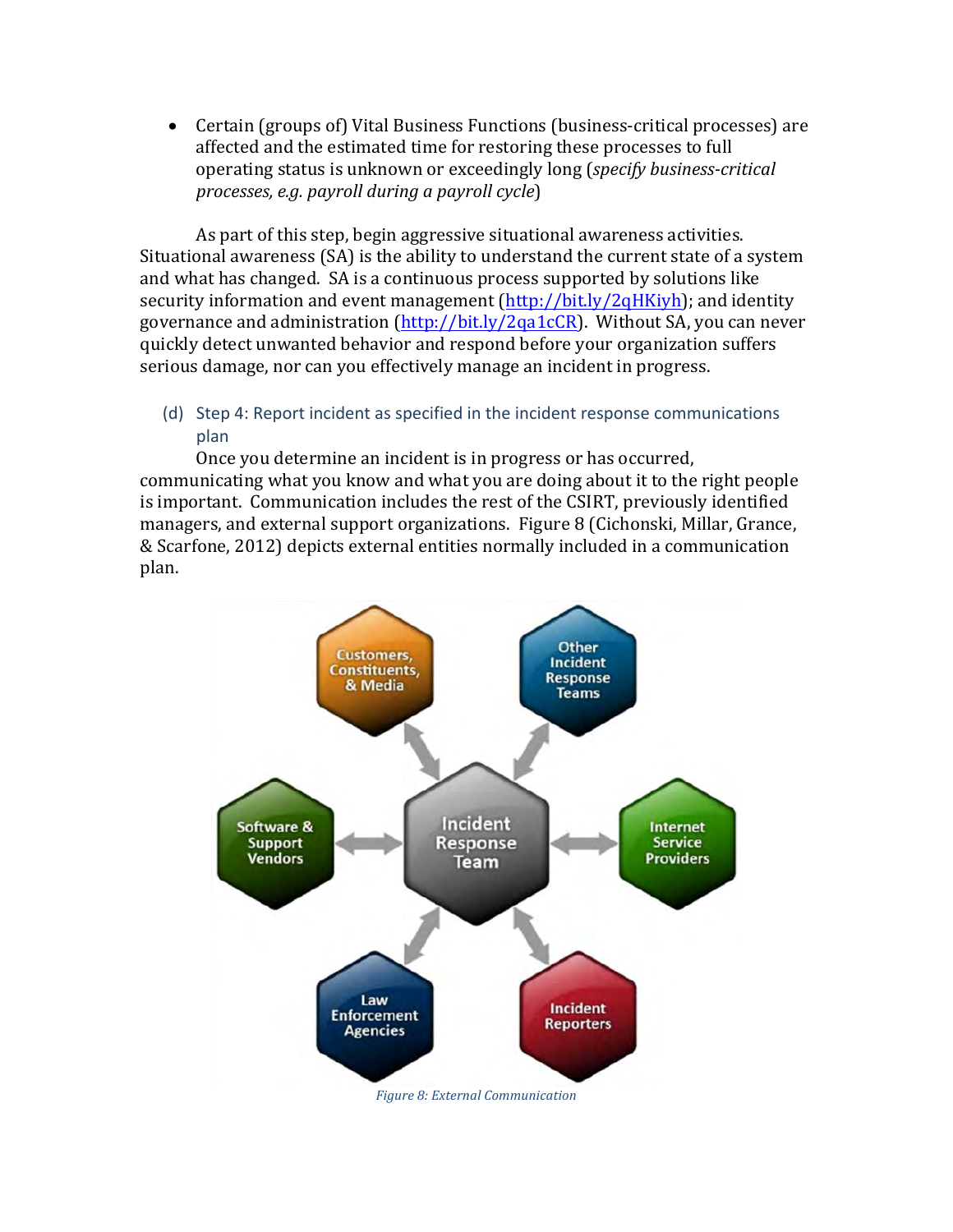How and when each of these entities is informed is up to your team's public relations (PR) representative and C-level management. As a responder, your responsibility should be to inform your PR team member and members of the management team listed in your communication plan. In addition, bringing in the necessary software and support vendors is incident manager's responsibility. When approved by PR or management, the CSIRT will communicate directly with external teams within guidelines documented in the communications plan.

Communication does not start with an incident. Rather, the CSIRT should have an ongoing working relationship with all outside entities as part of incident preparation. When contacted, external teams should already have familiarity with your organization and your team. They should have been involved in incident response exercises. No one should have to ask questions that are not specific to the incident and its characteristics. Again, time is critical.

Structured guidelines for creating an incident response communication plan are available for download from http://bit.ly/2qu6jwZ.

(e) Step 5: Obtain management decision about forensics preservation and collection Most incident response guidance requires preservation of evidence. In my experience, this is a secondary consideration for management. What management wants is a quick return to normal operation while mitigating business impact. This does not mean you should not be prepared for evidence gathering, but there comes a point in the response when management should decide whether collecting evidence is more important than recovery.

As you read earlier, we immediately assume when an incident occurs that we must preserve all evidence. This mindset must continue until management decides otherwise. Include in incident planning what is needed to understand what happened and how without major recovery delays.

Continuous, comprehensive logging; event correlation; and retention and protection of the results usually provide what we need at the post incident root cause and action plan creation meetings. The information also provides first steps for law enforcement if a path to prosecution is taken.

In addition to logs, we can also seize relevant user devices without a significant delay in recovery. If we virtualize our servers, previous response planning can allow isolation and preservation of the incident-related servers while bringing up replacement virtual servers to restore business operations.

If we think through all probable scenarios during planning, evidence collection is often possible with what management might consider reasonable impact on the bottom line. Be sure to include forensics considerations in your preparation activities.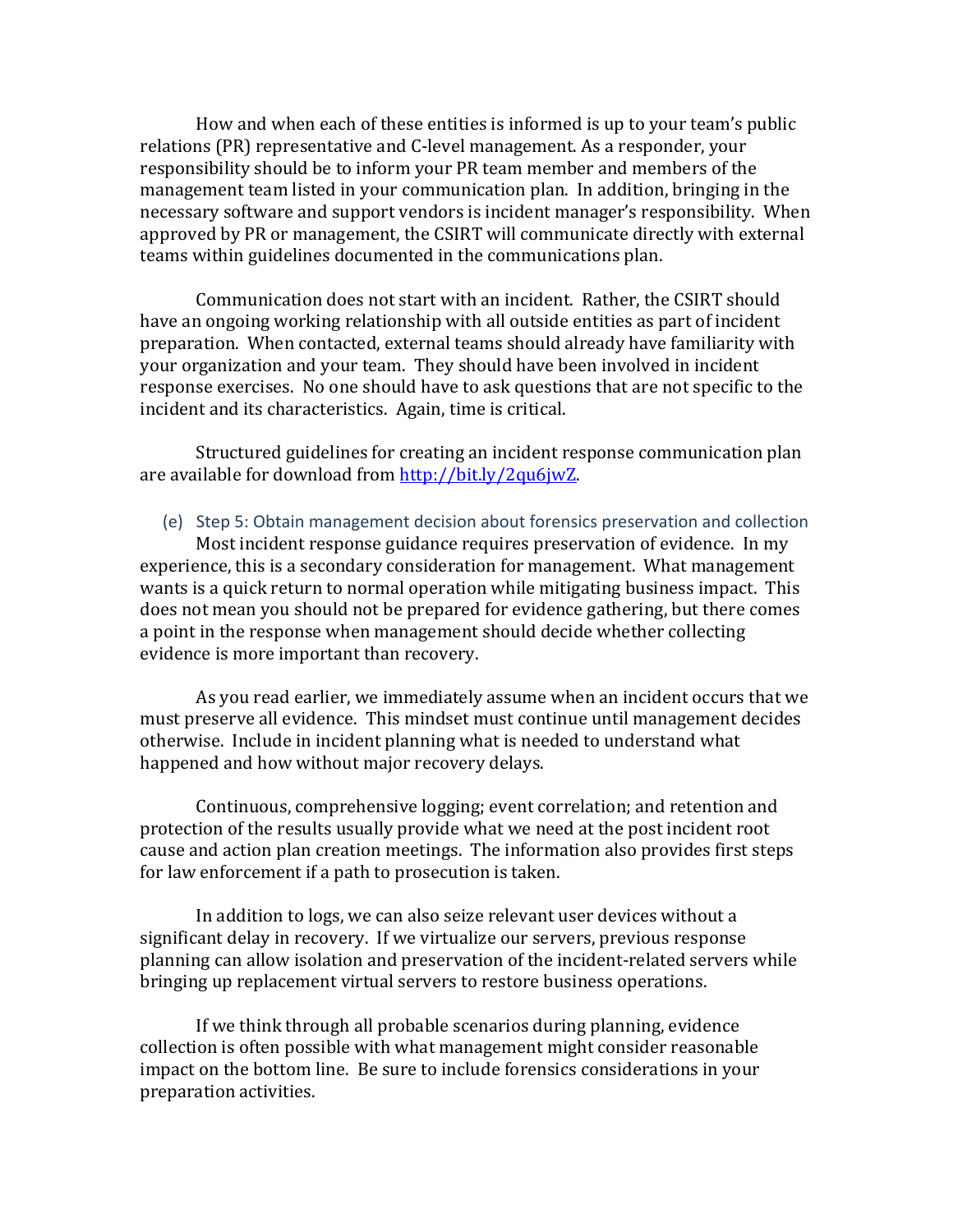#### (f) Step 6: Acquire, preserve, and document evidence as directed in Step 5

If your CSIRT has its jump kit and internal/external forensics lab, it is ready to take on this step. Also, part of planning is ensuring your forensics investigators are certified and able to collect, analyze, and protect evidence so the results stand up in a court of law. See Section 5.

#### $(g)$  Step 7: Contain the incident

Containment is the most important part of loss minimization and evidence preservation. For physical attacks, this translates into delaying an attacker long enough for law enforcement or other human intervention. Containment for logical attacks requires isolation of the affected systems and network segments. Isolation protects uninfected systems during malware attacks and helps prevent a cybercriminal from extracting data during a breach. It also helps prevent unwanted alteration of digital evidence.

Although containment involves processes unique to each incident, the overall approach to containment is strategic. It is "...a function that assists to limit and prevent further damage from happening along with ensuring that there is no destruction of forensic evidence that may [sic] be needed for legal actions against the attackers" (InfoSec Nirvana, 2015). Using scenario planning, assess the need for containment, how containment is achieved, and what you must do prior to an incident to prepare.

#### *(i) Physical incidents*

I do not spend much time on physical incidents in this guide. However, a brief look at physical incidents is important. Sometimes, a physical intrusion precedes a logical attack. Also, a device on your network might be used to launch or further an attack against your organization or one remote on the Internet.

The purpose of physical security is first to deter intruders with fences, guards, signs, etc. Second, we delay intruders by placing layers of barriers between them and the targets. Examples of barriers include gates, fences, walls, and locks. The length of required delay depends on the response time for arresting or otherwise intervening to stop the intrusion.

Barriers alone are not enough. SA also applies to physical attacks. Alarms, cameras, and other types of sensors help track and apprehend an intruder. Also, containing a crime scene and related evidence is necessary if management decides to prosecute. If a device or system is used for an attack or is the target of an attack, ensure barriers (crime scene tape and human oversight) prevent access by anyone not directly involved in the response process.

For a detailed look at physical security for protecting your information resources, see *Physical Security: Managing the intruder* (http://bit.ly/2q9I7AV).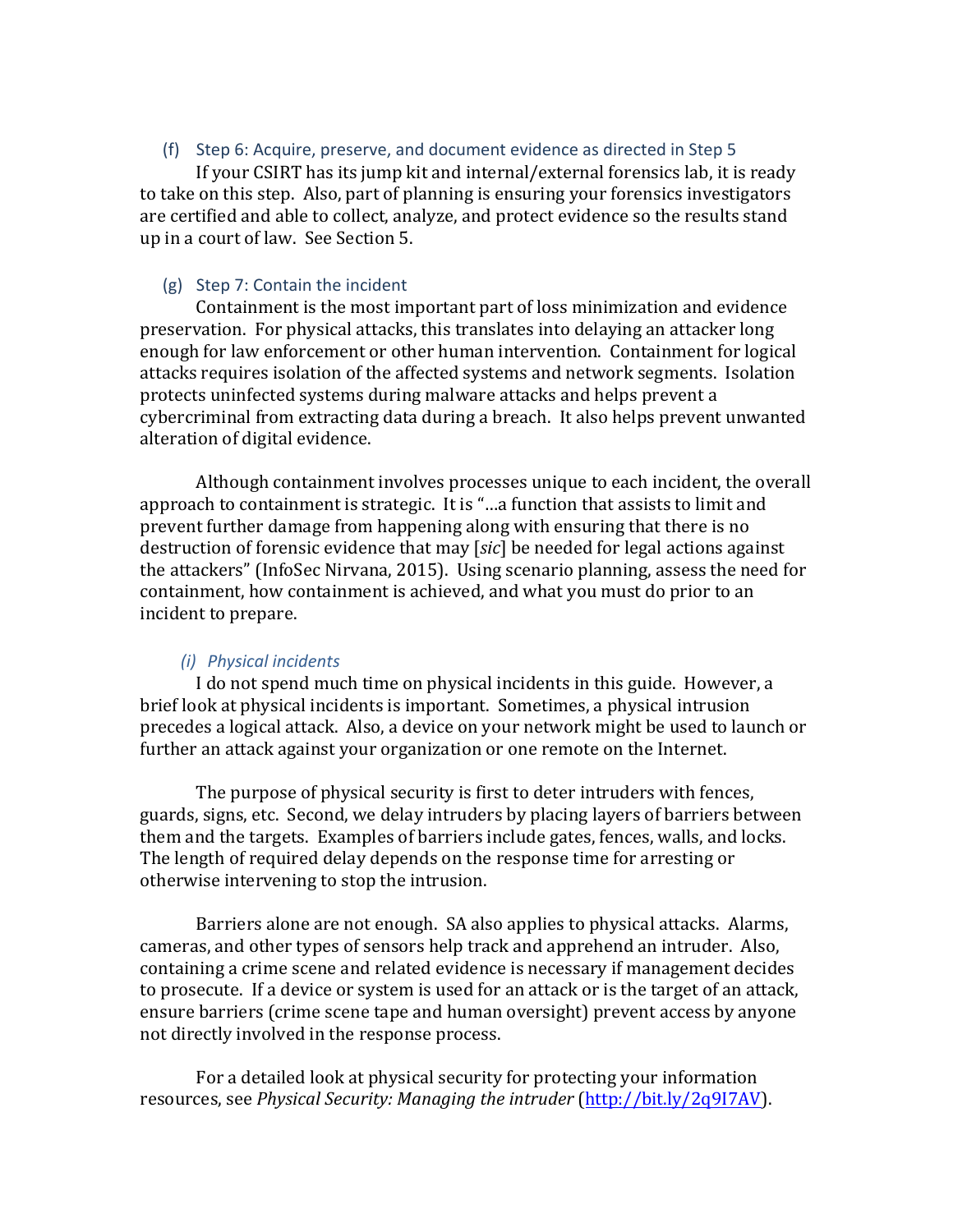#### *(ii)* Logical incidents

Containing logical incidents requires addressing isolation alternatives during the SDLC and all risk assessments. If we have not planned for isolation, we end up running through the data center unplugging cables (hopefully labeled cables), hoping for the best. If you have ever done this, you know isolation is iffy and recovery can take longer.

One of the most effective methods of isolation is use of VLANs. In addition to controlling day-to-day access, VLANs provide the segmentation and device isolation needed to prevent, deter, and contain an attack. See *VLAN Network Segmentation and Security* (http://bit.ly/2ggAuVA). 

Figure 9 shows a network segmented with VLANs. All database servers are on a single VLAN, with users and application servers on another. All external traffic arrives and exits on other VLANs. VLANs are configured to prevent devices on the same VLAN from communicating with each other unless explicitly allowed, so some isolation is already built in. This is a simple example. In the real world, I would likely separate sensitive data, public data, control data, and different business processes onto different VLANs.

Figure 9 shows how easy it would be to isolate various segments of the network by reconfiguring one or two switches. Segmentation is also possible using routers in addition to switches. Segmentation strongly supports containment whether you operate in a traditional, virtual, or hybrid environment.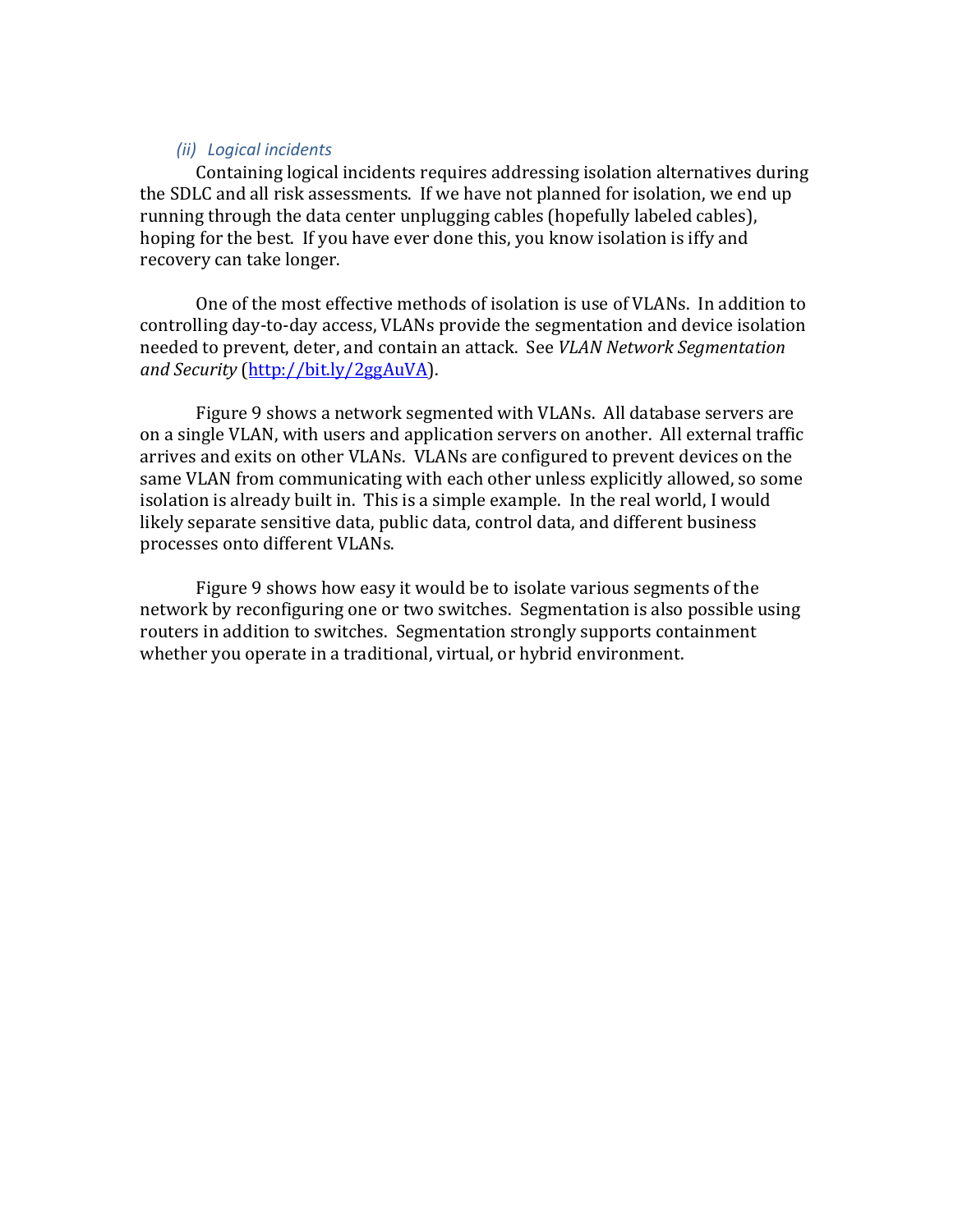

*Figure 9: VLAN Segmentation (Olzak, 2012(April))*

Quick containment using network devices requires preconfigured reconfigurations stored and easily accessed by the response team. This allows for rapid isolation once the threat agent's actions are analyzed. One way to ensure fast reconfiguration across all relevant devices is with a software defined network solution (http://bit.ly/2q7lwsq).

For end-user devices, the most effective isolation approach is unplugging them from the network. Place cell phones, tablets, and other mobile cellular access devices in Faraday bags. Do not power them off. Have a plan in place to block affected user devices from connection to wireless access points if too large to place in Faraday protection.

Your containment approach should enable the CSIRT to stop data extrusion or the spread of the attack quickly and as narrowly as is reasonable and appropriate for business operations and risk. How you do this is unique to the combination of your technology, your budget, legal ramifications, and management's appetite for risk.

#### (h) Steps 8 & 9: Eradicate the Incident and Recover

Steps taken to eradicate an incident depend on the type of incident and the tools and techniques used by the attacker. Scenario planning and comprehensive threat intelligence ensure you identify all malware, untrusted data items, inappropriate materials, unwanted registry entries, etc.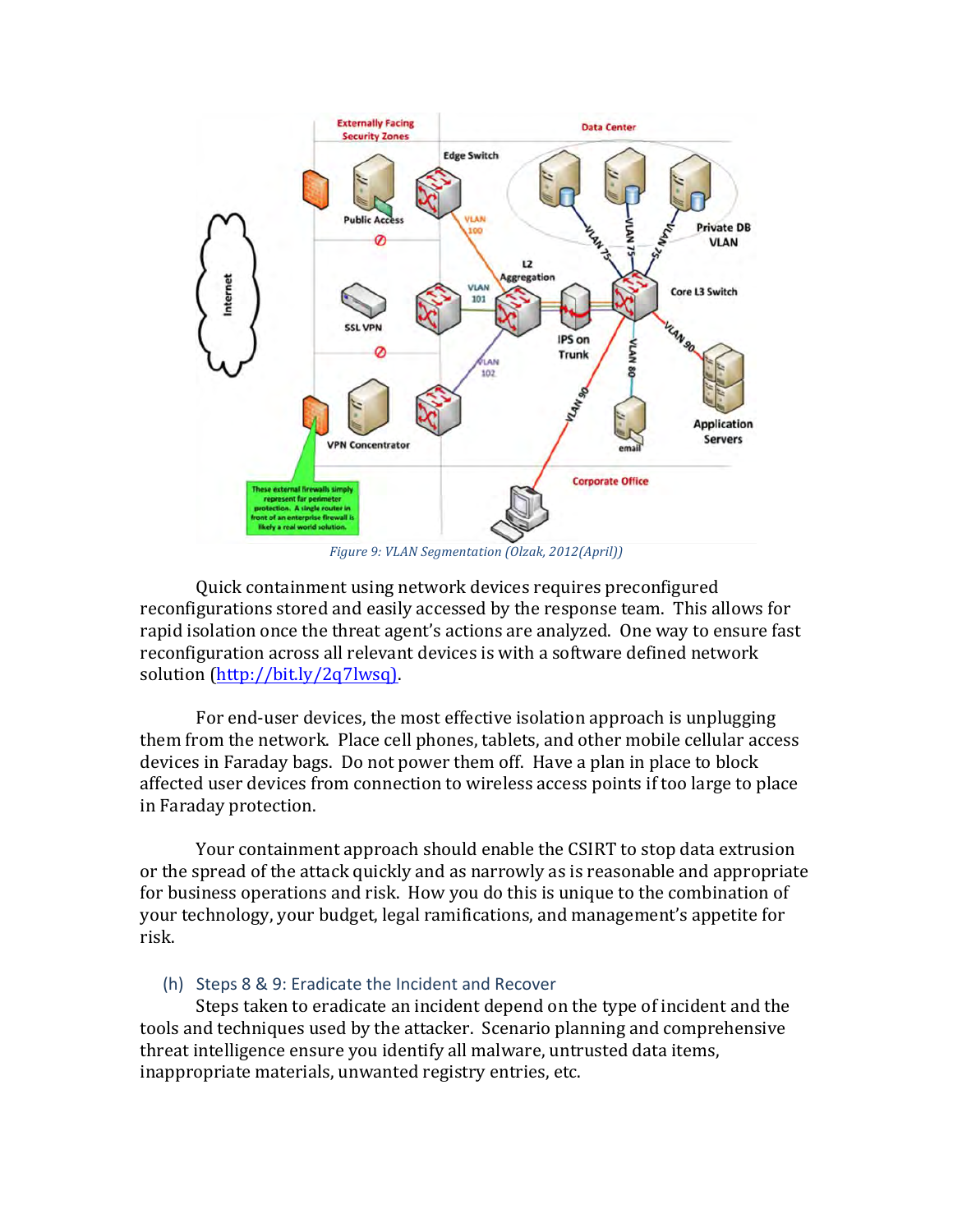### *(i) Eliminate exploited vulnerabilities*

The first step in eradication is making sure the incident does not happen again in the same way. Achieving this requires elimination of the vulnerabilities exploited by the threat agent. Identification of these vulnerabilities should be apparent through established threat intelligence research and results from your log management solution.

An expeditious process for fixing vulnerabilities is already part of a welldesigned change management process. Patches and reconfiguration of controls or systems are quickly assessed, documented, and applied without going through complete change management sign off.

If you make a change that does not work as expected, reverse it before trying something else. Do not throw multiple changes at the incident without analysis of what works, what does not work, and removal of anything no longer needed. Otherwise, you will not know what actually saved your organization. Further, postincident cleanup will take much longer than necessary.

#### *(ii)* Remove the unwanted

The most effective, and often quickest, approach to eradication on user devices is a complete wipe and reinstall. In many incidents, this is the only way to be certain all unwanted entities are removed from affected devices. Planning for this requires creation of user device images, including different configurations based on line of business, department, business role, etc. Image creation is part of incident planning and preparation. Initially, this can be very time consuming. Once done, however, including image management in the change management procedures makes keeping images up to date relatively easy.

Using server images is also effective, but using virtualized servers or containers for your critical servers is often a better option. Bringing up a virtual machine to replace a server isolated in an incident quickly achieves both eradication and recovery for that server and supported business processes. Before placing new servers in production, be sure to eliminate any identified vulnerabilities found in the compromised servers.

Finally, we need to ensure data integrity and the absence of untrusted data objects in our databases and on our file servers. The first preparation step is prevention of integrity compromise with strong authentication and authorization controls. Next, back up and back up often. Your back up timeline should represent the longest you want to be down following any kind of business continuity event  $(\text{http://bit.ly/2rakdXi})$ . Protect backups from any type of incident that might occur at any facility. This usually means retaining them off site or in the cloud.

Cloud database back up services, like those provided by Microsoft  $(\frac{http://bit.ly/2rcjXJ4)}{http://bit.ly/1N3e03j)}$ , and other cloud service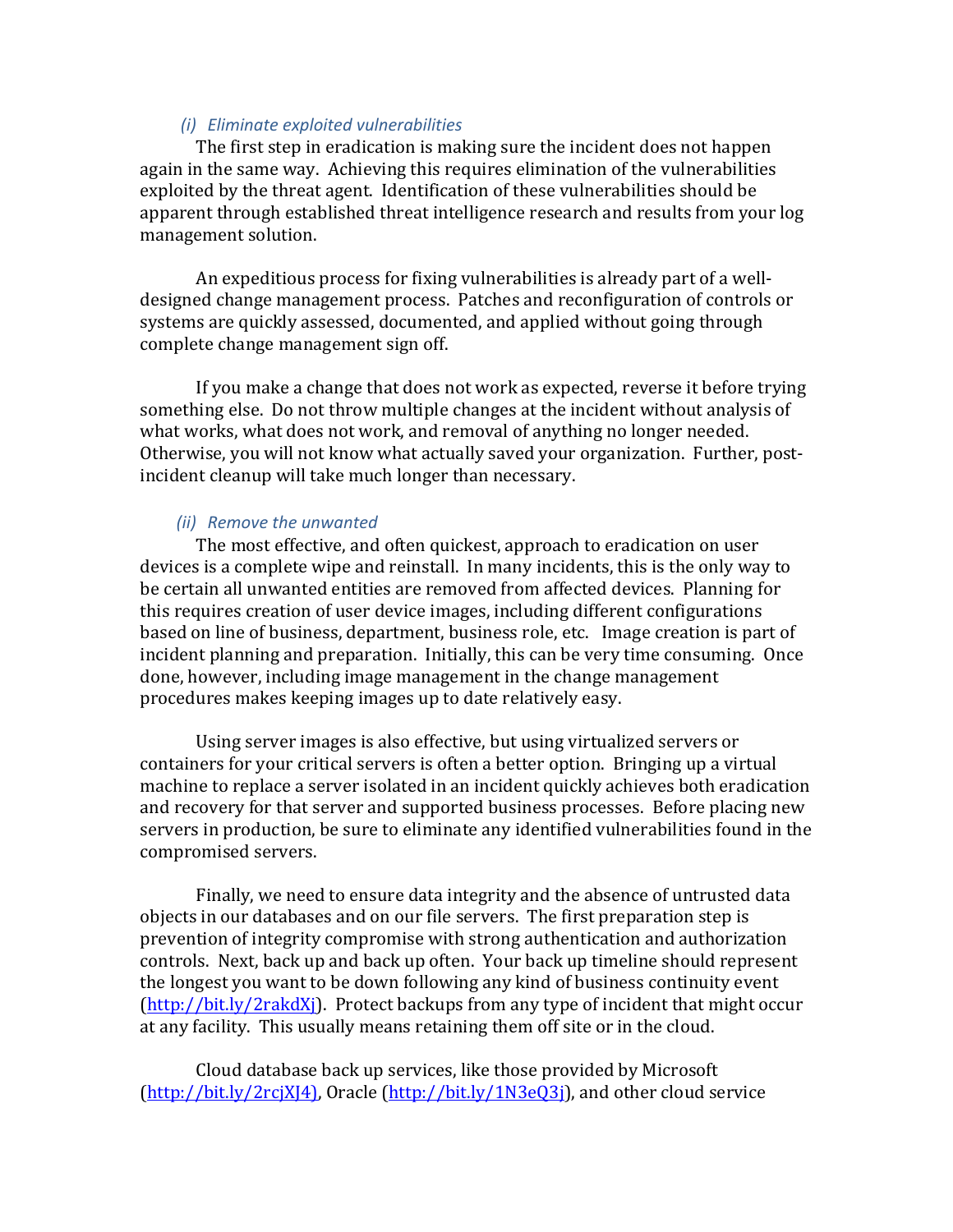providers enable both database and flat file backups that provide data integrity and reasonable recovery times. Solutions like Carbonite (http://bit.ly/2bj85fH) can protect even the smallest business with offsite, protected data. However, faster recovery times for your most time sensitive business processes might require maintaining synchronized database servers at a colocation (co-lo) or in the cloud.

A co-lo is a data center placed at least 25 miles from your primary data center that contains infrastructure supporting your critical business processes. For disaster recovery purposes, your co-lo and data center should be in different power grids, flood plains, weather corridors, etc. For attack purposes, the connection between the co-lo and data center must be tightly controlled. Consider allowing no remote user access unless the data center or one of the critical systems becomes unavailable.

Synchronize data between the co-lo and data center so that a simple change to DNS, VPN, or other remote access methods allow customers and remote sites access with little interruption in service delivery. Further, office staff at the data center location must have a way to easily access the co-lo servers.

*Always assume your data center compromise can easily pass to your co-lo.* SA *for your co-lo is also necessary.* 

When wipe-and-replace or redundant systems are not available or possible, removal of unwanted items requires research into what happened, tools used by the attacker, actions taken by the attacker, files and executables installed, and any other changes made to registries, configuration files, etc. Once you complete this timeconsuming process, the CIRT must create a procedure and associated tools to reverse all attacker actions. Team members and other recruited IT personnel must then follow the documented procedure to eradicate the threat. Unless the attack scope was very small, this approach might extend recovery time beyond one or more business process maximum tolerable downtimes (http://tek.io/2rDmgC5).

#### *(iii)* Recovery

Recovery is focused on returning business processes within MTDs defined in BIAs. Recovery time includes the time necessary to restore the infrastructure and the time needed to rebuild data sets. This is also known as the maximum period of tolerable downtime (Olzak, 2013), as shown in Figure 10. The RTO (recovery time objective) is how long it takes to restore supporting technology.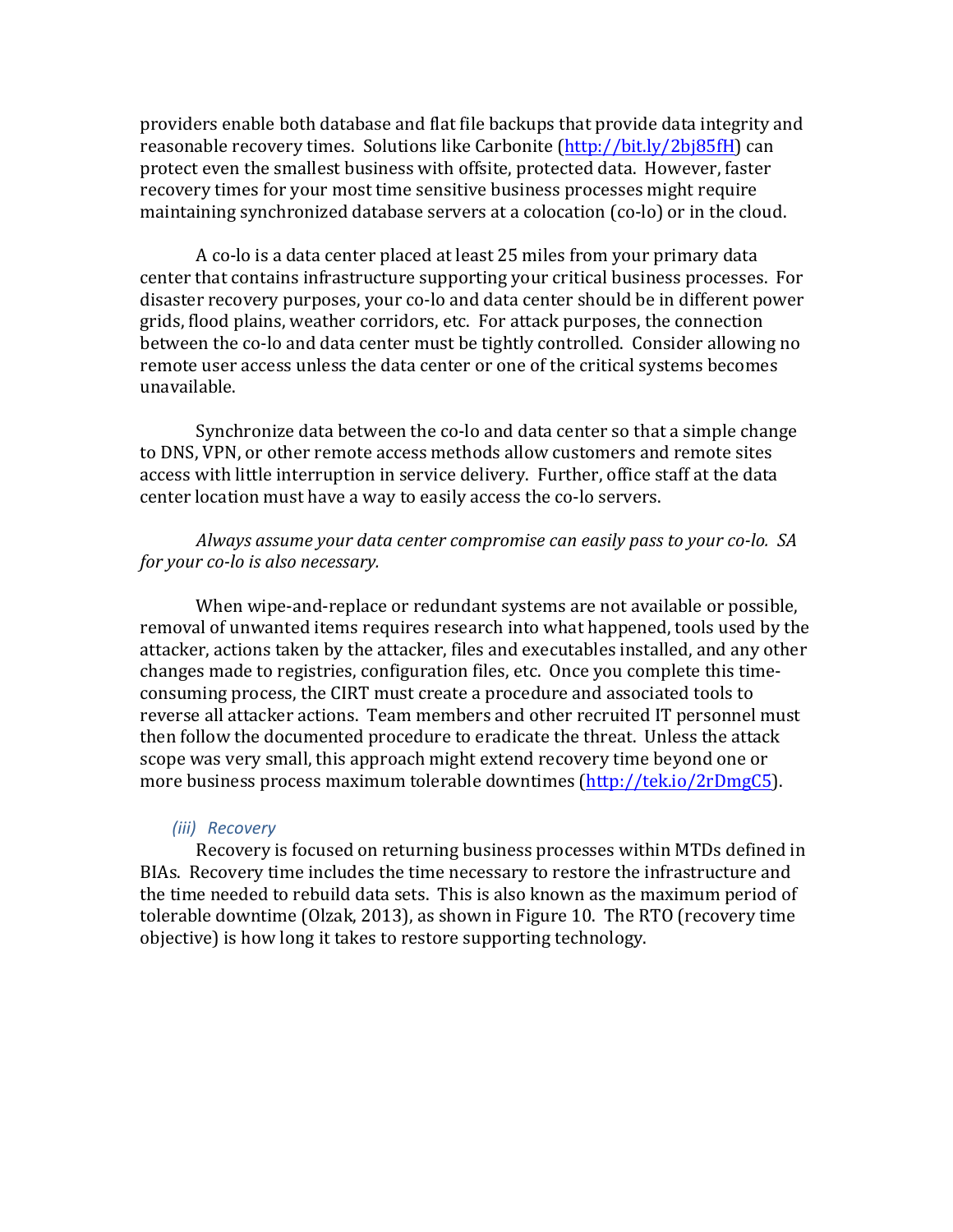

Figure 10: Maximum Period of Tolerable Downtime

We previously looked at eradication methods that also begin the recovery process. Solutions like a co-lo or a cloud-based redundancy solution can quickly return business processes to normal. Other approaches take more time. Regardless of how you approach eradication and recovery, be sure to work with management to understand your recovery time options. This includes considering the MTDs of processes affected by a downed system: both upstream and downstream. See Figure 11 (Olzak, 2013).



Failure of any one of these processes breaks a chain required to provide product to customers. The MTD for any process in this chain is the shortest MTD across all processes: the chain's MTD.

Once you recover systems, work with the business to confirm correct operation. Check not only whether the technology works as expected, but also ensure data integrity. Having predefined reports to validate data accuracy is one way to quickly do this.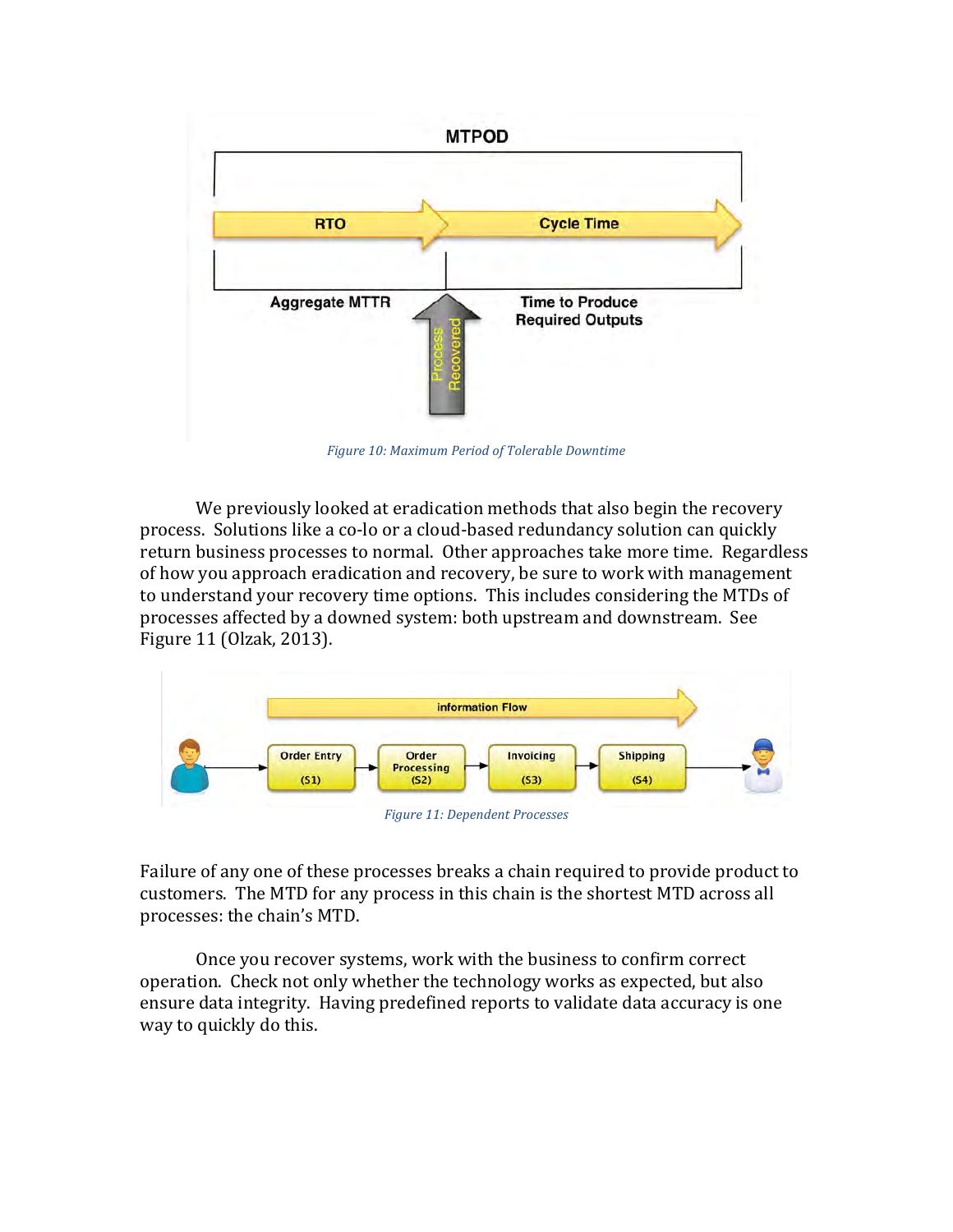### (i) Step 10: Root Cause Analysis and Action Plan

The last step in incident response is ensuring the same incident does not happen again in the same way. Also, you want to assess how well your team responded and whether you can improve; there are always opportunities for improvement. 

Although you should have already blocked one or more of the vulnerabilities exploited in the current incident, you need to understand why those vulnerabilities existed and the failure of controls to detect and stop the attack. Root cause analysis is the primary tool for this.

Root cause analysis finds the fundamental, the root, causes of any event. It prevents treating symptoms. Treating only symptoms will not effectively prevent future, similar incidents.

Cause analysis begins with bringing together everyone involved in the incident and with the systems affected. The resulting meeting must prohibit finger pointing and assigning blame. That is not the purpose of the meeting. Trying to place blame causes attendees to get defensive and lose objectivity.

Root cause is found by following the chains of cause and effect leading to the incident, as shown in Figure 12 (Olzak, 2008). In many instances, more than one root cause exists. Analysis begins with the proximate cause and works back to the root causes. A proximate cause is the event and surrounding conditions that enabled the incident. The process used for this step-back process varies between organizations. I used two different methods, but I found the five-whys approach worked best.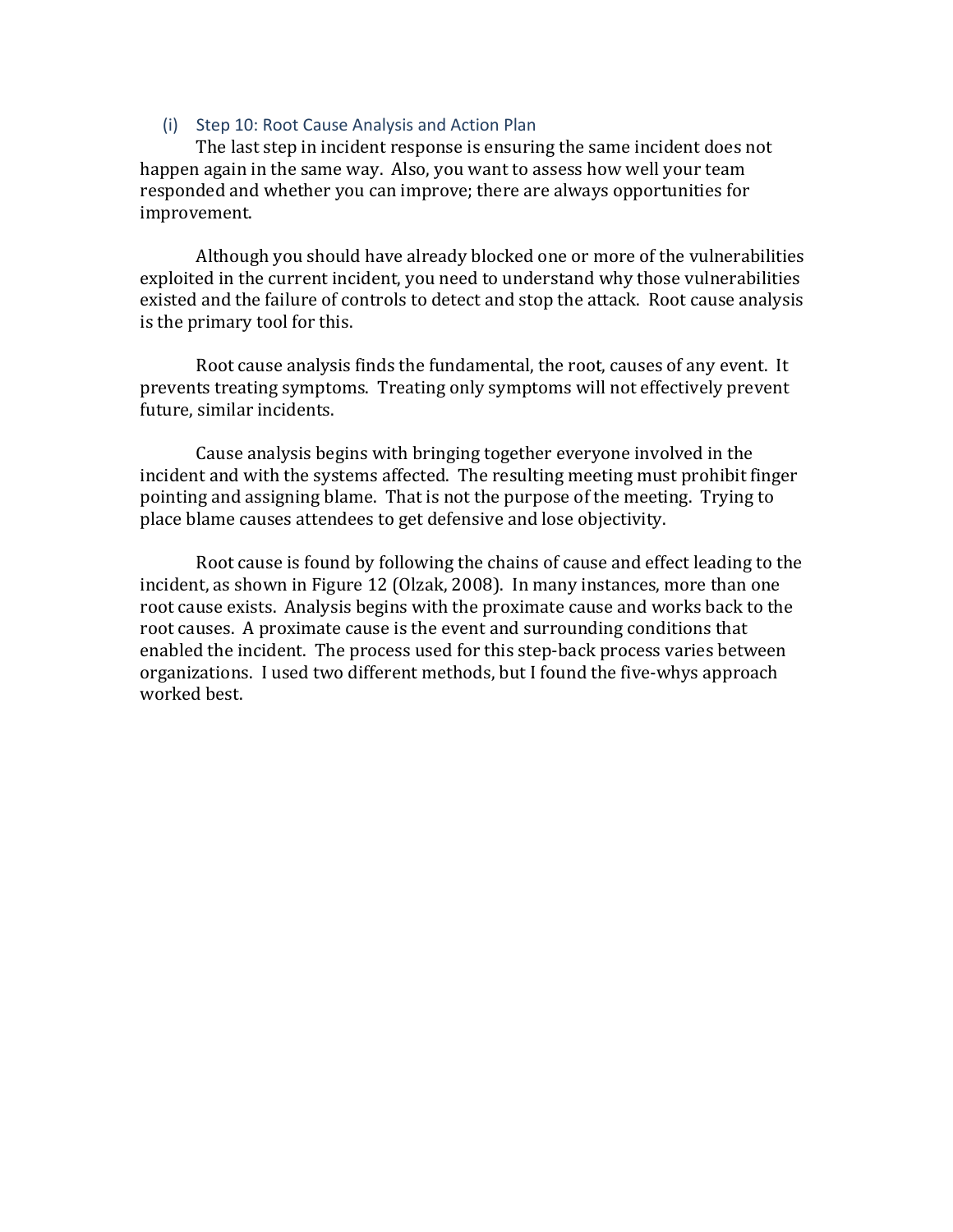

An example of a five-whys analysis is shown in Figure 13. In this example, ransomware crippled the organization because a user fell for a phishing attack. With five-whys, you begin by asking why your data was unavailable. The answer should include any actions taken, processes executed, and the conditions under which the actions and executions happened. When you arrive at the fifth why, the root cause is usually identified. If not, consider starting again. You either missed something or the answers are incorrect. The goal is to break the chain as far as possible from the proximate cause with new controls or procedures; or modifications to existing controls or procedures. However, a layered approach should multiple events along the chain.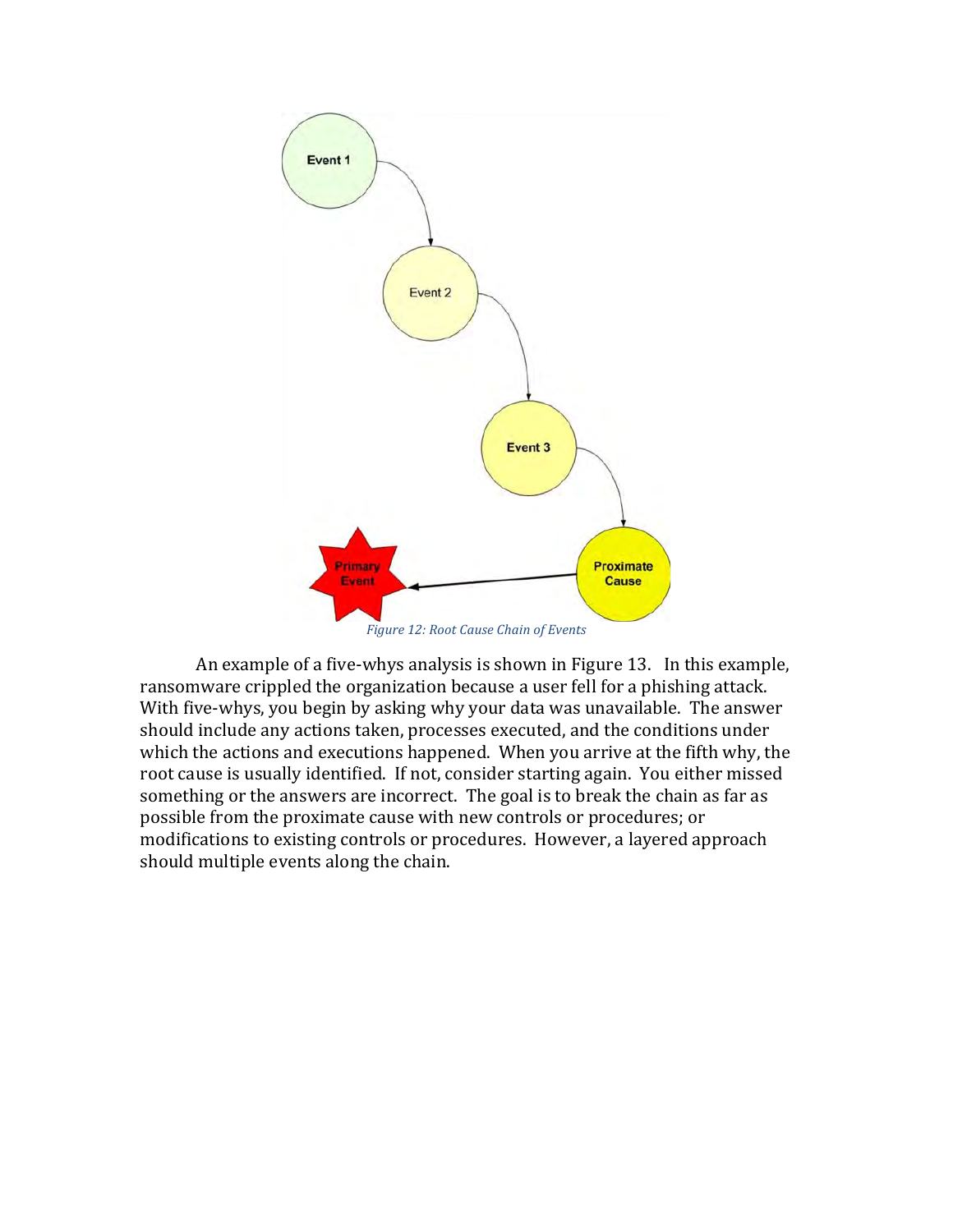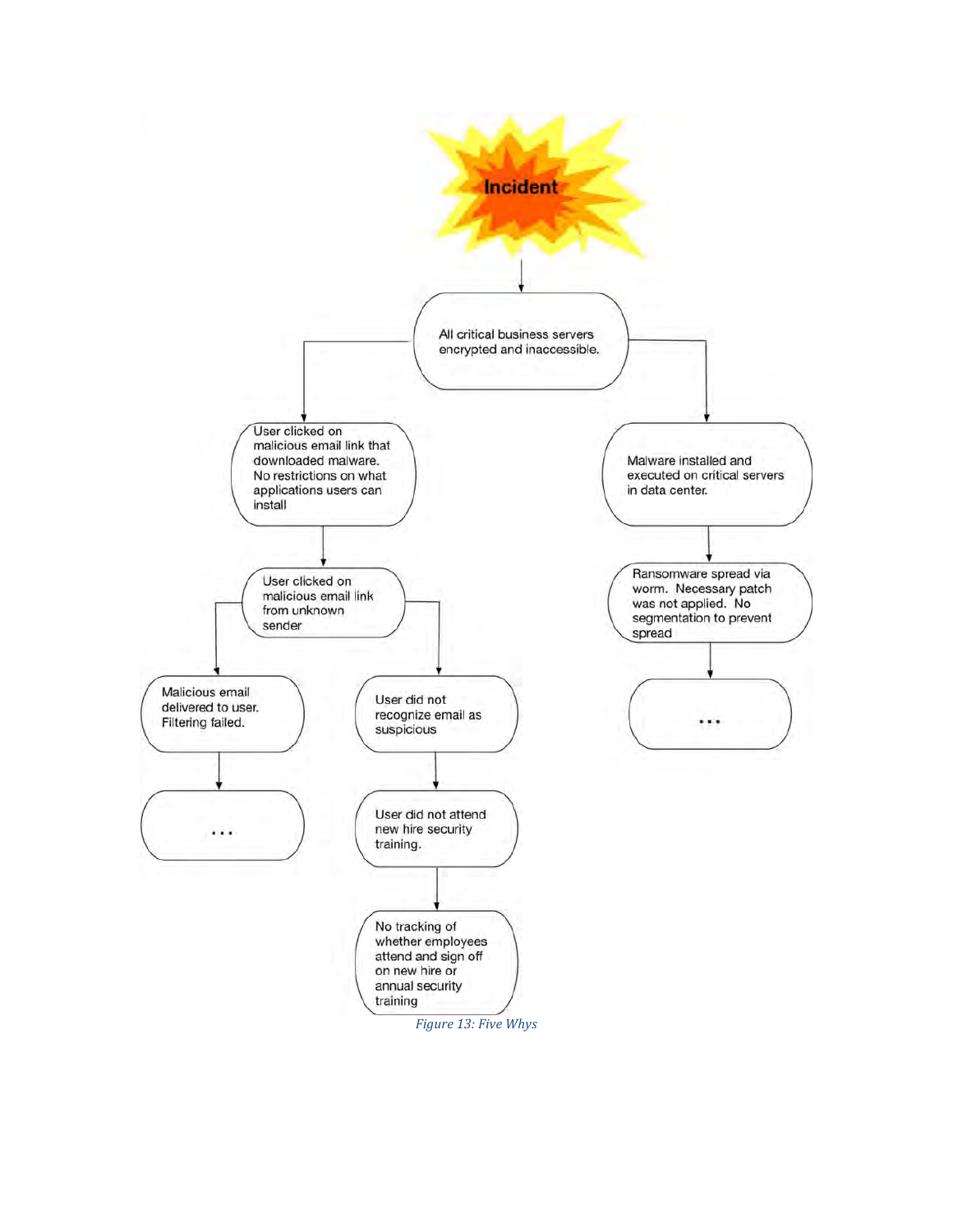More than one root cause might exist. One of your 'why' answers might include two different causes. Your analysis must then branch off to address both. Consider each branch a separate set of five-whys. You might separate your team, so sub-teams address branches. When all branches are complete and all root causes identified, the entire team comes back together to complete the full analysis diagram. 

You will not always know all the answers when first meeting. Consequently, it might take two or three meetings before you arrive at all root causes and create an action plan.

The action plan is part of the final report to management. It includes recommendations for eliminating root causes and improving response. A sample action plan is available for download from http://bit.ly/2rtKAtT. It should minimally include

- Action to take
- Priority of the action
- $\bullet$  Plan to complete the action
- Action status
- Person or team assigned
- Date for expected completion

Finally, complete a full report on the incident. Convert your incident log into two stories: one for management and one for your technical teams. The report includes documents and presentations. The presentation to management includes a request for approval for the action plan and an assessment of risk if one or more actions are not approved. A template for a comprehensive but easy to reference incident report is available for download from http://bit.ly/2sm5k3h.

A report is also necessary when analysis of anomalous behavior is deemed not malicious. Referring to these reports during risk assessments or during root cause analysis might reveal previously unrecognized patterns. A shorter report is usually sufficient for this, and a template is available from http://bit.ly/2rk5Nui.

#### Section 3.03 Section Summary

Planning and creating the tools and procedures for managing an incident must happen before an incident occurs. This enables reasonable and appropriate prevention, detection, and response.

Training team members on the plan is not optional. Everyone on the CSIRT must understand his or her role and how to execute relevant procedures.

Tools for incident response are uniquely designed for each organization. Starting with templates helps ensure you cover all areas. In addition to the tools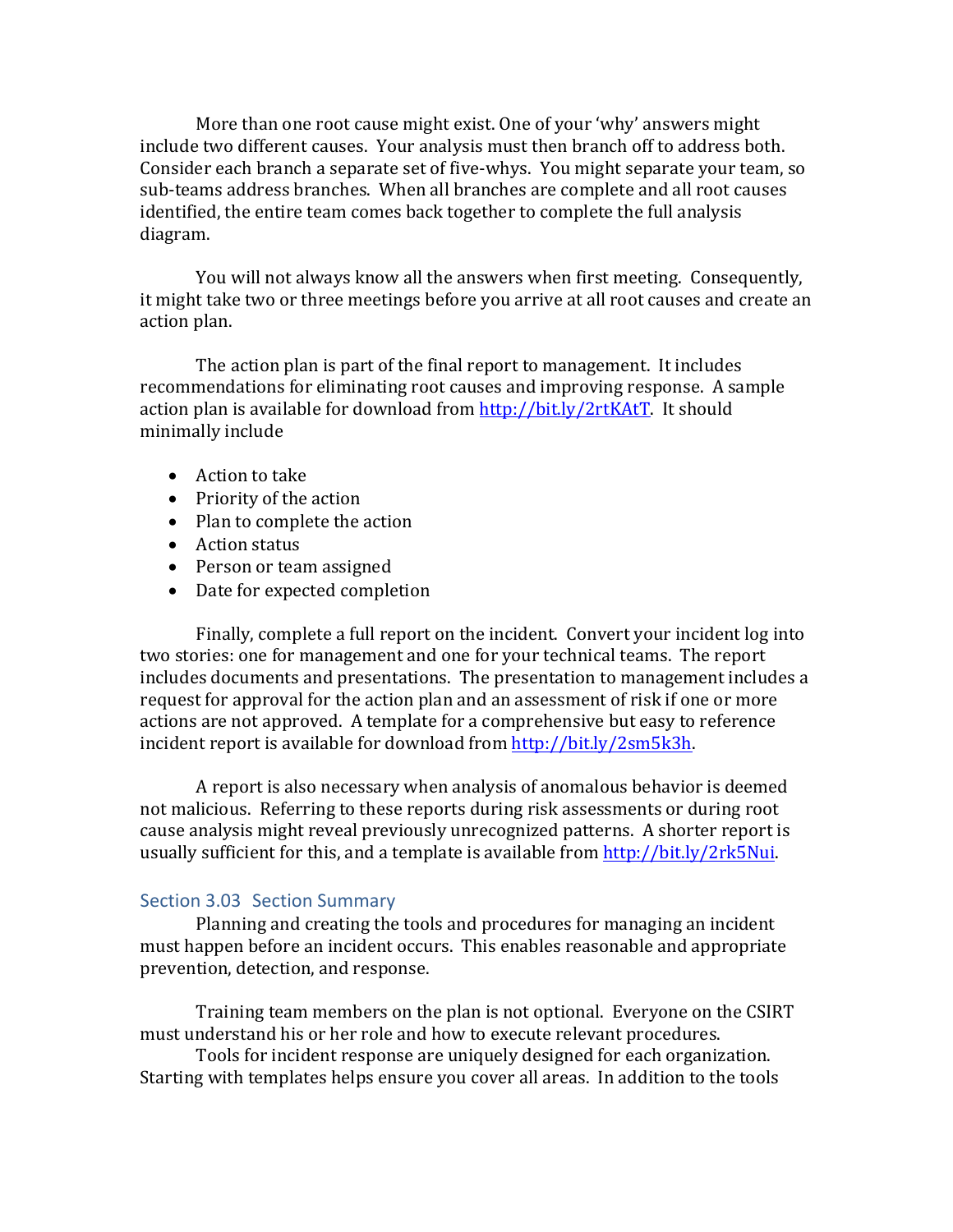provided in this section, the SANS Institute provides an alternative toolset at http://bit.ly/2qASIF1.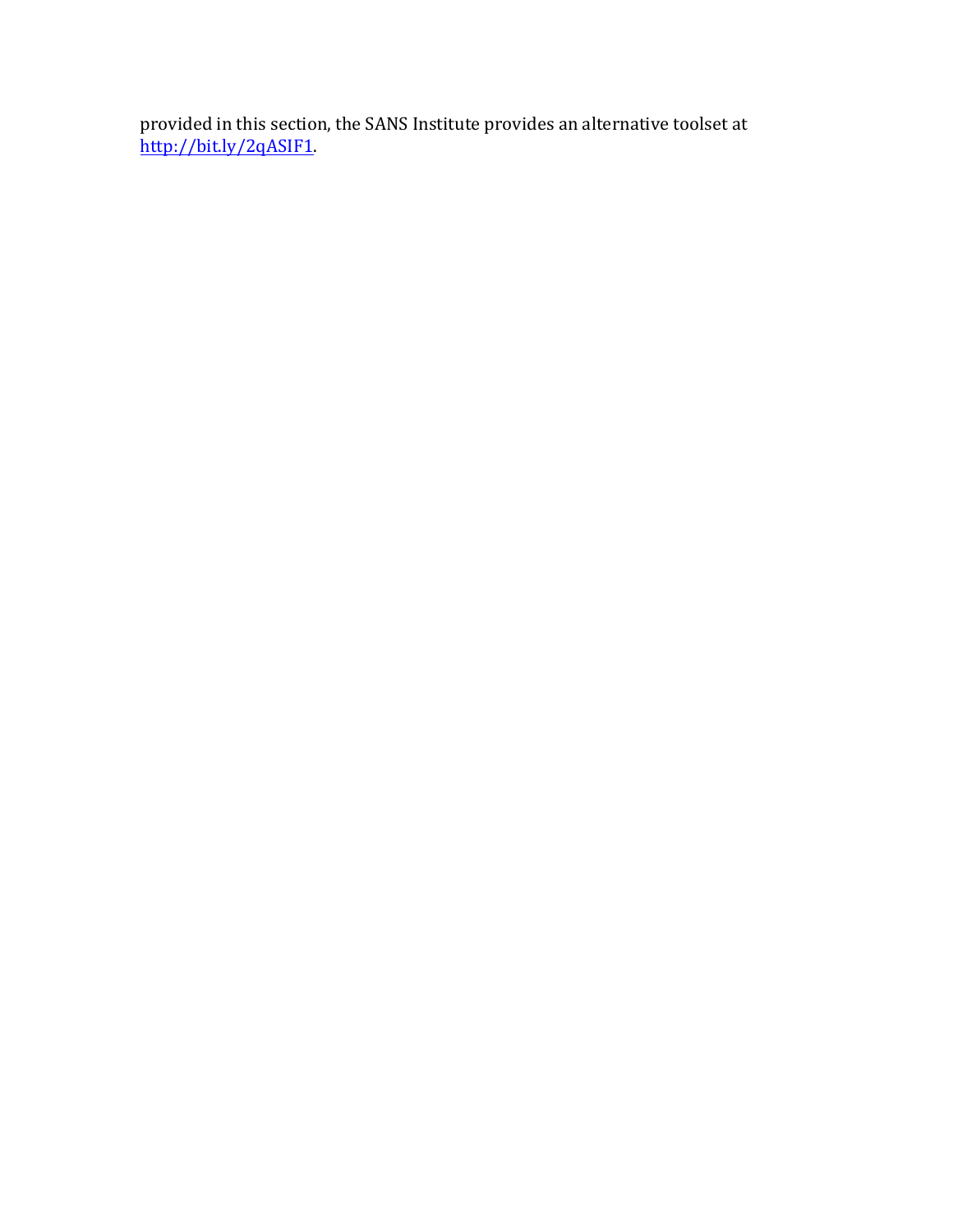## Section 4. Response

In this section, we walk through activities that might occur during a response. The walk-through assumes you planned and prepared as described in Section 3. I once again use the response checklist, shown in Figure 14, as our guide. This is a very high-level view of what a response might look like. Each response is unique to what is occurring, so scenario planning as described in Section  $\overline{3}$  affects how a response happens and its effectiveness.

| <b>Step</b>    | <b>Action</b>                                                                                                                       | <b>Completed</b> | <b>Responsible Person</b> |  |  |  |
|----------------|-------------------------------------------------------------------------------------------------------------------------------------|------------------|---------------------------|--|--|--|
|                | <b>Detection and Analysis</b>                                                                                                       |                  |                           |  |  |  |
| 1              | Begin Documentation and potential evidence preservation                                                                             |                  |                           |  |  |  |
| $\overline{z}$ | Determine if incident has occurred                                                                                                  |                  |                           |  |  |  |
| 2.1            | Analyze precursors and indicators                                                                                                   |                  |                           |  |  |  |
| 2.2            | Look for correlating information                                                                                                    |                  |                           |  |  |  |
| 2.3            | Perform research (e.g., search engines, knowledgebase                                                                               |                  |                           |  |  |  |
| 3              | Prioritize the incident (functional impact, information impact, recovery<br>effort, etc.) and establish situational awareness       |                  |                           |  |  |  |
| 4              | Report incident as specified in communications plan                                                                                 |                  |                           |  |  |  |
| 5              | Obtain management decision about forensics preservation and collection                                                              |                  |                           |  |  |  |
|                | <b>Containment, Eradication, and Recovery</b>                                                                                       |                  |                           |  |  |  |
| 6              | Acquire, preserve, and document evidence as directed in Step 5                                                                      |                  |                           |  |  |  |
| 7              | Contain the incident                                                                                                                |                  |                           |  |  |  |
| 8              | <b>Eradicate the incident</b>                                                                                                       |                  |                           |  |  |  |
| 8.1            | Identify and mitigate critical exploited vulnerabilities                                                                            |                  |                           |  |  |  |
| 8.2            | Remove malware, inappropriate materials, untrusted data items, and<br>other components across all affected devices, databases, etc. |                  |                           |  |  |  |
| 9              | Recover                                                                                                                             |                  |                           |  |  |  |
| 9.1            | Return affected systems to normal operation                                                                                         |                  |                           |  |  |  |
| 9.2            | Confirm normal system operation and business process execution                                                                      |                  |                           |  |  |  |
| 9.3            | Monitor to ensure eradication was complete and critical vulnerabilities<br>eliminated (continue situational awareness)              |                  |                           |  |  |  |
|                | <b>Post-Incident Activity</b>                                                                                                       |                  |                           |  |  |  |
| 10             | Root cause analysis and create action report                                                                                        |                  |                           |  |  |  |

*Figure 14: Incident Response Checklist*

## Section 4.01 Step 1: Begin documentation and potential evidence preservation

Upon notification of anomalous network or device behavior, initiate an incident log. Note

- Date and time of notification
- Person making the notification
- What the person reported
- Systems or networks initially affected

Notify relevant personnel to minimally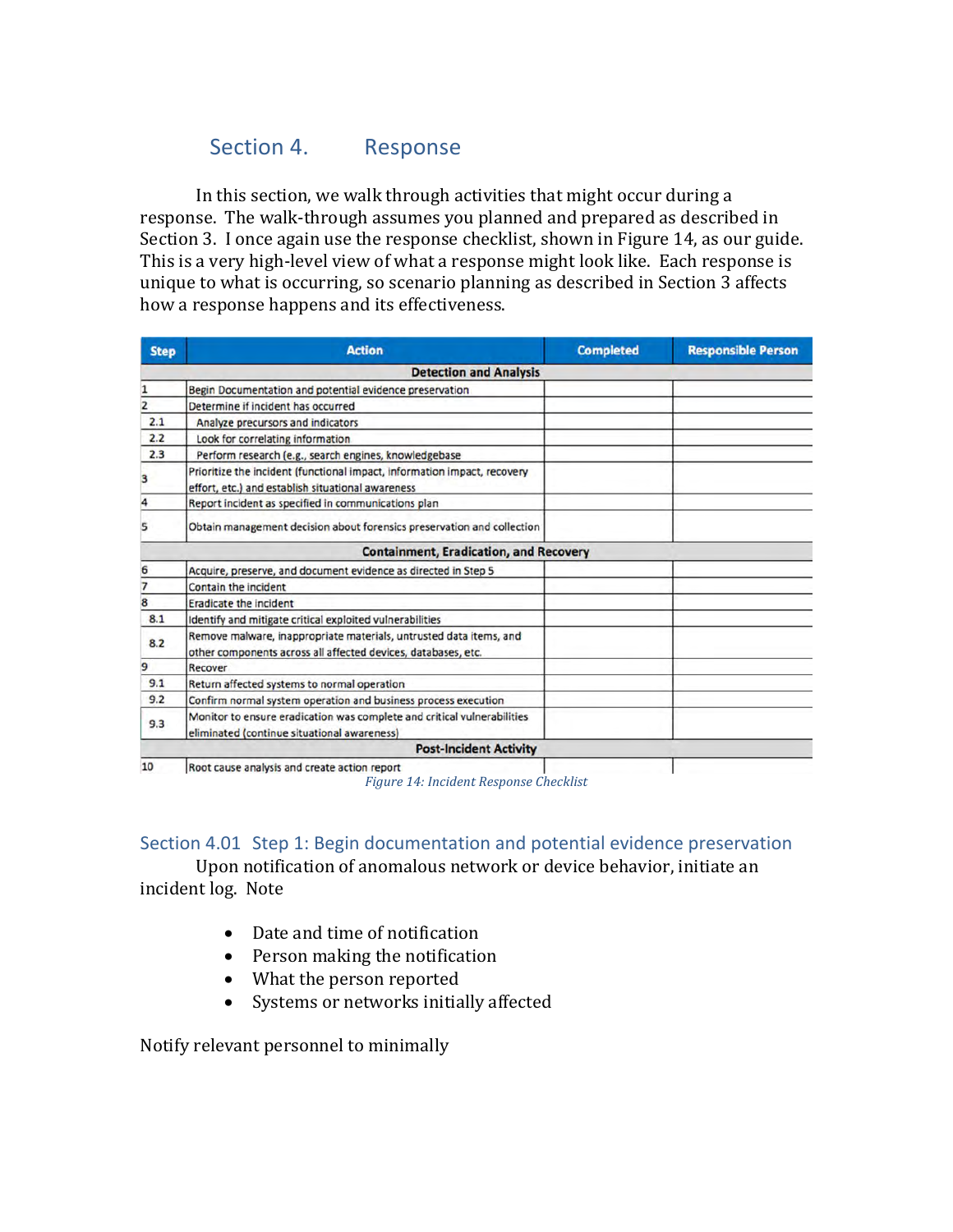- Physically isolate affected user spaces if a crime is committed using a user device
- Avoid further logical or physical contact with affected systems or networks that would unnecessarily modify logs or wipe content: especially avoid powering down or resetting affected systems

## Section 4.02 Step 2: Determine if incident has occurred

Using tools implemented during planning and preparation, look for incident precursors and indicators. Hopefully, you will immediately know what is happening or specifically what to examine thanks to automatic threat intelligence associated with your security tools. If not, the following list of things to check is from a poster provided by the SANS Institute at  $http://bit.ly/2rkg577$ . This resource includes tools for looking for these conditions in a Windows environment. A Linux version is also available.

## • **Unusual log entries**.

- $\circ$  Did a log activity unexpectedly stop?
- $\circ$  Are there many failed login attempts or locked out accounts?
- o Are logs unexpectedly accessed or modified?

## • **Unusual network usage.**

- $\circ$  Have any new and unusual file shares appeared?
- $\circ$  Are unusual sessions open on servers or user devices?
- $\circ$  Is a large quantity of data moving in unexpected ways?
- $\circ$  Are unexpected sessions open between internal systems or between internal and external systems?

## • Unusual files and registry keys.

- $\circ$  Has there been a major increase or decrease in disk free space?
- $\circ$  Are there unusually large files?
- $\circ$  Are there strange programs associated with system start up?
- $\circ$  Is bulk file encryption occurring?
- **Unusual scheduled tasks.** 
	- $\circ$  Are there unusual tasks running as admin, SYSTEM, or a blank user name?
- **Unusual accounts.** 
	- $\circ$  Are there new, unexpected accounts in the administrator groups: local or domain?
- **Other.**
	- $\circ$  Are servers or user devices performing sluggishly?
	- $\circ$  Are there unusual system crashes?
	- $\circ$  Is there anything else happening that is unexpected given up-to-date network and system baselines you previously documented?

If you have the right tools in place (SIEM, IPS, firewalls, etc.), you will likely see much of what you need to know in a security management portal: at least you should. In any case, you will want to refer to the list above when determining what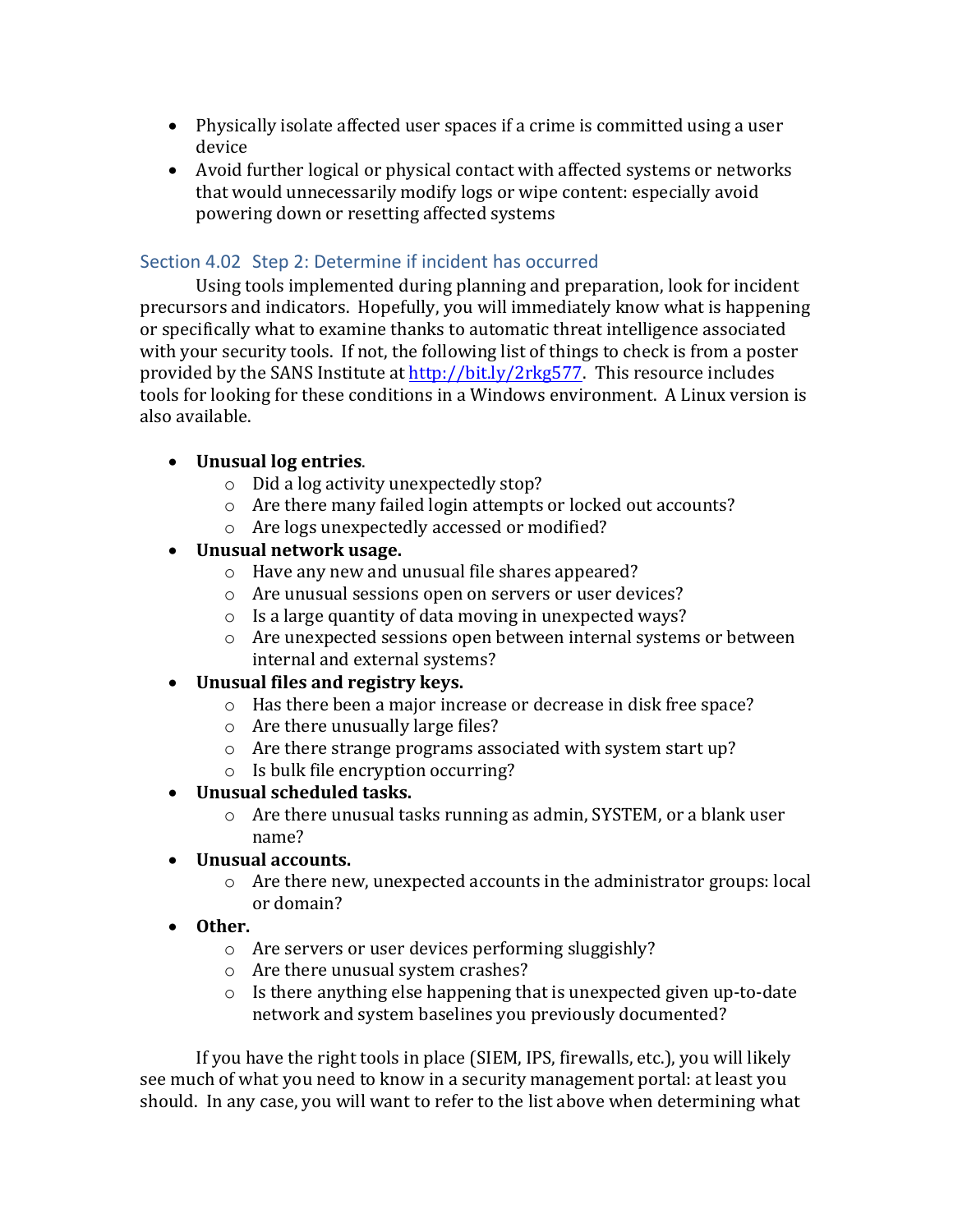you know and what you do not. Whiteboards with discovered information are a good tool for helping your entire team quickly gain insights in the incident.

Once you collect sufficient information, use your previously identified resources to research what might be the cause of your findings. If you find nothing malicious occurring, complete a short-form report and stop the incident process.

#### Section 4.03 Step 3: Prioritize the incident and establish situational awareness

Use a tool like the matrix in Section 3 to prioritize the incident based on urgency and impact. Assign a previously designated and trained initial CSIRT member to continuously monitor for conditions in Step 2 throughout the response process. This includes targets thought to be compromised and all critical devices and networks. Isolation does not always work as expected.

#### Section 4.04 Step 4: Report incident as specified in communications plan

Using the previously defined communication plan, notify the CSIRT members and appropriate management of a probable incident. Be sure to have available for distribution the initial response activities recorded in the log started in Step 1. The CSIRT establishes the incident command center and begins detailed analysis. Analysis never stops as additional information is gathered.

#### Section 4.05 Step 5: Obtain management forensics evidence collection decision

The initial response should have already taken steps to protect evidence. At this point, management must decide whether to continue forensics processes or focus on business process recovery. Information needed for this decision includes evidence collection impact on how long affected business processes might be down and what evidence is already available without delays (see Section 3). Also relevant is the probability that detailed evidence collection has value given the type of attack and the threat agent involved.

#### Section 4.06 Step 6: Acquire, preserve, and protect evidence

I address this process in Section 5.

#### Section 4.07 Step 7: Contain the incident

Although this step appears late in the process, it should be something that happens quickly once an incident is identified. For example, the on-call responder should have the skills and toolset to quickly isolate key network segments after performing Step 2. In Step 7, detailed analysis by the CSIRT and situational awareness information provide the need for additional containment activities.

Also in this step, virtual servers and newly imaged spare user devices can be activated to reduce business process downtime. Depending on how the incident is contained and the processes affected, recovery does not necessarily have to wait until after eradication. However, be sure these systems will not be compromised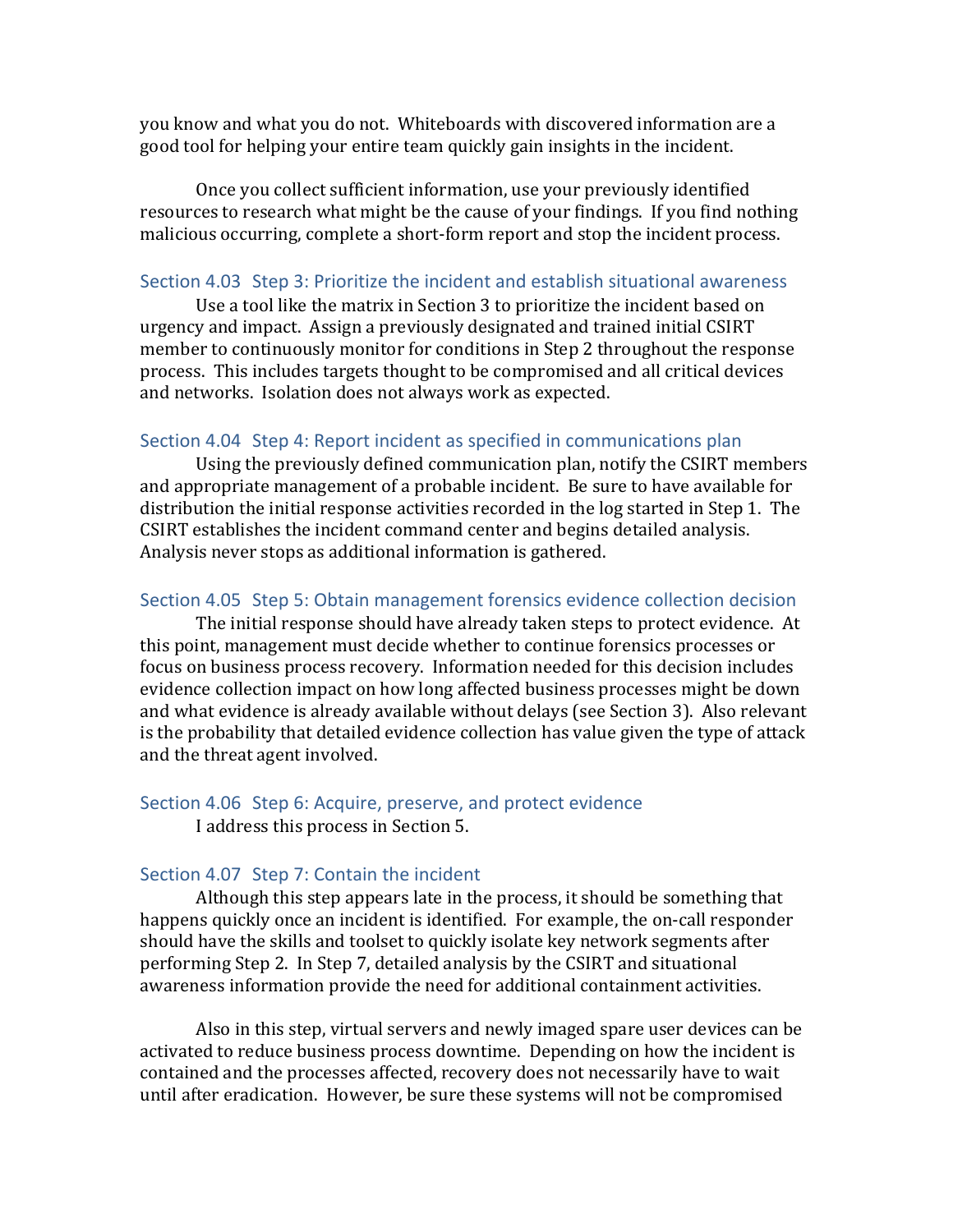again using the same vulnerabilities. This often requires patching or a quick reconfiguration of a network device or control.

#### Section 4.08 Step 8: Eradicate the incident

At this point, SA and additional analysis should provide enough information about the threat agent and related tools and techniques for eradication. The CSIRT documents a plan for eradication, including scripts and other tools for malware and other unwanted digital entities, and quickly trains response personnel on how to execute it.

The eradication plan includes predefined expeditious change documentation for exploited vulnerability management. Changes include quick modifications to existing network devices, operating systems, business applications, and security controls configurations.

#### Section 4.09 Step 9: Recover

With proper planning, recovery began in Step 7 and continued through Step 8. What has not occurred yet is verification of data integrity. Use tools and procedures selected and documented during preparation to verify or recover flat file and database data accuracy and authenticity. Remove all containment restrictions and work with business users to ensure affected business processes work as expected: producing valid results.

#### Section 4.10 Step 10: Root cause analysis and reporting

Gather all personnel involved in incident impact and response to perform an after-action root cause analysis. Complete a detailed response report and presentations for both management and technical teams. The report should include an action plan for management approval and detailed improvement of both security controls/procedures and response activities.

#### Section 4.11 Section Summary

This section provides a strong foundation for a documented response plan. Based on a checklist, it gives you general actions to take as you step through any type of incident. Again, the type of incident determines specific actions. Therefore, training with various attack scenarios is a necessary part of planning and preparation.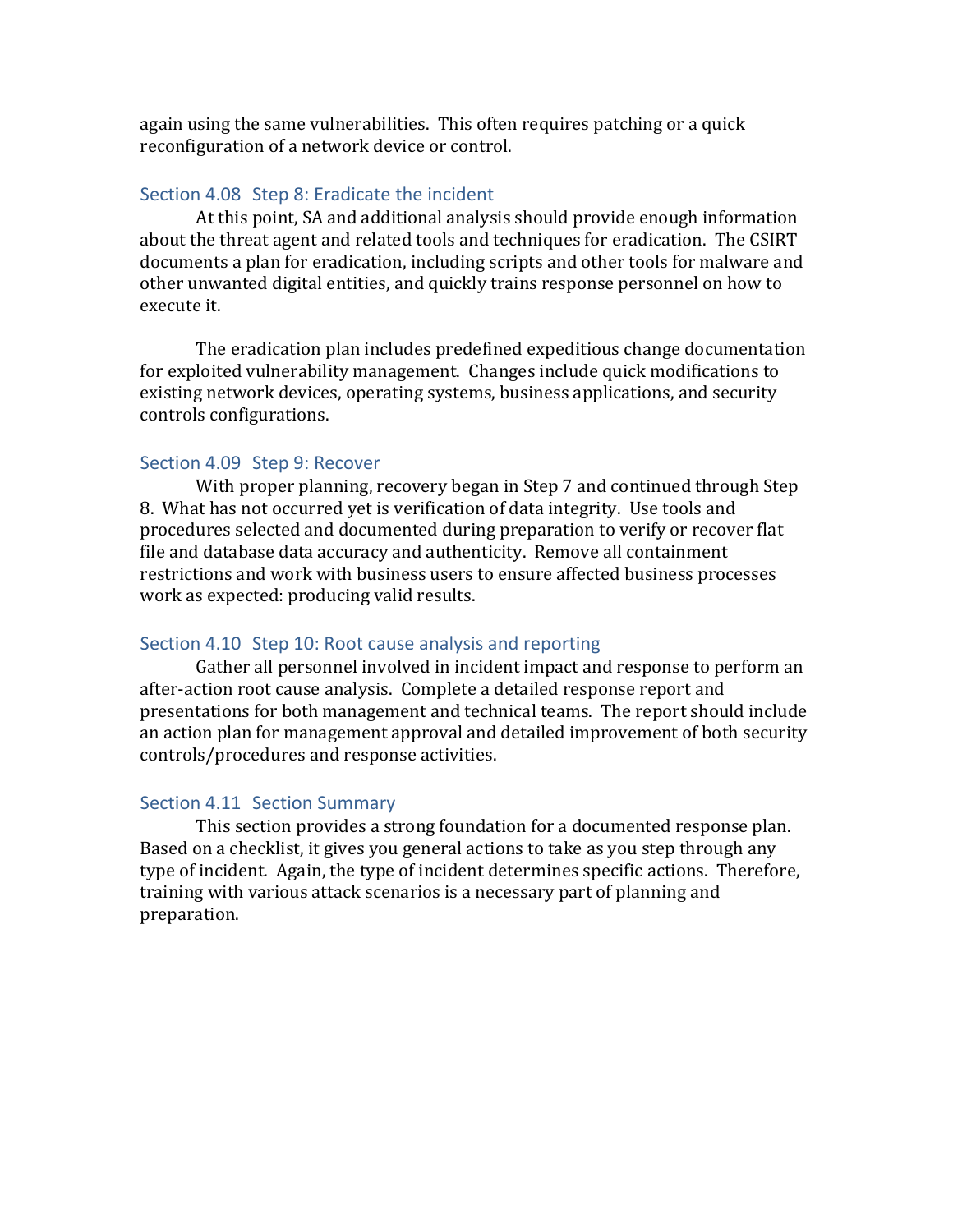## Section 5. Initial Response Forensics

A detailed discussion of digital forensics investigation is outside the scope of this guide. What is important in any response guide is how to initially preserve evidence for forensics investigations. That is what I cover in this section. For a deeper look at digital forensics investigations, see

- NIST SP 800-86 Guide to Integrating Forensic Techniques into Incident Response (http://bit.ly/2qKq9nP)
- NIST SP 800-101 Guidelines on Mobile Device Forensics (http://bit.ly/1odIMvB)
- Digital Forensics/Incident Response Forms, Policies, and Procedures (http://bit.ly/2sxbSML)
- Marshall University Forensic Science Center (http://bit.ly/2qKyqIu)
- NIST Crime Scene Investigation: A Guide for Law Enforcement (http://bit.ly/2rN9swT)

## Section 5.01 Forensics Overview

Generally, forensics is the collection, examination, analysis, and reporting of evidence used in identifying and prosecuting perpetrators of a crime. Digital forensics is "the application of science to the identification, collection, examination, and analysis of data while preserving the information and maintaining a strict chain of custody" (Kent, Chevalier, Grance, & Dang, 2006, pp. ES-1).

The process of digital forensics, as shown in Figure 15, is the collection of digital media, the careful extraction of data from that media, correlation of the data to create meaningful information about the crime, and providing credible reports showing relevant evidence for or against one or more suspects. Throughout this process, initial responders and forensics investigators must ensure evidence integrity. Evidence integrity is ensured by

- Establishing a strict chain of custody as soon as potential evidence is collected
- Using only forensically acceptable methods of extracting data from media
- Never using original media for analysis
- Creating forensic copies of media for analysis with hash values calculated immediately after the copy is complete and before the start of analysis
- Allowing only authorized, tracked personnel access to the crime scene, forensics lab, and other areas where evidence is collected or analyzed
- Isolating all analysis systems from networks external to the lab, especially the Internet
- Using only forensics tools known to be acceptable to the forensics community and generally acceptable in legal proceedings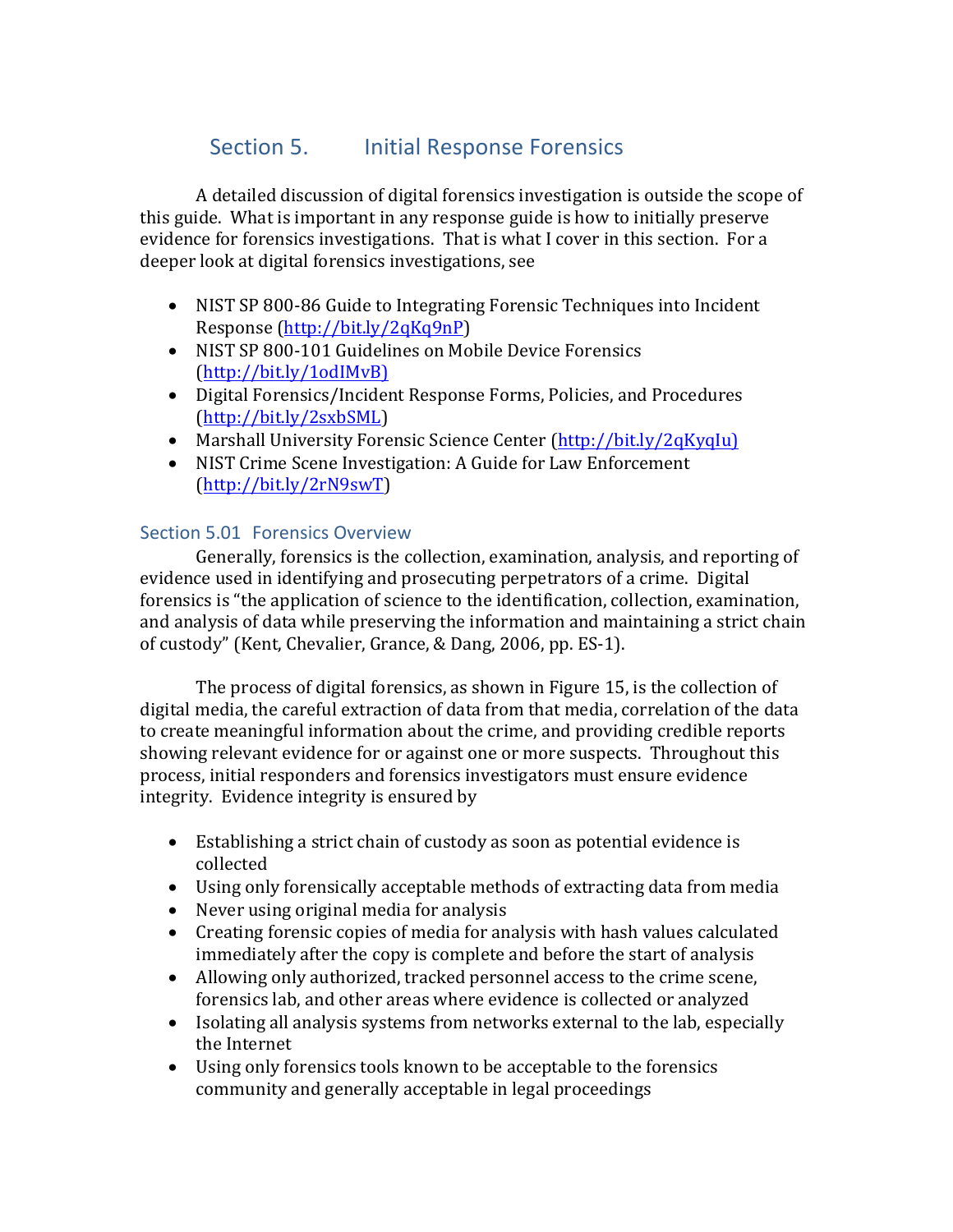• Being able to demonstrate the professional, skilled status of the forensics investigators in legal proceedings



Evidence preservation and chains of custody begin with the initial responders. The rest of this section describes how they must work to preserve the integrity of evidence before arrival of forensics investigators.

#### Section 5.02 Protecting Digital Evidence

We have already discussed in previous sections the importance of securely maintaining logs and other information gathered during daily monitoring. These form the foundation for forensics work. However, we also need contents of swap files and memory, in some cases, to supplement our log information. Consequently, we must never allow anyone to reset or power off any potentially affected devices until management decides how far to proceed with evidence collection.

Ensuring proper handling of user devices during an incident requires training at least our business managers on what to do and not to do when an incident is suspected. In my experience, resetting or powering off a device is a common first step by management. Another management action is often sitting in front of a possibly compromised system, or one that was used in the commission of a crime, to "explore." All these actions must be stopped by policy and training.

IT personnel must also protect evidence in data centers. Once an incident is suspected, a hands-off policy must be enforced. The only exceptions are containment activities defined and directed by the response team. Reaching this outcome requires training and practice.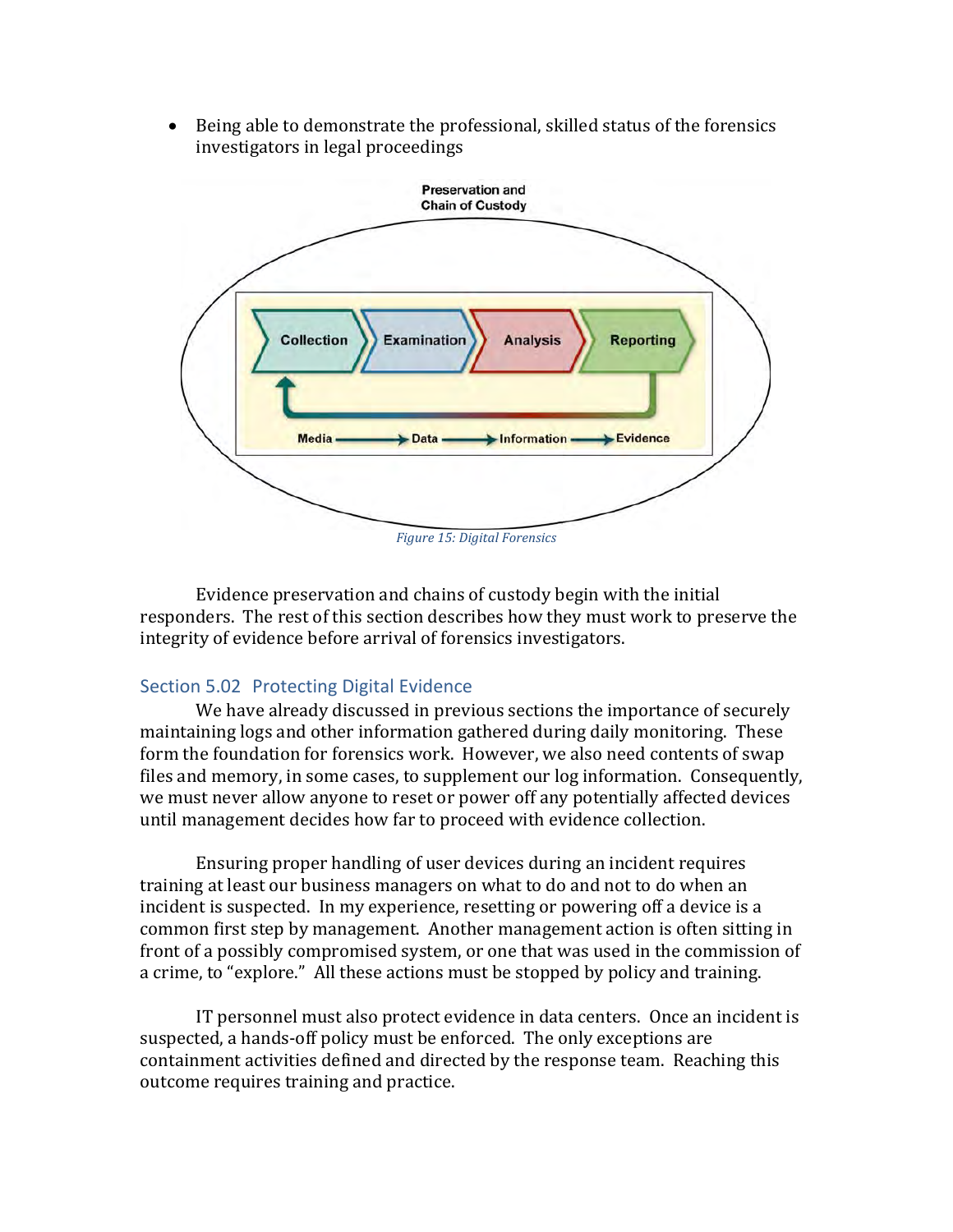The hands-off conditions must continue until the digital forensics investigators take over or until management decides to forego detailed evidence collection.

## Section 5.03 Securing a Potential Crime Scene

If an office, cubicle, conference room, or other physical space is suspected of use during an incident, you must secure it immediately. First steps include placing someone at the entrance to the area to block all access. Ideally, this would be a security guard. The initial securing of the scene is the responsibility of relevant managers and should take place before arrival of initial responders.

As quickly as possible, the CSIRT should dispatch initial responders to the site. The following steps taken upon arrival are modified recommendations from the NIST's *Crime Scene Investigation: A Guide for Law Enforcement*  $(\text{http://bit.ly/2rN9swT})$ . When performing these steps, the guiding principle is to avoid anything but minimal contamination and disturbance of evidence.

- 1. Begin log with notification of incident (date/time, address/location, type of incident, and parties involved) and then log every action taken and observation made at the scene
- 2. Be aware of any persons leaving the scene
- 3. Approach the scene cautiously, scan the entire area to thoroughly assess the scene, and note any possible secondary scenes
- 4. Ensure no one is still using any device or accessing any physical materials at the scene
- 5. Be aware of any persons in the vicinity that may be related to the crime
	- a. Secure and separate suspects
	- b. Secure and separate witnesses
	- c. Determine if bystanders are witnesses and secure and separate as appropriate
	- d. Exclude unauthorized and nonessential personnel from the scene, including managers demanding access
- 6. Make initial observations to assess the scene and ensure human safety before proceeding
- 7. Ensure human injuries are treated
- 8. Remain alert and attentive, and assume the crime is ongoing until otherwise determined
- 9. Treat the location as a crime scene until assessed and determined to be otherwise
	- a. Use crime scene tape to identify and contain all related locations
	- b. Log all persons entering and exiting the scene
		- i. Time
		- ii. Name
		- iii. Contact information
		- iv. Reason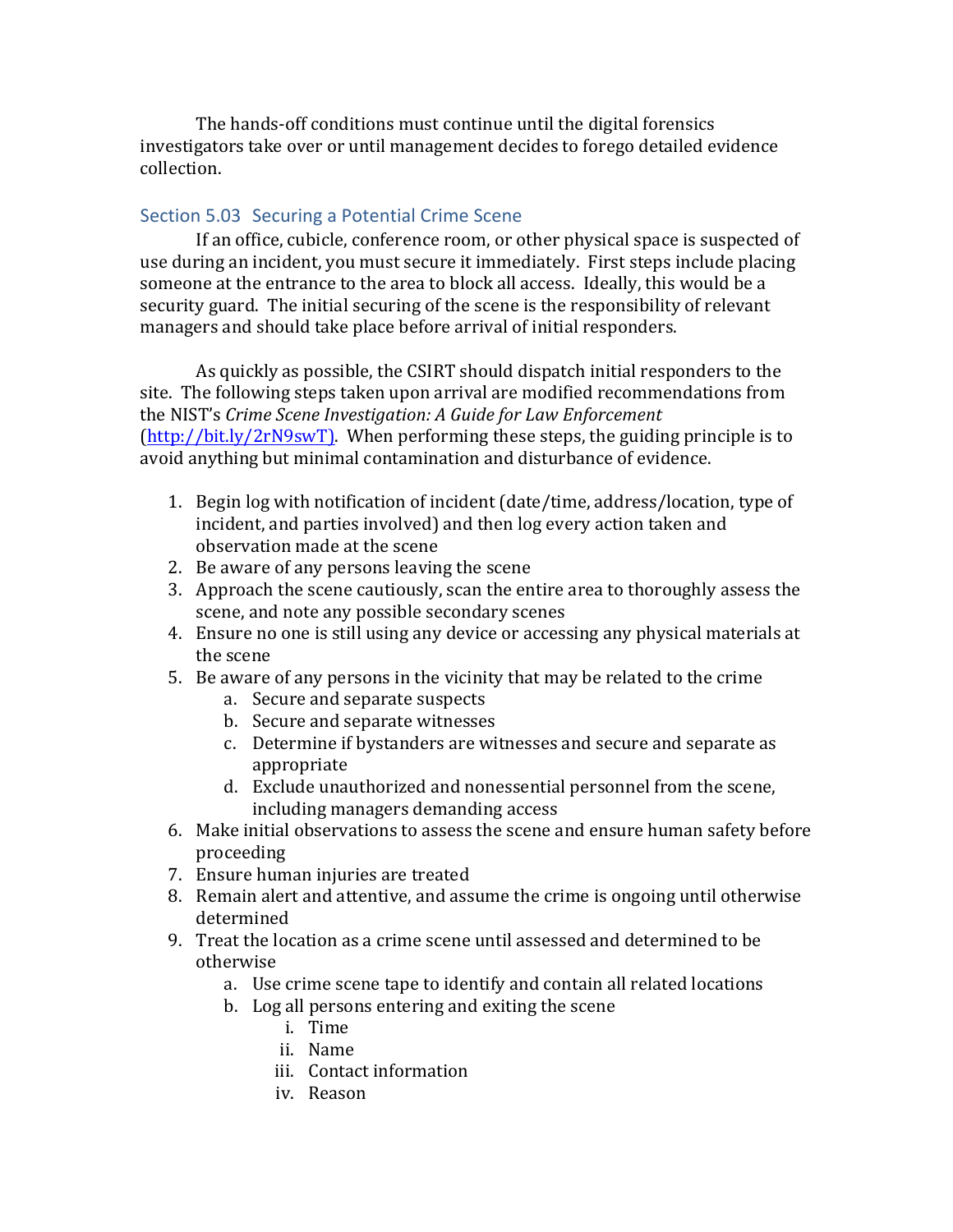- 10. Photograph the scene (and create sketches when photographs do not capture enough details of what you see)
	- a. Walls
	- b. Floor
	- c. Desktops
	- d. Computer and handheld device screens
- 11. Carefully place mobile devices (phones and tablets) into Faraday bags without powering them off and create a chain of custody form for each collected device
- 12. After photographing all connectors and original locations of the devices, unplug all network cables and ensure the CSIRT has blocked all wireless access for these devices
- 13. Wait for arrival of forensics investigators, and upon their arrival
	- a. Provide detailed briefing of your actions and current state of the scene, witnesses, suspects, evidence, etc.
	- b. Turn over all materials and evidence with proper chain of custody
	- c. Assist as requested

Just as forensics investigators must be trained professionals, initial responders must have a thorough understanding of what steps to take in any situation. This, again, requires frequent scenario-based training. The checklist shown in Figure 16, and downloadable from  $http://bitlly/2sn0ROz$ , is a good start for a reference and response management tool for initial responders.

|                                                                       |      |             | <b>Initial Response Team Checklist</b> |                 |  |  |
|-----------------------------------------------------------------------|------|-------------|----------------------------------------|-----------------|--|--|
| incident:                                                             |      |             |                                        |                 |  |  |
| <b>Activity</b>                                                       | Date | <b>Time</b> | Assigned                               | <b>Comments</b> |  |  |
| Identify and obtain treatment for<br>human injuries                   |      |             |                                        |                 |  |  |
| Meet relevant managers and gain their<br>cooperation                  |      |             |                                        |                 |  |  |
| Identify entire scope of scene                                        |      |             |                                        |                 |  |  |
| Ensure no one is using/accessing<br>devices or materials within scene |      |             |                                        |                 |  |  |
| Mark boundaires with crime scene tape                                 |      |             |                                        |                 |  |  |
| Secure and separate suspects                                          |      |             |                                        |                 |  |  |
| Identify, secure, and separate witnesses                              |      |             |                                        |                 |  |  |
| Create crime scene access log                                         |      |             |                                        |                 |  |  |
| Photograph scene                                                      |      |             |                                        |                 |  |  |
| Secure mobile devices                                                 |      |             |                                        |                 |  |  |
| Disconnect computer network<br>connections                            |      |             |                                        |                 |  |  |
| Wired                                                                 |      |             |                                        |                 |  |  |
| Wireless                                                              |      |             |                                        |                 |  |  |

*Figure 16: Initial Response Team Checklist*

The checklist tasks are not necessarily listed in the order in which they are to be completed. A first response team lead should assign tasks to herself and other team members, and some tasks should be done simultaneously, if possible. These include identification and separation of witnesses, securing and separating suspects,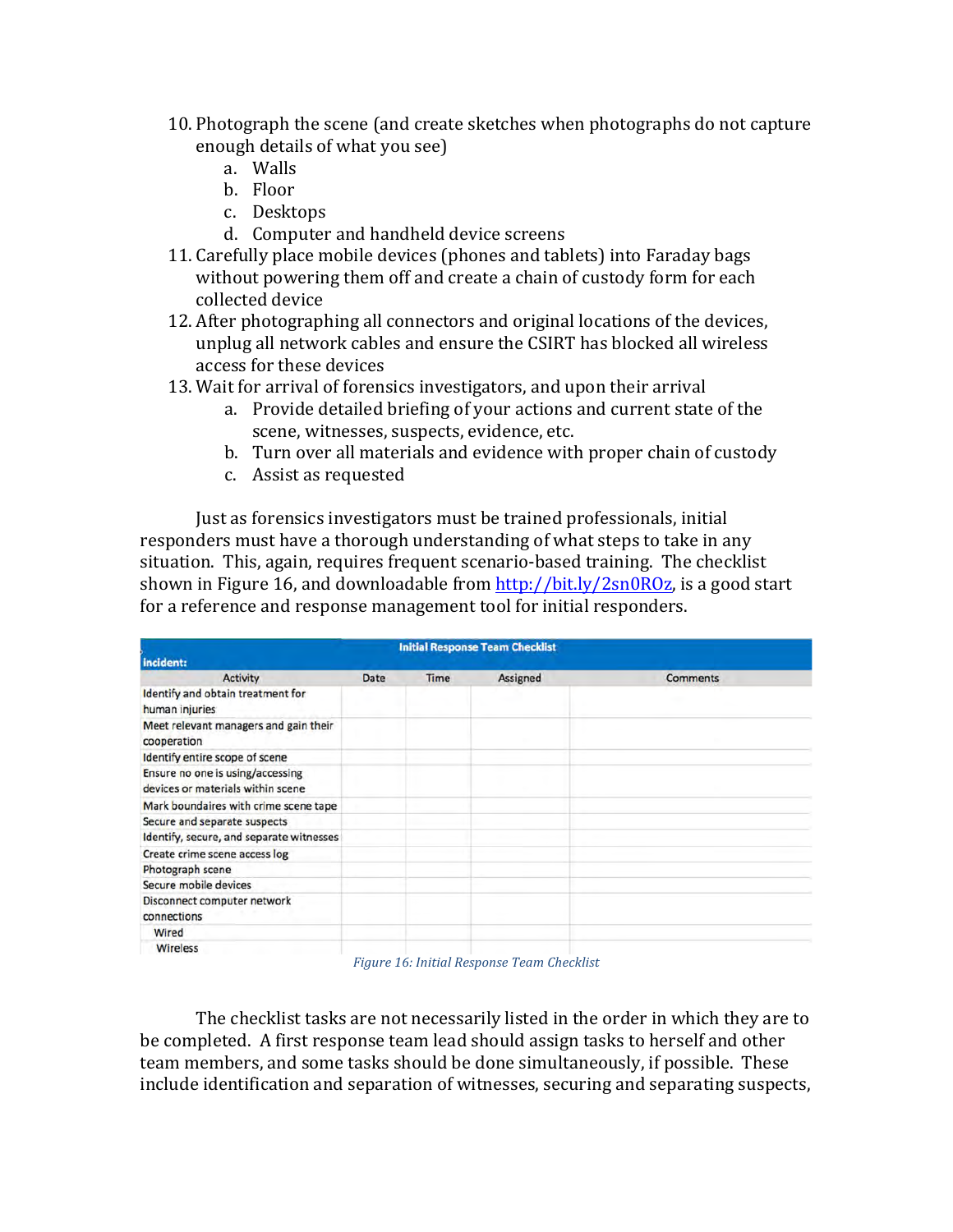ensuring no unauthorized individuals are in or will enter the crime scene, and isolation of mobile and other devices from network access.

#### Section 5.04 Section Summary

First steps taken by business users and management are an important part of initial response. Part of security training, at least for managers, should be what to do and what not to do when they suspect an incident.

The CSIRT initial response team must work closely with management once they arrive on the scene. Managing employees, collecting evidence, and other activities need management cooperation. You are not law enforcement. Someone in authority must assist to avoid unnecessary confrontations and delays.

Before arrival of the forensics investigator, only perform those steps necessary to ensure human safety, preserve evidence, and gather witnesses/suspects. Log everything you do or see. Take photographs before touching anything. Create sketches in cases in which a photograph is not quite enough.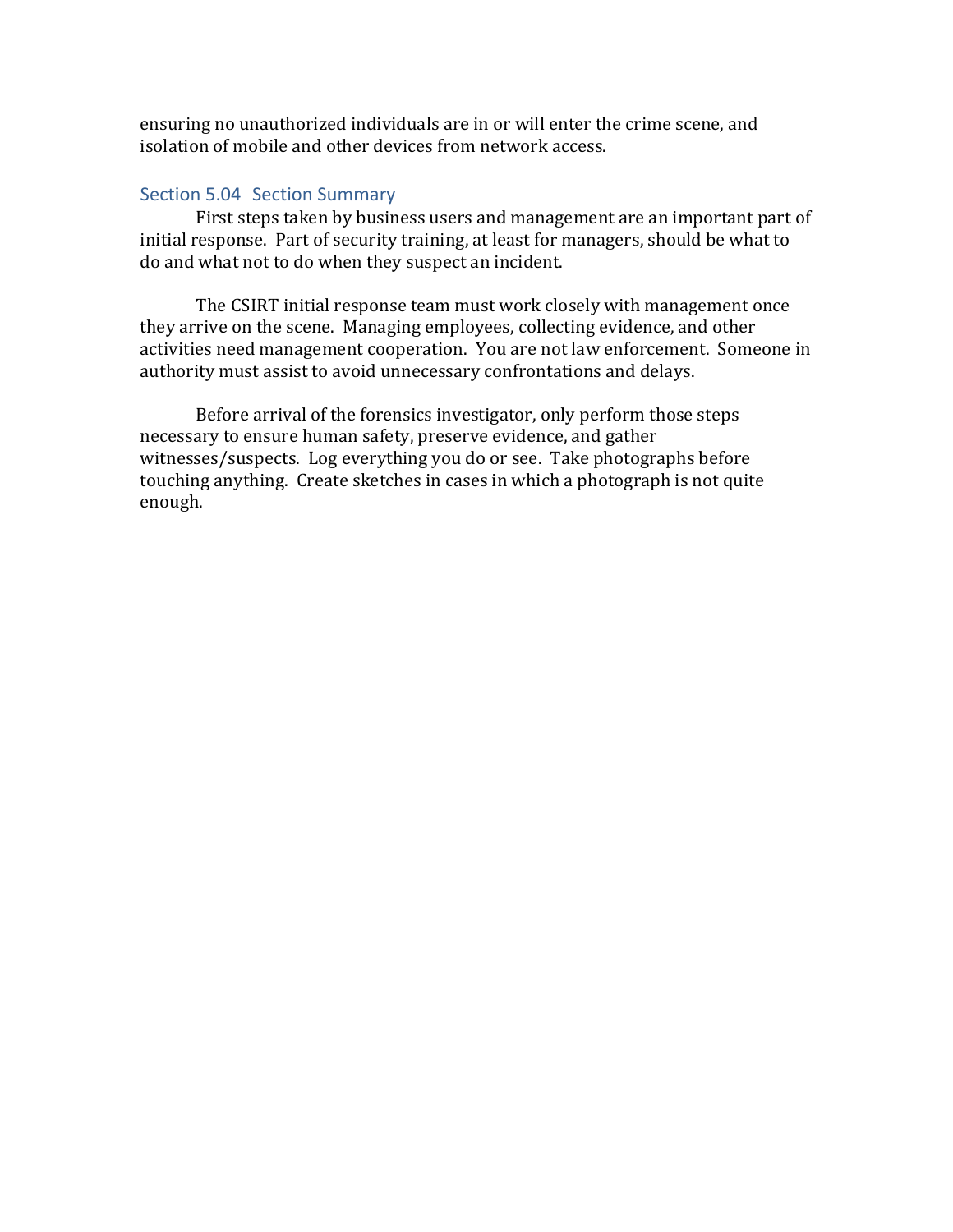## Section 6. Works Cited

Cichonski, P., Millar, T., Grance, T., & Scarfone, K. (2012, August). Computer Security *Incident Handling Guide (NIST SP 800-61r2).* Retrieved May 18, 2017, from NIST (CSRC): http://nvlpubs.nist.gov/nistpubs/SpecialPublications/NIST.SP.800-61r2.pdf

- Gartner. (2017). *Business Impact Analysis*. Retrieved May 19, 2017, from Gartner IT Glossary: http://www.gartner.com/it-glossary/bia-business-impact-analysis
- InfoSec Nirvana. (2015, March). *Part 4 - Incident Management*. Retrieved May 28, 2017, from InfoSec Nirvana: http://infosecnirvana.com/part-4-incidentcontainment/
- Kent, K., Chevalier, S., Grance, T., & Dang, H. (2006, August). *Guide to Integrating Forensic Techniques into Incident Response.* Retrieved June 2, 2017, from NIST: http://nvlpubs.nist.gov/nistpubs/Legacy/SP/nistspecialpublication800- 86.pdf
- Manadhata, P. K., Karabulat, Y., & Wing, J. M. (n.d.). *Report: Measuring the attack* surfaces of enterprise software. Retrieved May 19, 2017, from Carnegie Mellon: School of Computer Science: http://www.cs.cmu.edu/~wing/publications/ManadhataKarabulutWing08.p df
- Olzak, T. (2008, September). *Prevent recurring problems with root cause analysis.* Retrieved May 30, 2017, from TechRepublic: http://www.techrepublic.com/blog/it-security/prevent-recurringproblems-with-root-cause-analysis/
- Olzak, T. (2011, June). Manage the Enterprise Attack Surface. Retrieved May 19, 2017, from CBS Interactive: http://www.techrepublic.com/downloads/manage-the-enterprise-attacksurface/2949257
- Olzak, T. (2012, January). *Risk Management*. Retrieved May 20, 2017, from InfoSec Institute: http://resources.infosecinstitute.com/risk-management-chapter-2/
- Olzak, T. (2012, April). *VLAN Network Segmentation and Security*. Retrieved May 23, 2017, from InfoSec Institute: http://resources.infosecinstitute.com/vlannetwork-chapter-5/